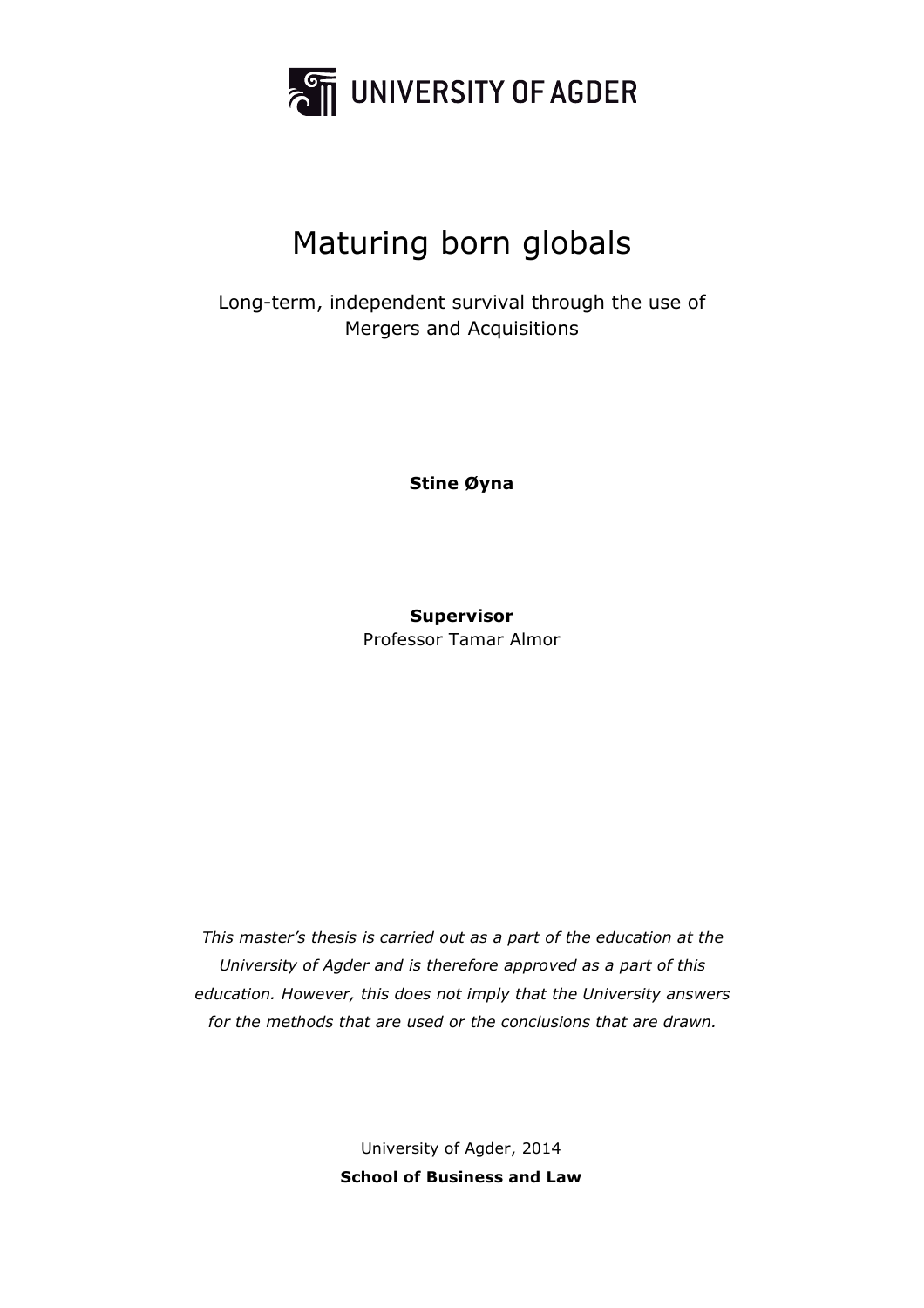## **Acknowledgements**

I want to start by expressing my sincere appreciation towards Professor Tamar Almor, who has been an endless source of knowledge and encouragement. I continue to be inspired by the knowledge she posits, and her willingness to share it with me. Not only has she devoted her time and efforts to help me with my thesis, she has also given me advice concerning my future, for which I will be forever grateful.

Additionally, I am very thankful towards Professor Trond Randøy and Associate Professor Rotem Shneor for enabling me to go to the College of Management and Academic Studies (COMAS) in Israel. I sincerely hope that the relationship between COMAS and the University of Agder will continue to benefit students from both institutions in years to come. In relation to this I also want to thank Noa David, Massimo Gabriel Zohar, Sagi Zohar and Fernanda Ogasawara, all of which contributed to me having the time of my life in Tel Aviv.

Finally, I have to thank Burak Tunca who selflessly offered to help me find a way out of the mess when SPSS drove me to the brink of insanity.

Kristiansand, 31<sup>th</sup> of May Stine Øyna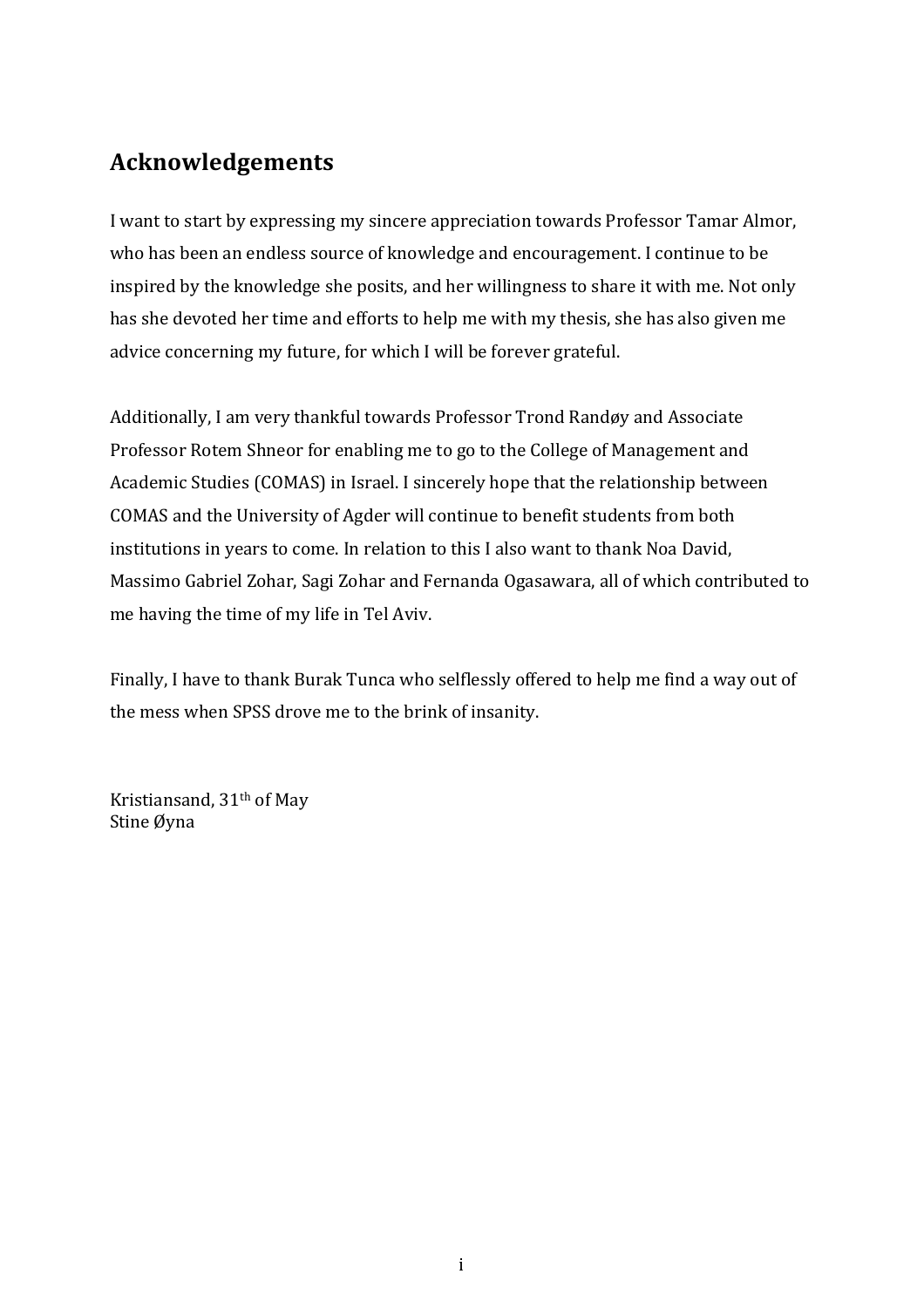## **Abstract**

During the past twenty years an increasing amount of research has been dedicated to the investigation of young, innovative and entrepreneurial companies that are characterized by their early internationalization. While previous studies have concentrated on what enable the existence of these so called 'born globals' and the attributes that describe them, little effort has been devoted towards exploring what happen as they mature. Thus, by investigating technology-based born globals originating from Israel, this thesis aims to broaden the knowledge about maturing born globals, and what strategies these companies can use if the aim is to survive independently over time. 

By employing a quantitative approach and longitudinal measures, the study reveals that born globals can benefit from employing mergers and acquisitions strategy. Number of performed acquisitions is positively correlated with probability of survival, and with financial performance in terms of growth in sales, gross profit and shareholders' equity. Furthermore, findings show that acquiring in order to extend or enhance the company's product line is the strategy that leads to the highest percentage of surviving companies. The study also includes an investigation of the effect of mergers and acquisitions on the born global's core activities (i.e. R&D and marketing), where findings indicate a relationship between the strategic reason for acquiring and investment in R&D and marketing.

Based on these findings, technology-based born globals aiming for long-term independent survival are advised to acquire other companies in order to access readily available products, technologies and capabilities. The acquisition strategy should be rather aggressive, as higher numbers of mergers and acquisitions are related to both higher numbers of survival, and better financial performance.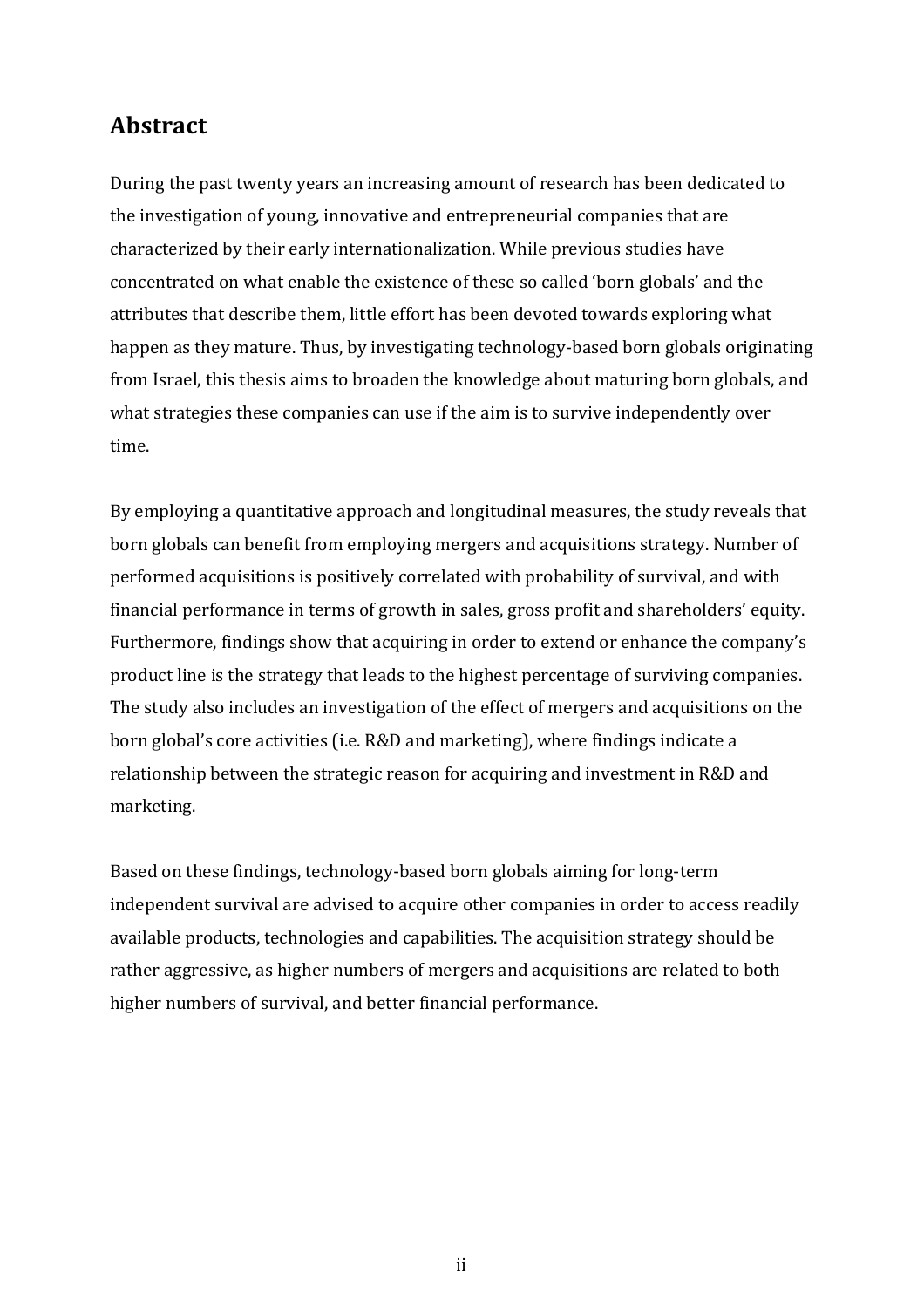## **Sammendrag**

I løpet av de siste tjue årene har en økende andel forskning blitt dedikert til undersøkelsen av unge, innovative entreprenørbedrifter som kjennetegnes av tidlig internasjonalisering. Mens tidligere studier har fokusert på hva som muliggjør eksistensen til såkalte 'born globals', samt attributtene som beskriver dem, finnes det lite forskning som tar for seg hva som skjer med disse bedriftene etter hvert som de modnes. Ved å studere teknologibaserte born globals med opphav i Israel tar denne studien sikte på å utvide kunnskapen om modne born globals, samt hvilke strategier disse bedriftene kan ta i bruk dersom målet er å overleve på egen hånd over tid.

Ved å benytte en kvantitativ tilnærming og longitudinale målinger avslører dette studiet at born globals kan dra nytte av å gjennomføre fusjoner og oppkjøp. Antall gjennomførte oppkjøp er positivt korrelert med sannsynlighet for overlevelse, samt økonomiske resultater i form av salgsvekst, vekst i bruttofortjeneste og egenkapitalvekst. Videre funn viser at det å kjøpe andre bedrifter med den hensikt å utvide eller forsterke bedriftens produktlinje er den strategien som resulterer i høyest andel overlevende bedrifter. Studiet ser også på hvordan fusjoner og oppkjøp påvirker bedriftens kjerneaktiviteter (FoU og markedsføring), hvor funn indikerer et forhold mellom den strategiske årsaken til oppkjøpet og investering i FoU og markedsføring.

Basert på funn gjort i dette studiet anbefales teknologibaserte born globals som har langsiktig overlevelse som mål å kjøpe opp andre bedrifter for å få tilgang til ferdigutviklede produkter, teknologier og kompetanse. Som følger av at et høyere antall oppkjøp er forbundet med både høyere sannsynlighet for overlevelse, og bedre økonomiske resultater, burde oppkjøpsstrategien være relativt aggressiv.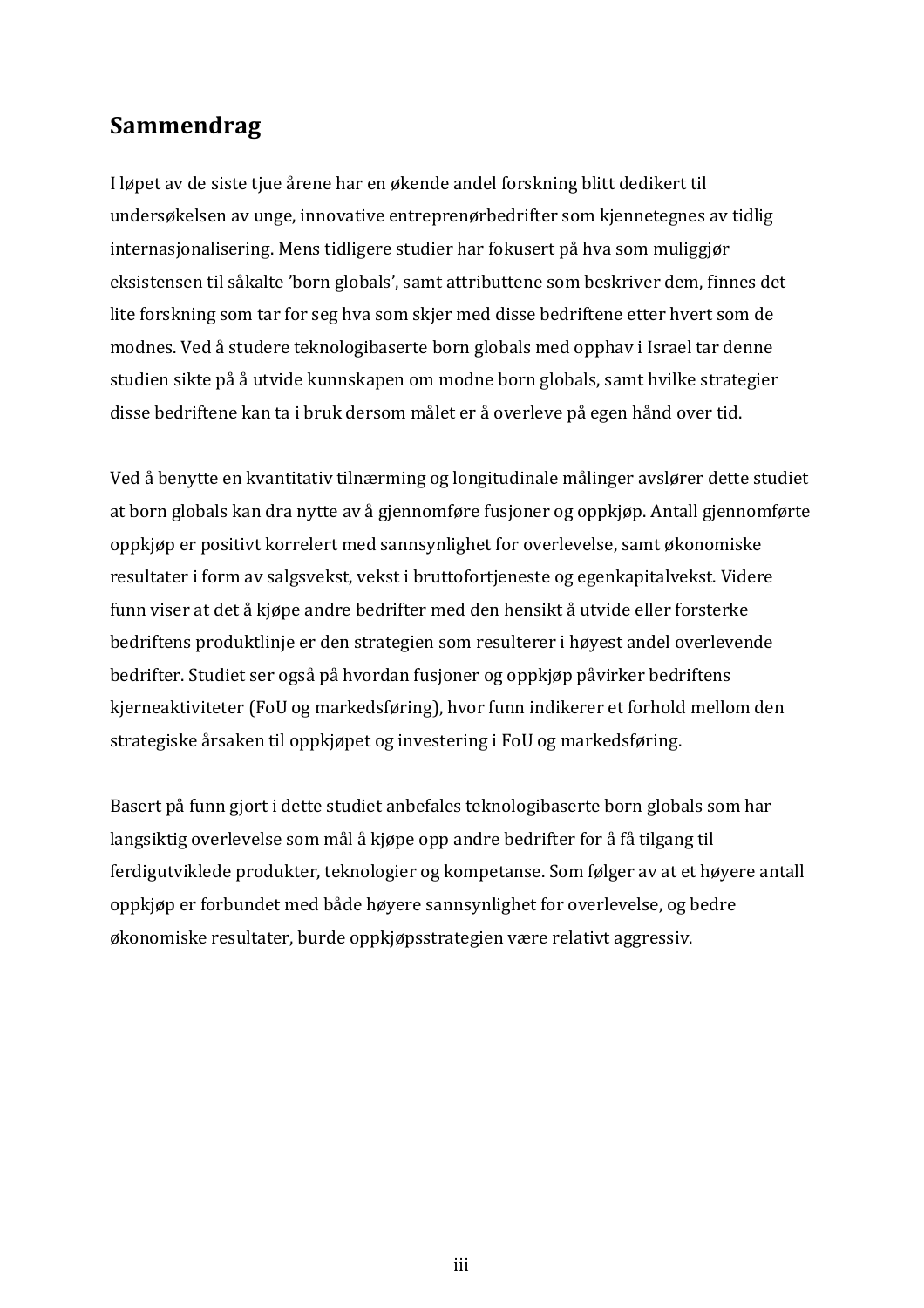## **Table of content**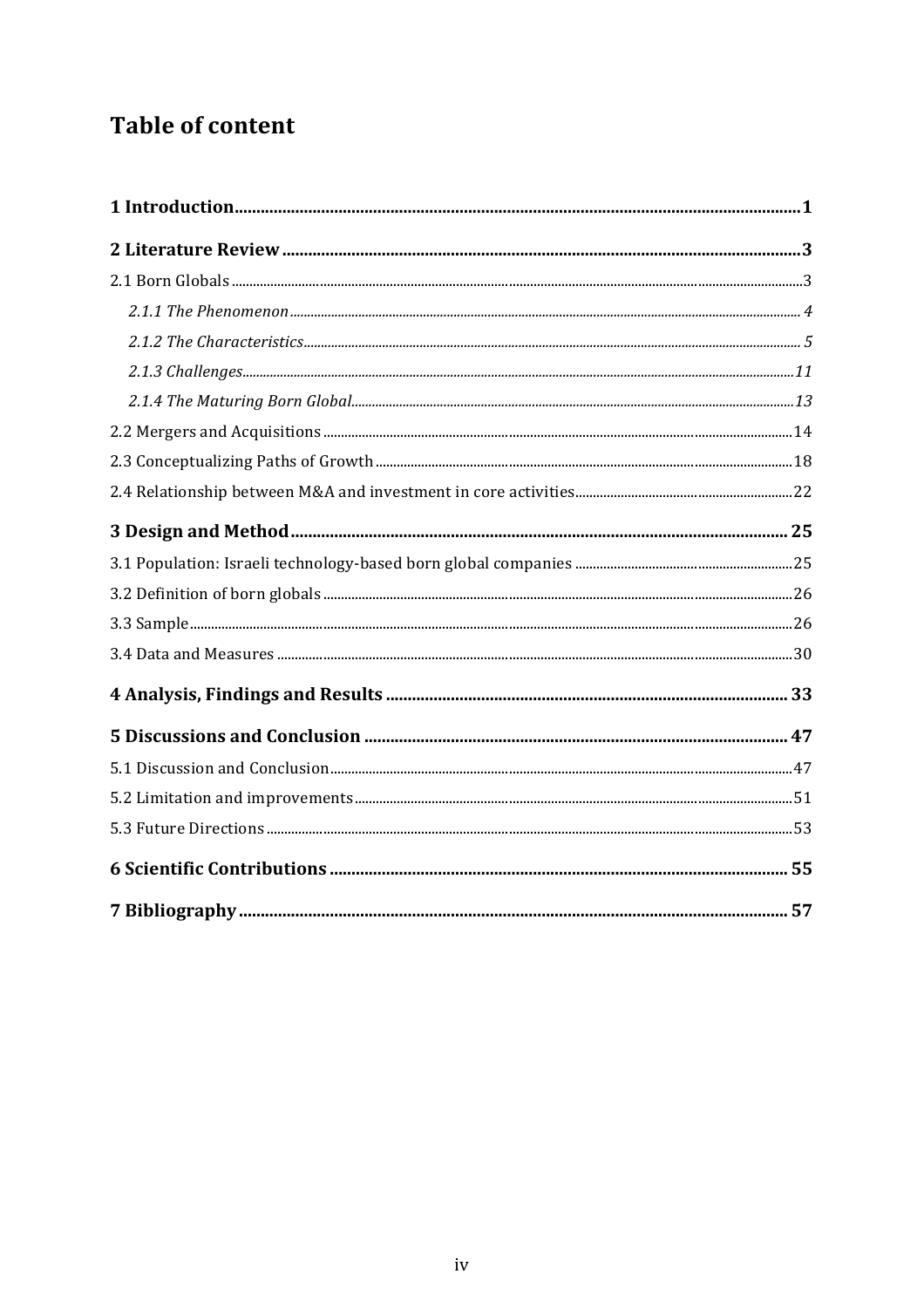## **List of Figures**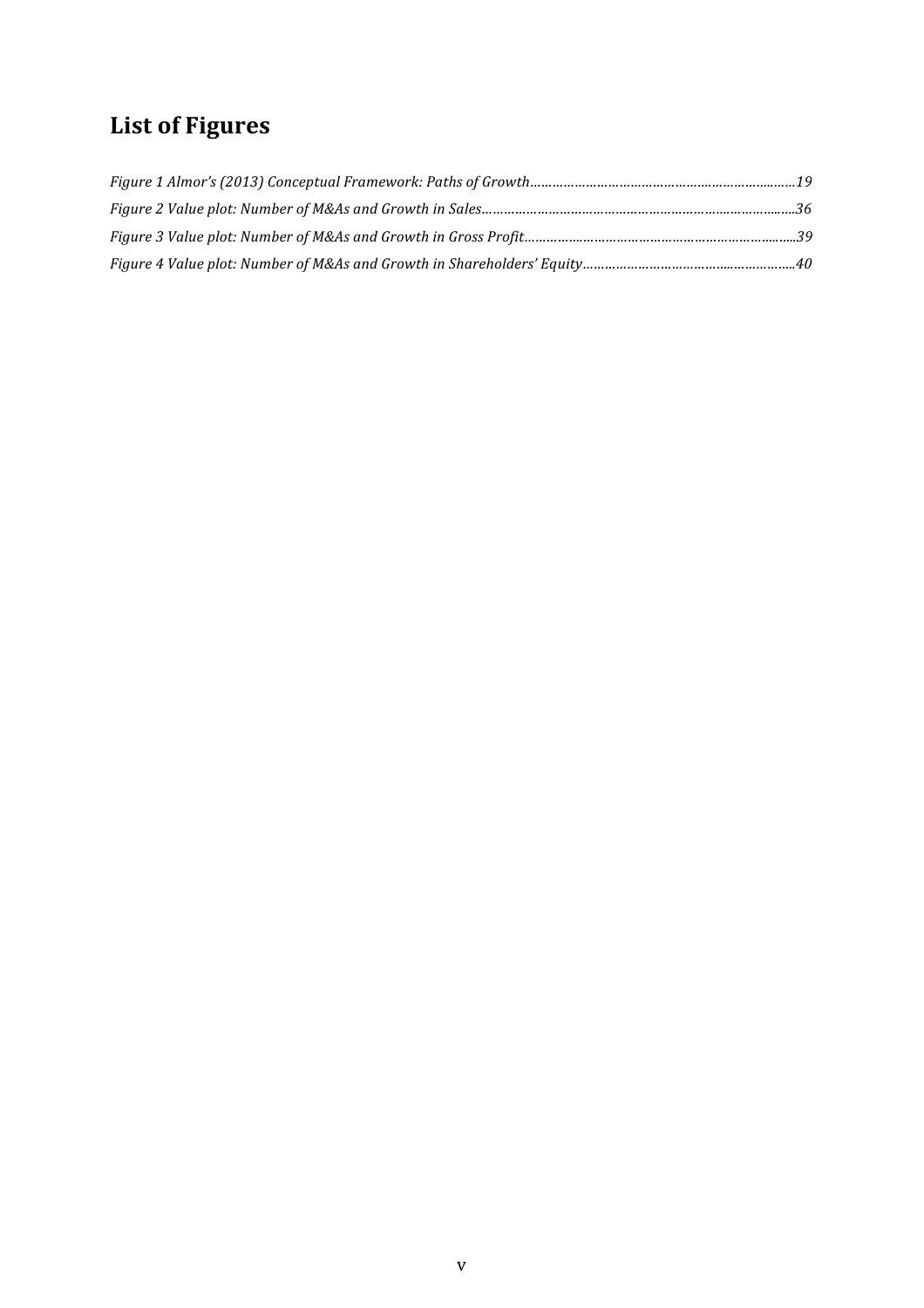## List of Tables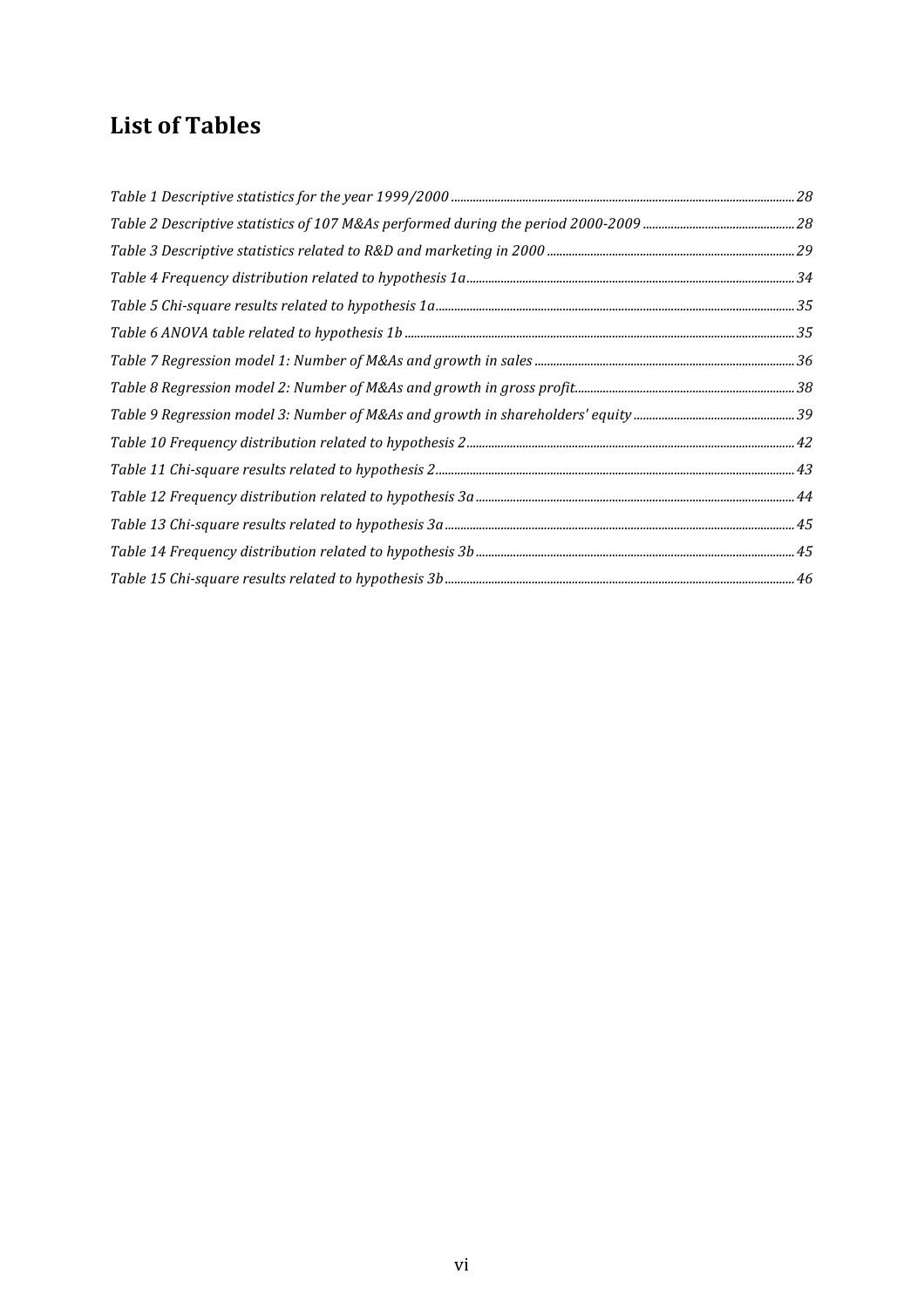## **1 Introduction**

During the last two decades an increasing amount of research has been dedicated to the investigation of young, entrepreneurial and innovative companies that are characterized by their early internationalization (Almor, 2013; Knight & Cavusgil, 2004; Madsen & Servais, 1997; Moen, 2002; Oviatt & McDougall, 1994; Rennie, 1993). The existence of these so called 'born globals' have been proven across both countries and industries, but is more frequently associated with technology intensive industries and small home markets (Gabriellson & Kirpalani, 2004; Hashai & Almor, 2004a; Madsen & Servais, 1997; Moen, 2002; Moen & Servais, 2002; Rasmussen & Madsen, 2002; Zucchella, Palamara & Denicolai, 2007).

While earlier studies have concentrated on what enable the existence of born globals and their characteristics, little effort has been devoted towards exploring what happen to these companies as they mature. As a result, little information exist about how they develop over time, and what strategies they use. We do however know that after experiencing an initial period of success, many born globals face their fate of being acquired by other, often larger companies (Almor, 2014; Weber & Tarba, 2011; Weber, Tarba, Stahl & Rozen-Bachar 2012a, Weber, Tarba, & Rozen-Bachar, 2012b). This thesis aims to broaden the knowledge about maturing born globals, and what measures these companies can take if the goal is to survive independently over time. Specifically, it is argued that born globals that want to remain independent should acquire other companies in order to grow. In other words they should acquire to avoid being acquired, or ceasing to exist for some other reasons. Using mergers and acquisitions strategy enable small, young and entrepreneurial companies with a limited resource base to extend, enhance and broaden their resources and capabilities. In other words, it serves as a solution to several of the later discussed challenges that born globals are faced with.

The study employs a quantitative approach using longitudinal measures to explore the effects of performing multiple acquisitions on survival and financial performance. Moreover, the strategy underlying the decision to acquire, and the relationship between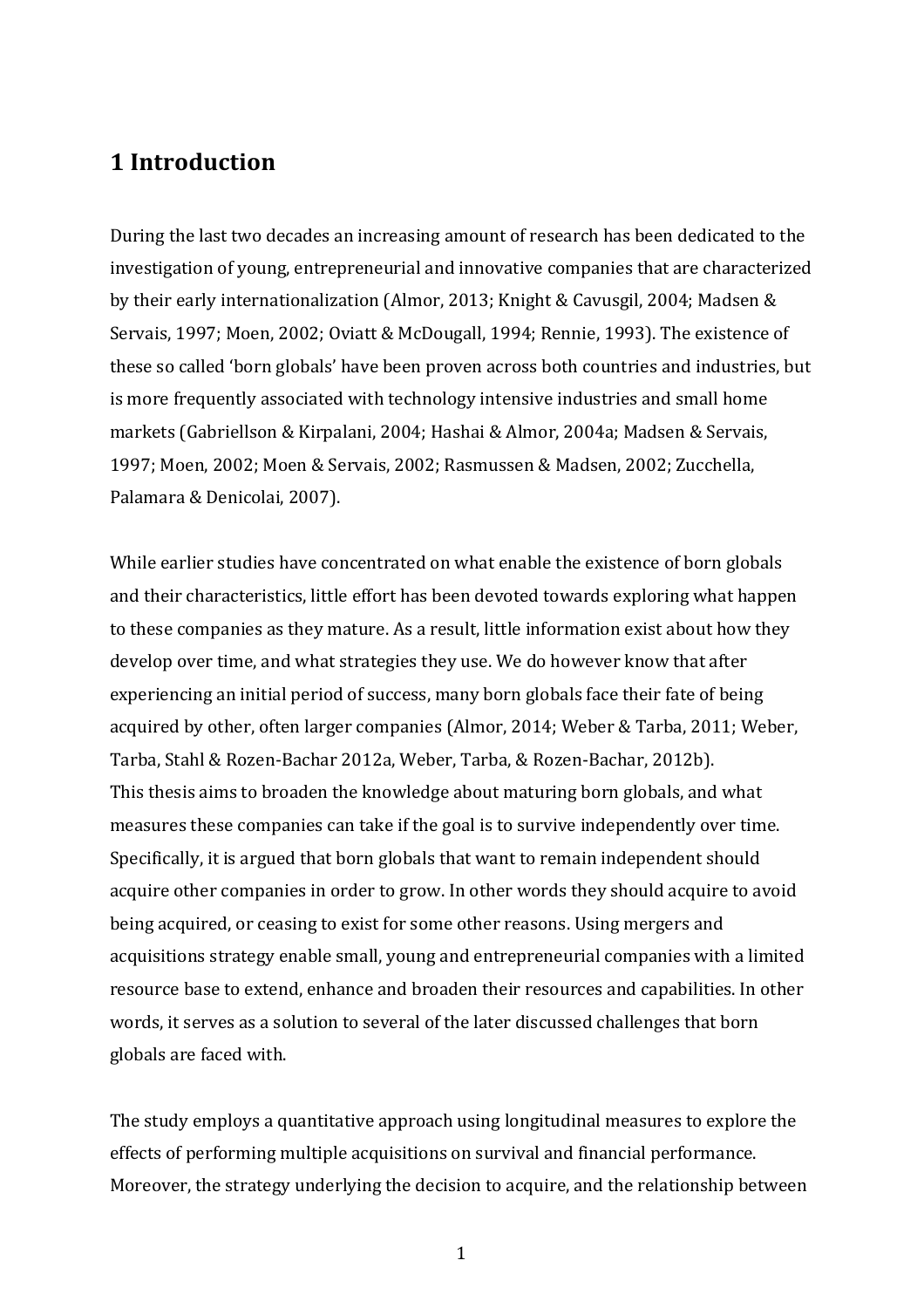mergers and acquisitions and the company's core activities are investigated. It is argued that acquiring is beneficial for born globals opting for long-term independent survival, and that this strategy is used to compensate for internal development of products and capabilities, which born globals lack the resources to sufficiently perform on their own.

The thesis starts out with a literature review that presents the current theory on born globals (i.e. the phenomenon, the characteristics and the challenges), mergers and acquisitions strategy, and the relationship between acquiring and the born global's core activities. The literature review leads up to the proffered hypotheses, and is followed by a method chapter that includes a part about Israel, and why this country specifically constitutes a good case study when examining born global behavior. The thesis then continues with the analysis and presentation of results, before moving into a concluding section where findings, limitations and directions for future research are discussed, and ending with the scientific contribution.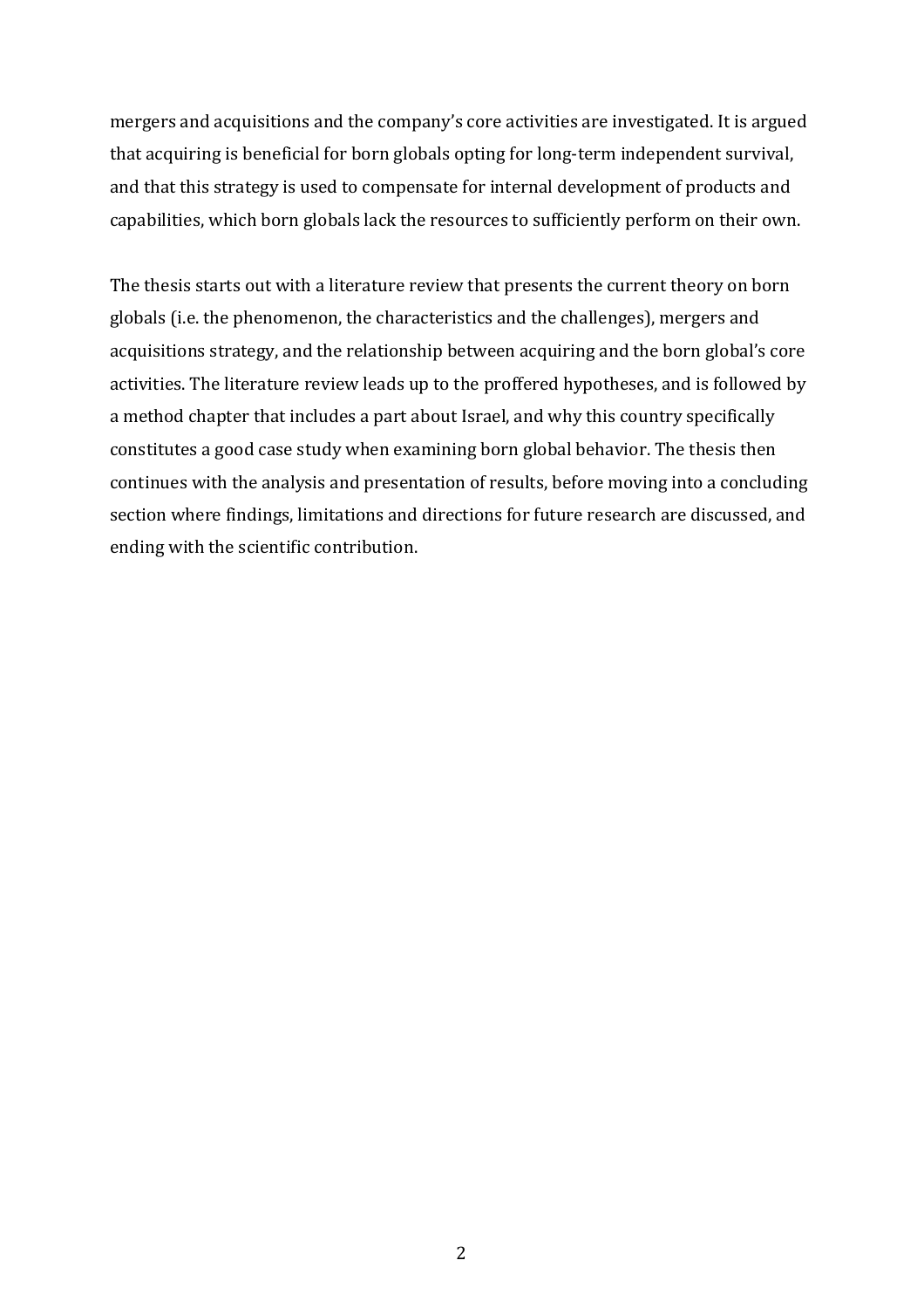### **2 Literature Review**

The main objective of this study is to investigate how born globals can manage to survive independently in the long run, specifically through the use of mergers and acquisitions, and how this strategy affects the born global's core activities. A theoretical description and discussion of both born globals and mergers and acquisitions are presented below.

The literature review will begin with a presentation of the born global concept. While doing this I will also touch upon different theories that are considered fundamental in the field of International Management, and show how they either help to explain the born global phenomenon, or how born globals in fact challenges or contradicts the existing theories. While there is a solid body of research available explaining the existence and characteristics of born globals, research looking at these companies in their maturing phase is very limited. Consequently, we lack information about what strategies born globals should use if the aim is to survive independently over time. In addressing this issue I will discuss how the use of mergers and acquisitions (M&A) can potentially increase the odds of survival. Additionally, I will present a framework developed by Almor (2013), which conceptualizes paths of growth for the born global firm. Finally, I will also look into the potential relationship between the use of M&A strategy and investment the born global's core activities (i.e. R&D and marketing).

#### **2.1 Born Globals**

In this section of the literature review theory related to the born global is presented by looking at the phenomenon, characteristics and challenges tied to this concept. Subsequently, the maturing born global is discussed, and the section ends with the main research question.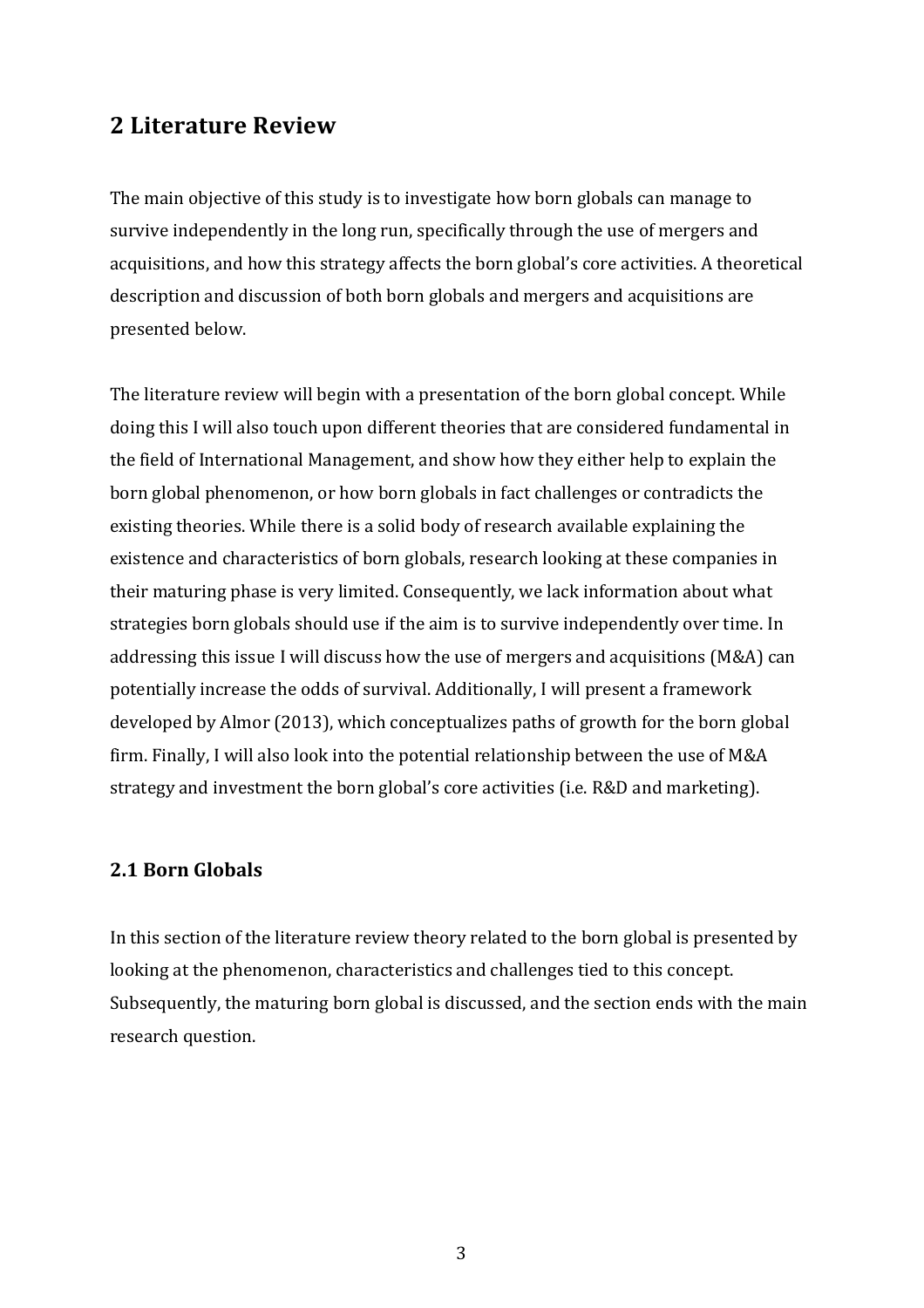#### **2.1.1 The Phenomenon**

The born global phenomenon has been researched extensively since its emergence in the academic field about twenty years ago (Oviatt & McDougall, 1994; Knight & Cavusgil, 2004; Rennie, 1993; Madsen & Servais, 1997; Almor, 2013; Moen, 2002). While previous studies focusing on internationalization have concentrated on larger and more established multinational enterprises (Oviatt & McDougall, 1994), this perspective has been challenged by the frequent emergence of smaller entrepreneurial firms that seem to internationalize from inception, often called "Born Globals" or "International New Ventures" (Oviatt & McDougall, 1994; Knight & Cavusgil, 2004; Rennie, 1993; Madsen & Servais, 1997).

The existence of born globals has been evidenced both across national borders (Gabriellson & Kirpalani, 2004; Moen & Servais, 2002), and across different industries (Madsen & Servais, 1997). Even though some born globals have originated from larger home markets such as the US (Knight & Cavusgil, 1996; Oviatt & McDougall 1994), Italy (Zucchella, Palamara & Denicolai, 2007) and France (Moen, 2002), these companies seem to be emerging more frequently from small, advanced economies (Gabrielsson & Kirpalani, 2004; Moen & Servais 2002). Examples include Israel (Hashai & Almor, 2004a, 2004b), Norway (Moen, 2002), Denmark (Rasmussen & Madsen, 2002), Finland (Laanti, Gabrielsson & Gabrielsson, 2006), and Australia (Mort, Weerawardena & Liesch, 2008).

Commonly recognized factors that contribute to the increasing amount of born globals in various countries and industries include:

- a) Globalization of markets (Rasmussen & Madsen, 2002; Madsen & Servais, 1997)
- b) Technological developments in production, communication technology and transportation (Rasmussen & Madsen, 2002; Madsen & Servais, 1997; Knight & Cavusgil, 1996)
- c) Increased capabilities and international experience of people (Madsen & Servais, 1997; Rasmussen & Madsen, 2002)
- d) Growing number of global niche markets (Knight & Cavusgil, 1996)
- e) Growing number of international networks (Knight & Cavusgil, 1996)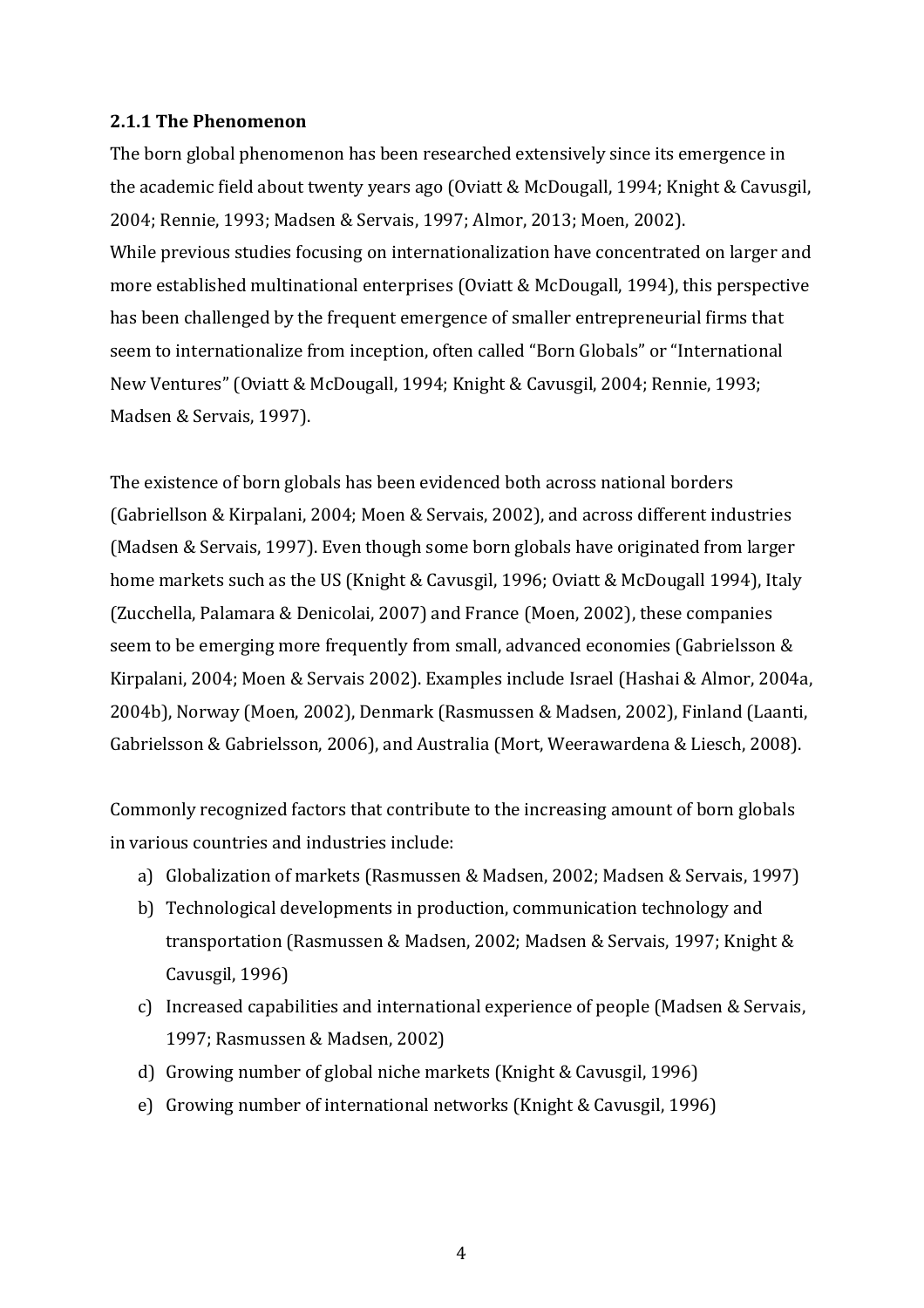Born globals challenge the explanatory power of the existing models of internationalization, which emphasize the importance of the firm's accumulated market knowledge gained from experience in order to successfully expand beyond national borders. More commonly known as the 'Uppsala model', or 'Stages theory', this process suggests that firms only internationalize when the home market is saturated, and the firm thus has to branch out in order to achieve profits (McDougall & Oviatt, 1994; Johanson & Valhne, 1977). When the firms do internationalize, they start out with sporadic exports, and market commitment is increased only after initial success is confirmed, and market knowledge has been gained. The internationalization process seen as a whole thus happens in stages, from low commitment exports, through higher commitment modes such as sales subsidiaries, and later to production subsidiaries (Johanson & Vahlne, 1977). Another important aspect of the Uppsala model is that of psychic distance (i.e. geographic and cultural differences). The theory states that firms tend to start by entering psychically closer markets first, and only advance into more distant markets when the risk of doing so is reduced resulting from the knowledge and experience gained through operating in the markets that were entered first (Johanson & Wiedersheim-Paul, 1975).

In other words, it is assumed that firms make choices regarding their internationalization process with the intention of reducing the associated risk. This is done by going abroad only after having achieved success at home, and starting with low commitment entry modes in psychically near markets. Why the current trend of born global firms contradict this theory, will be explained in the following section focusing on born global characteristics.

#### **2.1.2 The Characteristics**

In spite of their relatively small size and young age, which result in restrains related to limited resources and lacking experience, born globals still seemingly manage to operate as larger multinational enterprises (MNEs) in the way that they target international markets, and organize their value chain in an international setting (Knight & Cavusgil, 1996, Oviatt & McDougall, 1994; Almor & Hashai, 2004a, 2004b). This is in part made possible by the different unique characteristics of born globals, and how they are complimented by the previously mentioned changes in the business world today.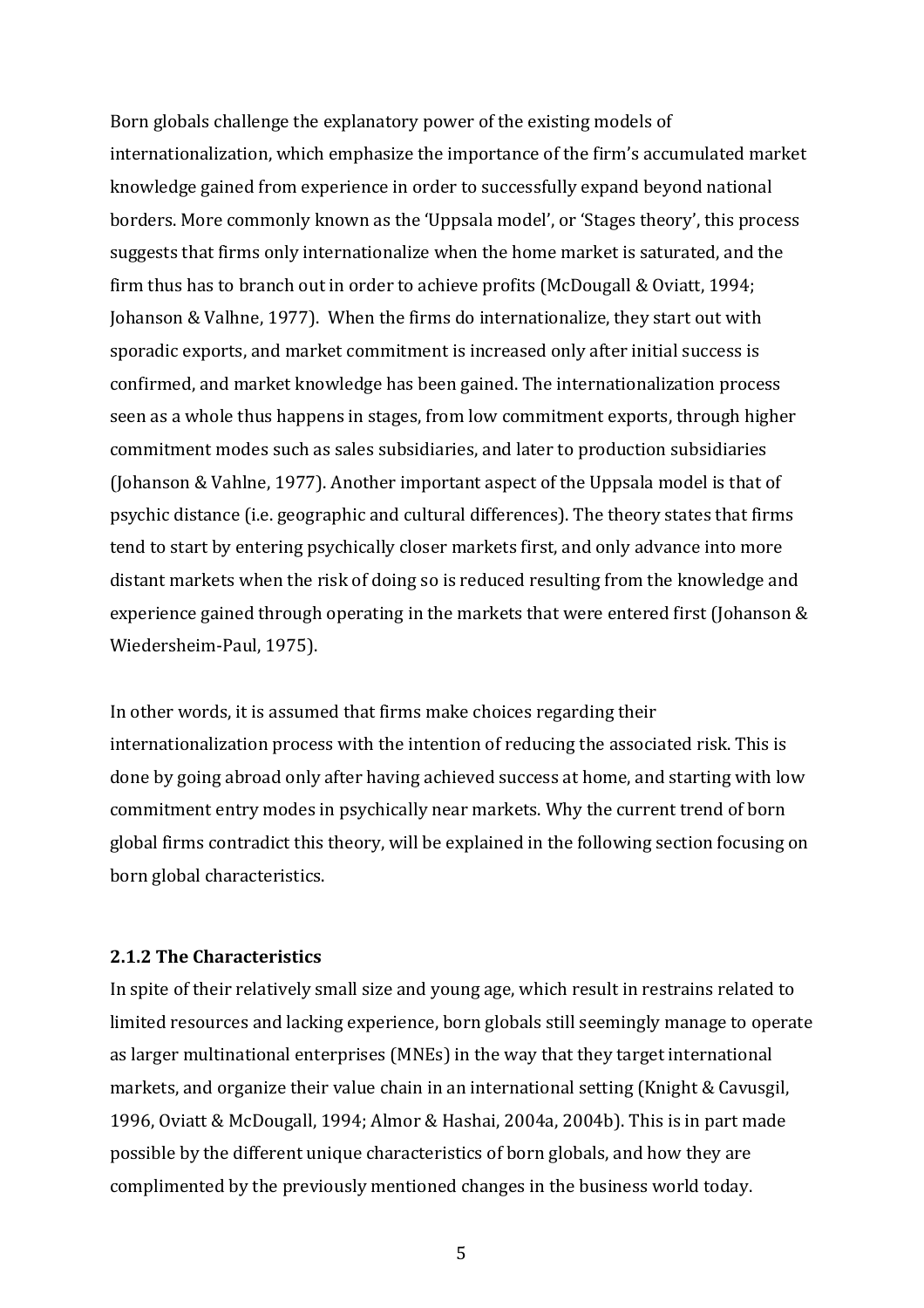The terms 'Born Global', and 'International New Ventures' (INVs) have been used, somewhat interchangeably, to describe and denominate this phenomenon. Madsen (2013) points out that a consensus exists between different scholars on the theoretical delineation of the different concepts, but that differences emerge when it comes to the empirical operationalization. In later years, multiple authors have addressed the potential differences, and investigated whether or not born globals and INVs refer to the same phenomenon. While some have argued that this is the case (Svensson, 2006), others claim that born globals and INVs do exhibit different characteristics (Crick, 2009). An example is demonstrated by Crick (2009), who explain how born globals have a global approach, meaning that they need at least a 10 per cent turnover in each of the triad's three regions (i.e. USA, Japan and EU). On the other hand, an INV is characterized simply by an international aim that leads to a 30 per cent turnover in at least three overseas markets. Consequently, the INV could only have a regional focus if the three mentioned markets are located in the same area.

However, today's available research on born globals and international new ventures is based on a set of fundamental works that refer to both INVs (Oviatt & McDougall, 1994), and born globals (Autio, Sapienza & Almedia, 2000; Knight & Cavusgil, 1996; Rennie, 1993), where neither of the directions seems to strictly adhere to Crick's (2009) differentiation. A more thorough investigation of the potential differences falls outside the scope of this research, and I will from hereon after assume that the two terms are interchangeable, and use 'Born Global' when referring to them. I will thus use a definition developed by Knight and Cavusgil (2004) that is based on the mentioned pioneering scholars within the field (Autio et al., 2000; Oviatt & McDougall, 1994; Rennie, 1993), and states that born globals are

"Business organizations that, from or near their founding, seek superior international *business performance from the application of knowledge-based resources to the sale of outputs in multiple countries" (Knight & Cavusgil, 2004, p.1)*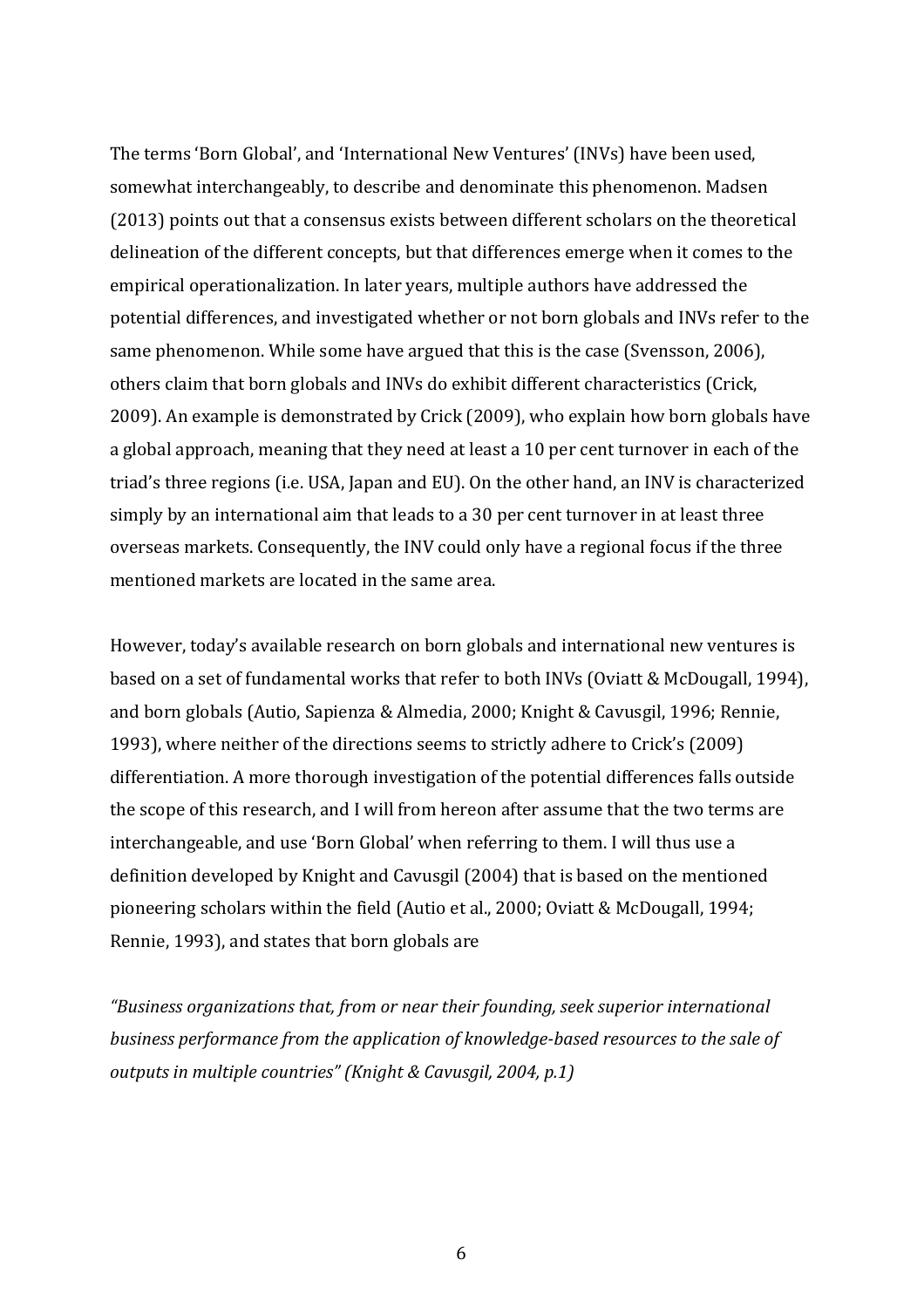This definition highlights three important features of the born global: a) the early internationalization, b) the knowledge-based resources, and finally c) the multiple market focus.

#### *a) Early internationalization*

Early internationalization is enabled by several factors. Among these are experienced entrepreneurs with access to international networks, and characteristics related to the firm's size and age.

A committed management team consisting of entrepreneurs that employ an international mindset early on is an important enabler of the early internationalization of born globals (Freeman & Cavusgil, 2007). The background, capabilities, and international orientation of the entrepreneurs are proven to have a great impact on the born global's tendency to internationalize early (Knight, 2000; Madsen & Servais, 1997; Oviatt & McDougall, 1994). Founders of born globals often have international experience from living, or working abroad, as well as education in relevant fields. These factors can lead to a lowered perceived risk of entering foreign markets in general, and markets from where the founders have specific experience in particular (Madsen & Servais, 1997). In general, todays younger CEO's have been exposed to internationalization to a larger extent than the previous generations of business founders. This can contribute to explain why current CEOs might be more willing to go abroad, as the risk involved might be perceived as lower (Andersson, Gabrielsson & Wictor, 2004). Either way, this seem to contradict the Uppsala model, which claim that firms initially lack knowledge about foreign markets, and that this knowledge has to be retrieved trough experience, as a result of it being impossible to acquire (Johansson & Vahlne, 1977). However, the underlying rationalization is still related to risk reduction, which is in fact in line with the model assumptions.

In addition to the knowledge gained from previous experience, the experienced entrepreneur would also have access to different networks, which could be used to compensate for the limited resources born globals are forced to deal with. In fact, access to international networks is considered crucial for the success of born globals (Freeman, Edwards & Schroder, 2006; Laanti, Gabrielsson & Gabrielsson, 2006; Madsen & Servais,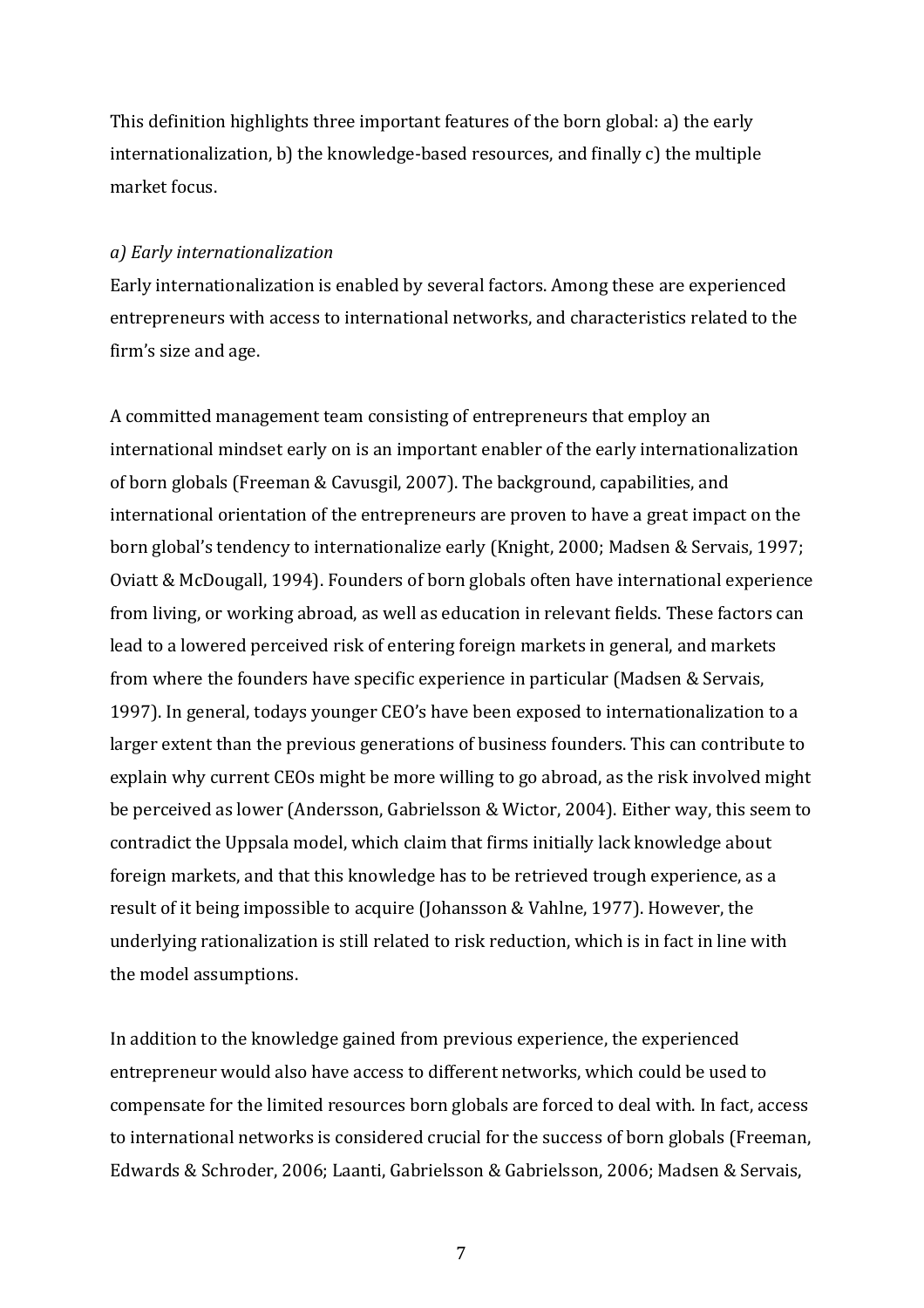1997). Gaining access to complimentary social, technical and commercial resources through the readily available networks, substantially reduce the necessity of the accumulated knowledge and experience prescribed by the Uppsala model (Laanti, Gabrielsson & Gabrielsson, 2006).

Additionally, the born global's small size and young age grants them a flexibility and an agility that is helpful in exploiting internationalization opportunities, and thus facilitating an easier process than what would be expected from larger and more established MNEs (Knight & Cavusgil, 2004).

#### *b) Knowledge-based resources*

Even though born globals exist in both high and low technology industries (Madsen  $&$ Servais, 1997), studies have shown that they are more frequently represented in industries that can be characterized as technology intensive (Aspelund, Madsen & Moen, 2006), and that they often sell innovative, self-developed technology-based products (Almor, 2013). As a result a lot of the performed research on born globals is concentrated on companies originating in such high tech industries (Almor, 2013; Almor & Hashai, 2004a, 2004b; Bell, 1995; Laanti, Gabrielsson & Gabrielsson, 2007; Rennie, 1993).

Among the factors believed to be important for the appearance of born globals in various industries, is the firm's possession of unique intangible assets based on knowledge management, and high value creation through product differentiation, leading-edge technology products, technological innovativeness, and quality leadership (McDougall et al., 2003; Rialp, Rialp & Knight, 2005). These resources are often used to produce a single product that the company market in a unique way (Almor, 2013; Freeman & Cavusgil, 2007). Accordingly, the born global's competitive advantage is often based on exploitation of unique resources and capabilities, enabling the development of leading-edge technology products (Knight & Cavusgil, 2004). The competitive advantage is enforced by opportunistic first-mover advantages (Almor & Hashai, 2004b; Rialp, Rialp & Knight, 2005).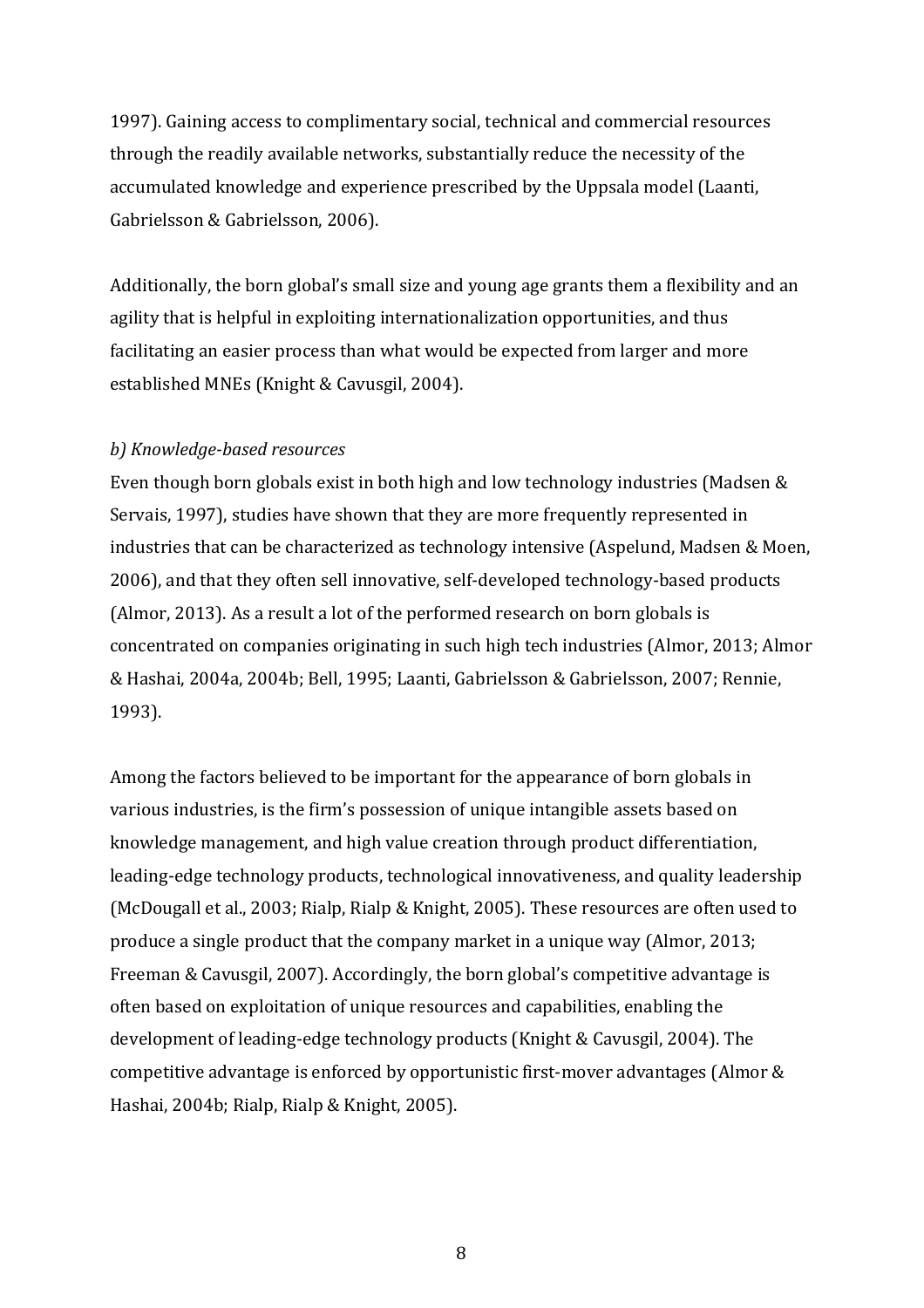The Resource Based View (RBV) is a helpful framework for understanding the performance of born globals. RBV sees firms as a set of tangible and intangible resources and capabilities, which grants a company sustained competitive advantage if these resources and capabilities are valuable, rare, imperfectly imitable (i.e. other firms cannot easily obtain them), and properly organized (Barney, 1991). Also, RBV claims that companies use their resources and capabilities to exploit opportunities in the environment by using their internal strengths, while at the same time compensating for internal weaknesses, and defusing external threats (Barney, 1991). This gives a theoretical explanation to how born globals manage to succeed. Born globals are, by definition, in lack of resources on the managerial and financial side (Freeman et al., 2006; Knight & Cavusgil, 2004), but by exploiting their unique resources related to technological knowledge and international network access, they manage to use opportunities for internationalization in the environment (i.e. serve specific market niches), without being hindered by their small size and young age.

#### *c) Multiple market focus*

Niche strategy, a small domestic market, and lower impact of psychic distance both drive and enable the born global to have a multiple market focus early on.

One of the key enablers of the multiple market focus, as well as the early and rapid internationalization is the born global's frequent choice of niche strategy (Hashai  $&$ Almor, 2004a, 2004b; Freeman & Cavusgil, 2007; Madsen & Servais, 1997; Rasmussen & Madsen, 2002; Rennie, 1993; Rialp, Rialp & Knight, 2002). The key to a niche strategy is to find a servable segment of customers that is so specific that it does not attract attention from the larger MNEs, though still being large enough to generate a sufficient profit (Porter, 1980). In the case of born globals these customers tend to be large foreign MNEs who demand the born global's high-tech, knowledge-intensive products (Hashai  $&$ Almor, 2004b). The chosen niche might not be big enough to be profitable in the born global's home market, but in an international, or even global perspective, it might be possible to achieve substantial profits.

Companies originating from smaller home markets have a higher probability of being born global (Madsen & Servais, 1997). This is often a result of domestic market size,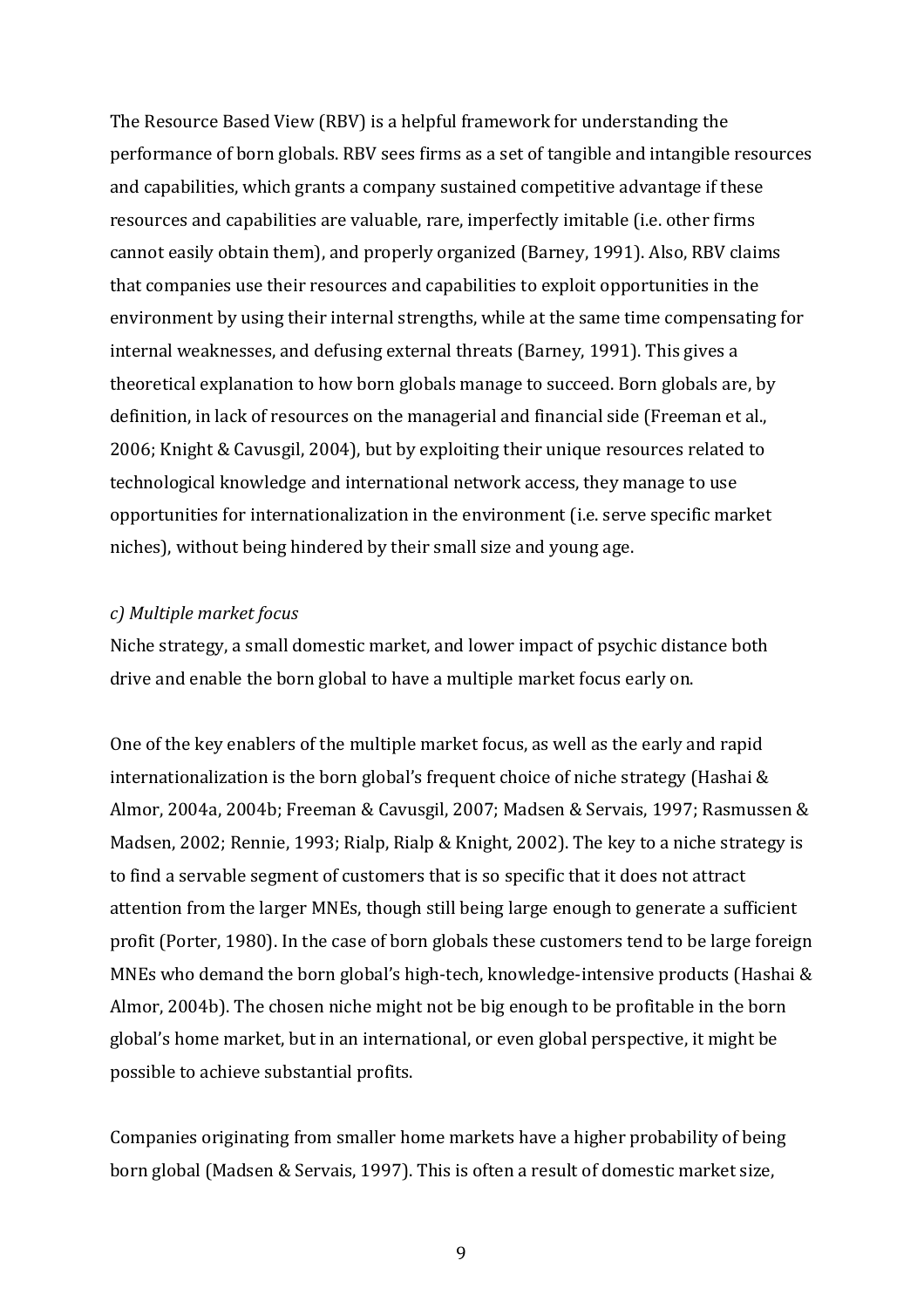meaning that the market niche that the company is dependent on is not of sufficient size in the respective firm's home market. Consequently, the firms are pushed towards internationalization from an early stage (Crick  $&$  Jones, 2000; Freeman et al., 2006). This low dependence on the home market constitutes an important contradiction to the Uppsala model, which grants great importance to the domestic market. While Uppsala specifically state the importance of success being achieved at home before venturing abroad, some born globals even sell their very first product in markets outside of their home country, and revenue retrieved from the home market in general is often negligible compared to the amounts raised in foreign markets (Hashai & Almor, 2004a; Oviatt & McDougall, 1994; Rasmussen & Madsen, 2002; Rennie, 1993).

Even though some studies have proven that even born globals tend to select psychically close markets first (Freeman, Hutchings & Chetty, 2012; Hashai & Almor, 2004a), the phenomenon of psychic distance is proven to be of less importance for these firms compared to traditional exporters (Aspelund, Madsen & Moen, 2006; Crick and Jones, 2000). Born globals often choose to enter markets that are advanced, developed, and ready for the technology that the firm offers (Freeman, Hutchings & Chetty, 2012). These markets often tend to be culturally proximate, but even so, born globals show a lower reluctance, compared to other exporters, to enter culturally distant markets if they see the opportunity for building a customer base there (Freeman, Hutchings  $&$ Chetty, 2012). Another important factor in the market selection process is based on the previously discussed experience of the involved entrepreneurs. (Aspelund, Madsen & Moen, 2006). Both previously gained market knowledge from specific regions, and access to certain networks that enable an easier entrance to certain markets, influence the market selection process (Crick & Jones, 2000; Karlsen, 2007).

To summarize, this section has given an overview of the characteristics often connected to born globals, and how these can be viewed as either a contradiction to, or be explained by existing theories in the field of International Management. Looking back on the drivers mentioned in the section explaining the born global phenomenon, we can see how these are linked to the different characteristics, and thus understand how these trends contribute to today's increased existence of born globals.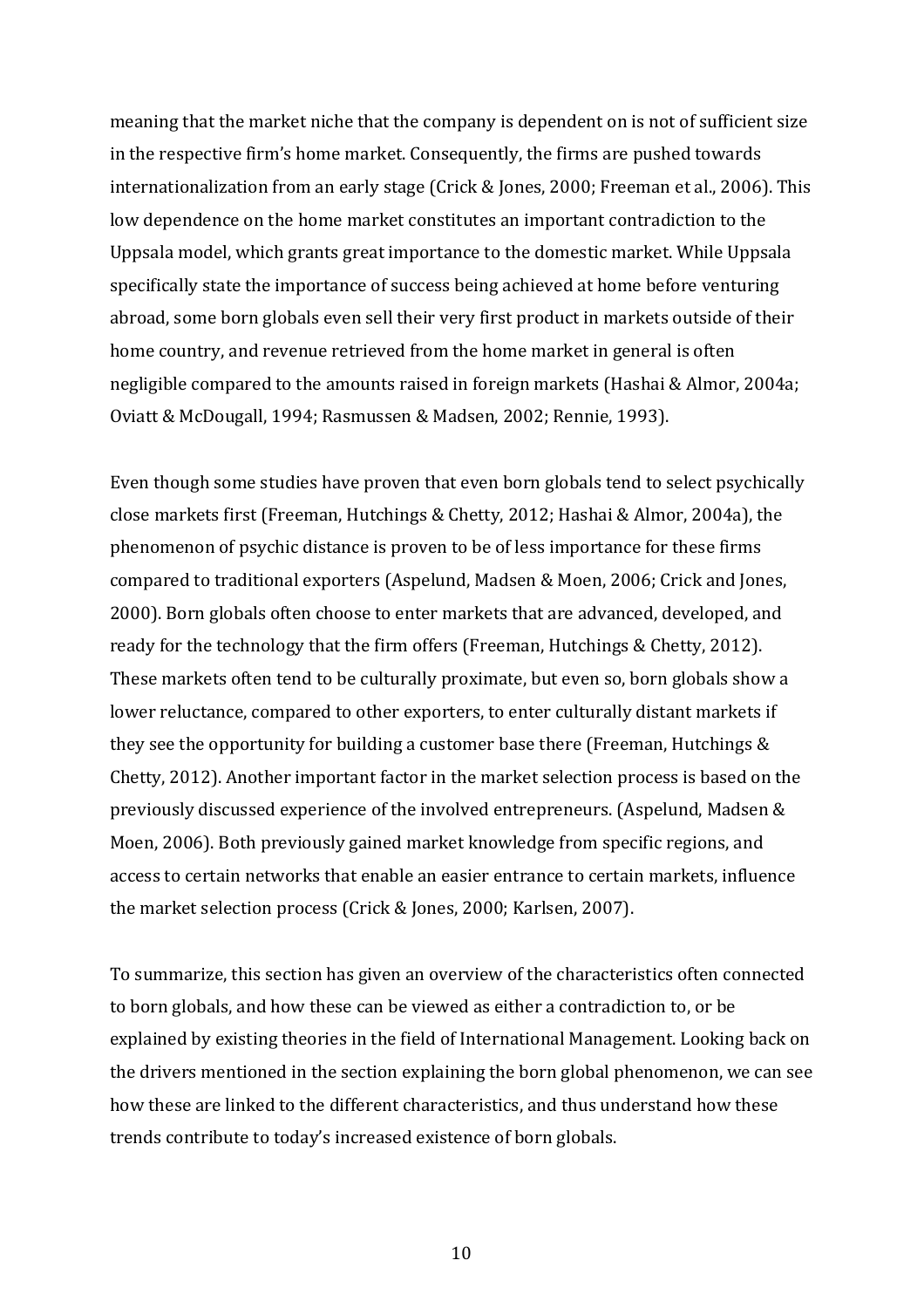In the following section I will look into how the presented characteristics, though enabling the companies to operate as born globals, also result in several challenges that make survival difficult in the long run.

#### **2.1.3 Challenges**

Born globals face multiple challenges when striving for long-term independence. For the company these include short industry life cycles, the previously mentioned limited resources, and the need to maintain growth rates in order to satisfy external investors. Additionally, there is very little research exploring born globals in their maturing phase.

An important issue that constitutes a challenge for all born globals is that of the industry life cycle (Klepper, 1997), and how the technological advantage of born globals is constantly at risk of being neutralized by new and improved solutions. (Almor, 2013; Andersson, Gabrielsson & Wictor, 2004). This contributes to the explanation of why born globals seem to appear with a higher intensity in technological intensive industries, as the shortening of industry life cycles in technological industries (Qian & Li, 2003; Cusumano & Yoffie, 1998) force the companies to internationalize early on, instead of waiting until the experience prescribed by the Uppsala model is gained.

Industry Life Cycle theory builds on Product Life Cycle Theory (Vernon, 1966), and says that an industry goes through the stages of innovation (i.e. a new product or technology is developed), growth (i.e. a growing demand for the new product/technology), maturation (i.e. profit growth declines), and decline (i.e. sales decline) (Klepper, 1997). A problem for high tech industries is that they suffer from a trend of shortening life cycles (Qian & Li, 2003; Cusumano & Yoffie, 1998; Weber & Tarba, 2011), which renders the involved companies under constant pressure to upgrade and update in order to prevent the obsolescence of their offerings. This happens when new innovative technologies enable other products to satisfy the same customer needs with the help of technology that outperforms the currently employed technology. This sends the industry into the stage of decline, where sales decrease and ultimately, the need for the specific product might vanish entirely (Klepper, 1997).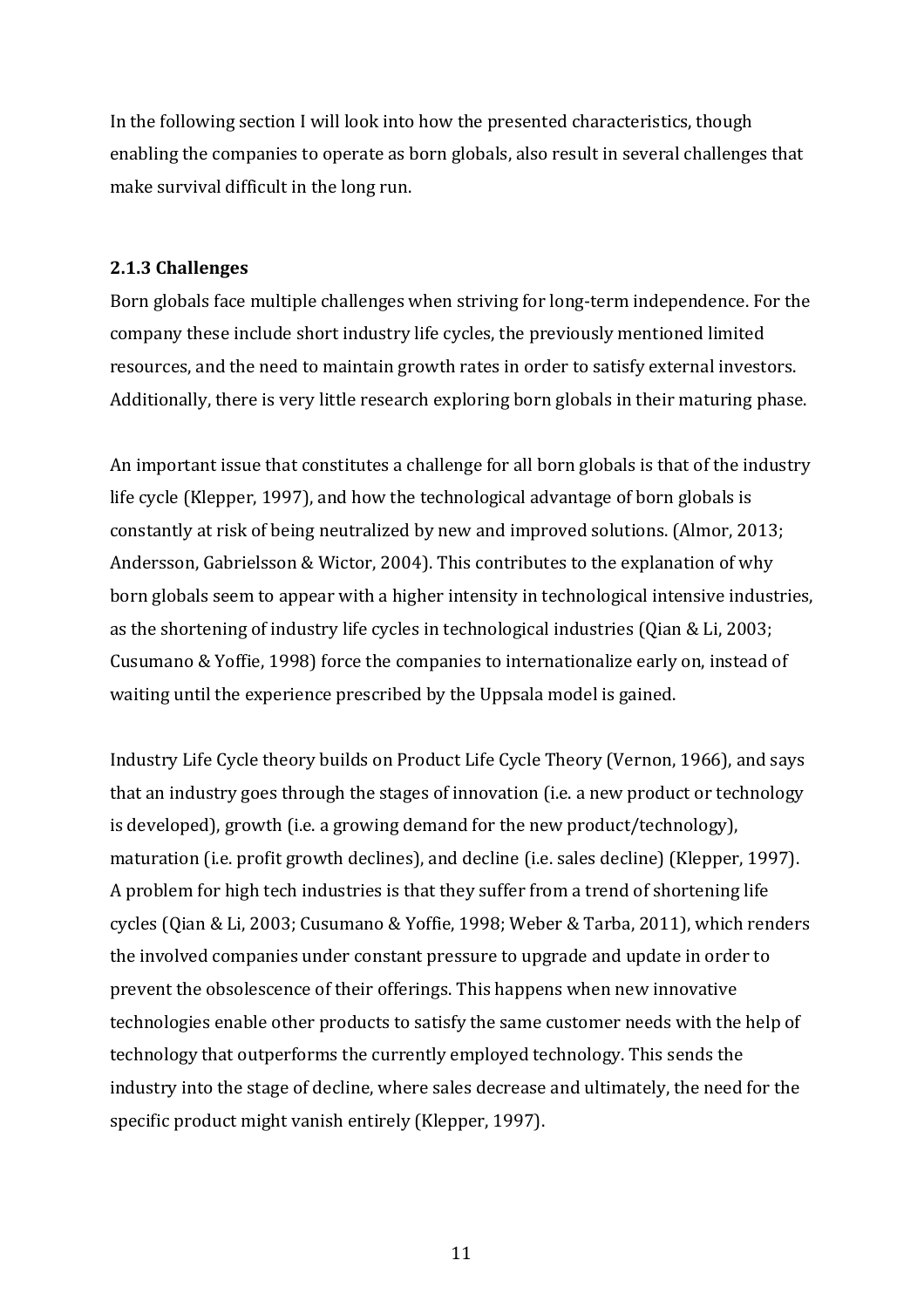The constant threat of new, emerging technologies to the industry life cycle creates a drive for technology-based born globals to internationalize instantly in order to exploit their competitive advantage before their product lose their competitiveness. With born globals often being dependent on a single product line, this makes them even more vulnerable in the case of industry decline, as they are not able to compensate for declining sales in one product line, with increasing sales in another.

Another challenge is related to the company's resources. Born globals are by definition constrained by their narrow resource base. These resource limitations can be attributed to their small size, young age, and limited experience, which result in financial constraints, managerial limitations, and which leads the company to employ a niche focused strategy to sell their self-developed, high technology product. However, a challenge according to the Resource Based View is that for the resources to lead to competitive advantage they have to be imperfectly imitable (Barney, 1991). This means that these resources cannot be easily developed or acquired by other firms. Unfortunately, the fulfillment of this criterion results in the resources being difficult to transfer between different applications within the same firm. This means that the technological knowledge that enabled the company to develop their niche product will not necessarily be equally useful when the surrounding conditions change. Thus, when the born global is forced to respond to the industry decline, the resources underlying their previous competitive advantage might not be able to help them develop new and competitive products in other industries. Research and development (R&D) in general is often compromised by the lack of resources to sufficiently innovate. Performing R&D inhouse is both expensive and time consuming, and born globals might not be able to invest in both upgrading and updating of current offerings, while at the same time investing in R&D aimed at reaching new products and technologies (Gomes et al., 2011).

Additionally, because of limited financial resources, many born globals are dependent on external capital in order to enable their establishment and initial survival. Options for external financing include floating the company publicly, or by venture capital (Almor, 2013). This results in an even more intensive pressure to search for growth options, as external investors will demand that growth rates are at least sustained.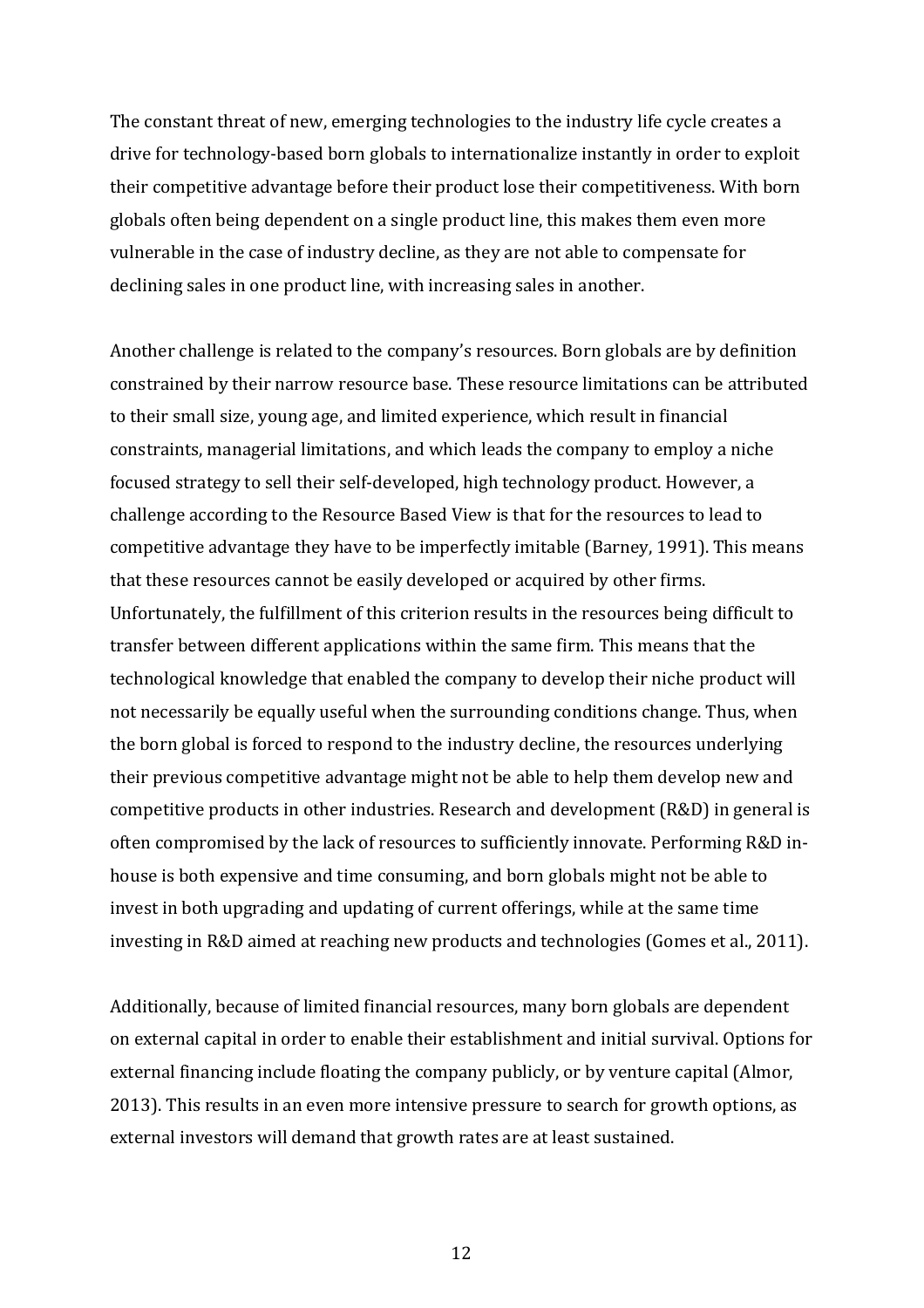#### **2.1.4 The Maturing Born Global**

The crucial question that can be derived from the discussion of challenges is how a company that delivers one product to one industry can manage to survive in the long run. This issue is further complicated by the presented challenges that explain how the need for the product might cease to exist as a result of short industry life cycles, while at the same time having to maintain growth rates in order to please external investors. In addition, their lack of resources leaves them without the necessary funds to sufficiently invest in R&D and new product development. This discussion leads me to my main research question, which is:

#### *How can born globals survive independently in the long run?*

After their initial period of success, many born globals face their fate of being acquired by other, often larger companies (Almor, 2014; Weber & Tarba, 2011; Weber et al., 2012a, 2012b). Another option is to strive for independent survival through further growth. In her research on technology-based born globals, Almor (2014) revealed that the employment of mergers and acquisitions (M&A) strategy increase the probability of independent survival for technology-based born globals. However, if the aim of the company is in fact to sell out, it should refrain from acquiring other companies prior to this event (Almor, 2014). The question of independent survival, thus seem to be a question of acquiring or being acquired. In this study I focus on the use of mergers and acquisitions as a means of remaining independent, and the companies that were acquired or merged into other firms are thus viewed as deceased.

The reason for why mergers and acquisitions strategy is so relevant is that it offers a way of addressing several of the discussed issues that born globals are challenged by. It is often used as a way out of a declining industry (Anand, 2004), and a way to access additional resources (Agarwal & Helfat, 2009; Eisenhardt & Martin, 2000; King, Slotegraaf & Kesner, 2008). Additionally, by acquiring companies that possess readily available products and technologies, or the capabilities needed to develop these, acquiring can also be used as a substitution for internal development. Thus, M&A is suggested as the preferred strategy for growth along the product scope in Almor's (2013) conceptual growth framework for technology-based born globals.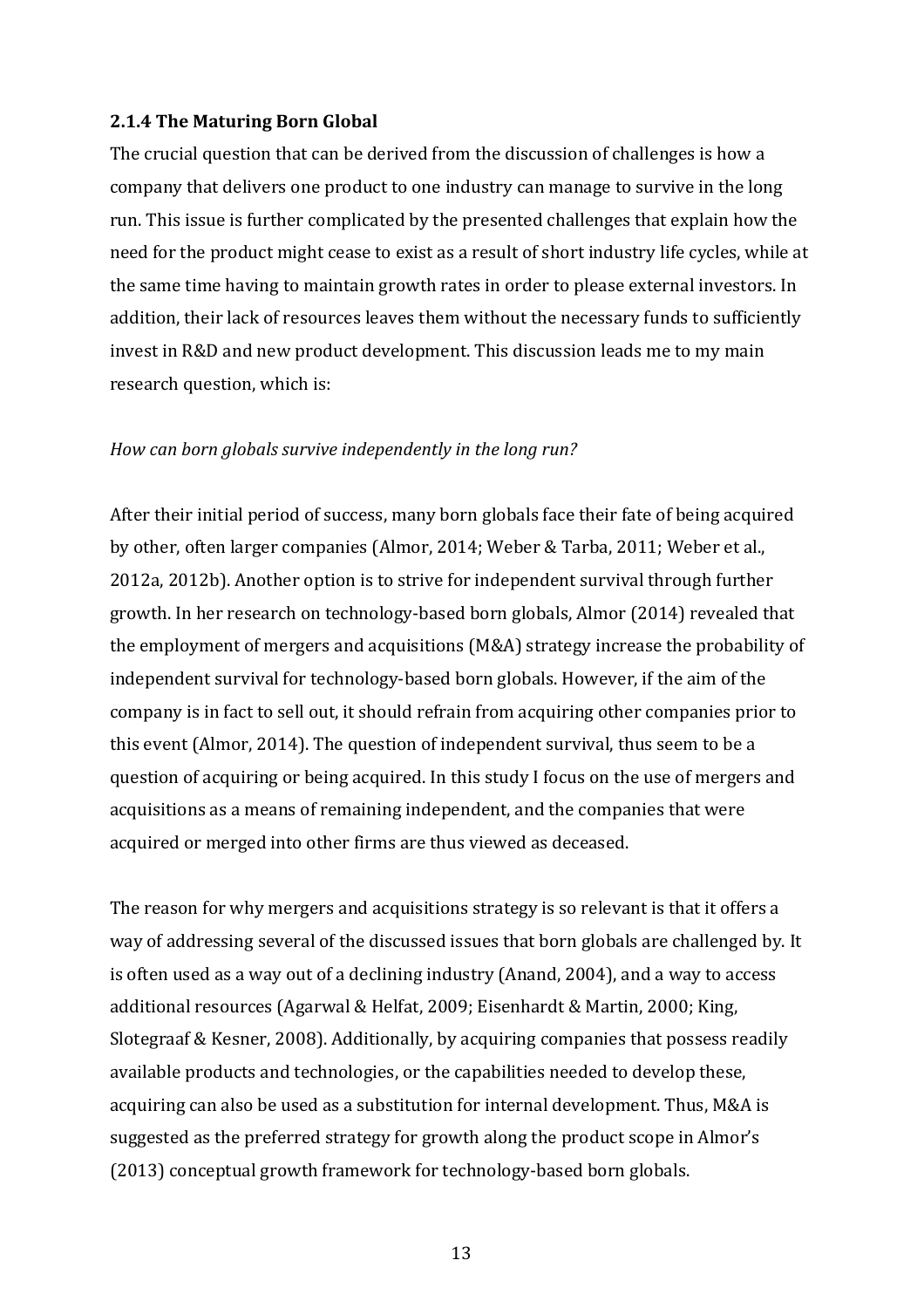However, the use of mergers and acquisitions does not lead to unconditional success. Research has shown that M&A strategy often fails to improve the performance of acquiring firms (King, Dalton, Daily & Covin, 2004; Tuch & O'Sullivan, 2007). Several issues are related to the acquisition process. Among these is selection of a suitable target firm, and the disruption phase that has been known to follow the integration of one firm into another (Parachuri, Nerkar & Hambrick, 2006). Handling these issues correctly is particularly important for born globals that might be too vulnerable to survive through one or more failed acquisitions. This further complicates the issue of independent survival for born globals. How performing mergers and acquisitions, in spite of its related challenges, can contribute to born global survival will be discussed and investigated throughout this study.

The next section of the literature review will be a presentation of relevant research performed on mergers and acquisitions. In addition to a general presentation of the concept, it explains how born globals can benefit from the use of M&As, but also how the use of this strategy is associated with several challenges.

#### **2.2 Mergers and Acquisitions**

In spite of varying findings concerning their contribution to financial performance (King, et al., 2004), mergers and acquisitions (M&A) are widely used in the business world today. One reason for this might be that the main motives for conducting acquisitions are often not of a strict financial character. In their research on high-technology acquisitions, Ranft and Lord (2000) discovered that firms name as the two main reasons for conducting acquisitions 1) obtaining specific product related technology, and 2) accessing product innovations and engineering capabilities (Ranft & Lord, 2000). Mergers and acquisitions enable small, young and entrepreneurial firms, with a narrow resource base to extend, enhance, and broaden their resources and capabilities, and thus serve as means to grow and remain attractive for the company's investors (Agarwal  $\&$ Helfat, 2009; Chaudhuri & Tabrizi, 1999; Eisenhardt & Martin, 2000; King et al., 2008;). In other words, by acquiring technological skills and capabilities, born globals can gain faster access to the resources they need to develop new products and additional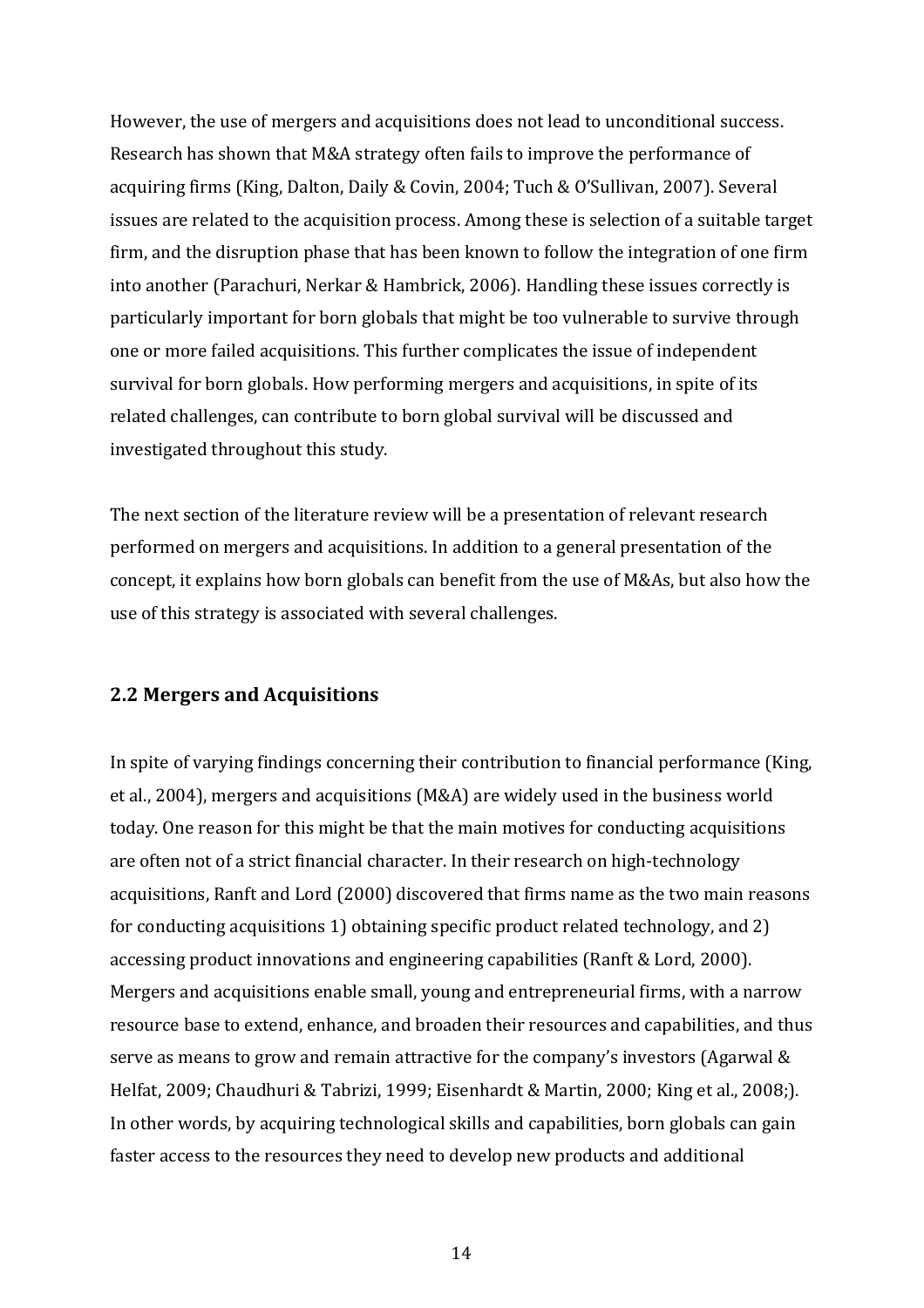technologies (Capron, 1999; Graebner, 2004; Graebner & Eisenhard, 2004; Graebner and Sjölander, 1990; Mowery et al., 1996).

Two important features of mergers and acquisitions which help compensate for the challenges influencing born globals is its ability to a) enable firms to access valuable resources and capabilities and b) help achieve strategic renewal (Agarwal & Helfat, 2009; Eisenhardt & Martin, 2000; Graebner, Eisenhardt & Roundy, 2010; Santos & Eisenhardt, 2009). In this sense, resources and capabilities refer to products and technologies, as well as knowledge (i.e. individual employees and teams of employees), which would otherwise have to be created through internal development. As previously mentioned, this is a both time consuming and resource draining process, which born globals are normally not equipped to perform to a satisfying extent (Gomes et al., 2011). Achieving strategic renewal refers to the reconfiguration and recombination of technologies and knowledge in order to reach new solutions. This contributes to faster introduction of new products, widening of existing product offerings and enhance internal technological capabilities (Graebner & Eisenhardt, 2004; Graebner & Sjolander, 1990). Firms in general and born globals in particular, often rely on a limited set of knowledge and managerial practices. This can lead to a state of rigidness and inertness towards environmental changes (Leonard-Barton 1992). Acquisitions serve as a means for preventing this phenomenon, and are particularly valuable for technology intensive firms, as new technologies often arise from the combination of existing knowledge (Graebner, Eisenhardt & Roundy, 2010; Kogut & Zander, 1992).

However, the use of mergers and acquisitions is associated with several challenges and related research is inconclusive in its determination of success, failure and resulting performance (Gomes et al., 2011; Haleblian, Devers, McNamara, Carpenter & Davison, 2009; Papadakis & Thanos, 2010; Schoenberg, 2006; Stahl & Voight, 2008; Thanos & Papadakis, 2012; Weber et al., 2011b) Several researchers have indicated that mergers and acquisitions in fact neither increase shareholder wealth (Tuch & O'Sullivan, 2007), nor lead to superior post-acquisition performance (King et al., 2004). An important issue concerning post-acquisition performance is whether or not to integrate the acquired firm within the buying firm (Ranft & Lord, 2002; Parachuri et al., 2006). One of the main motives of going through with the acquisition in the first place is often the potential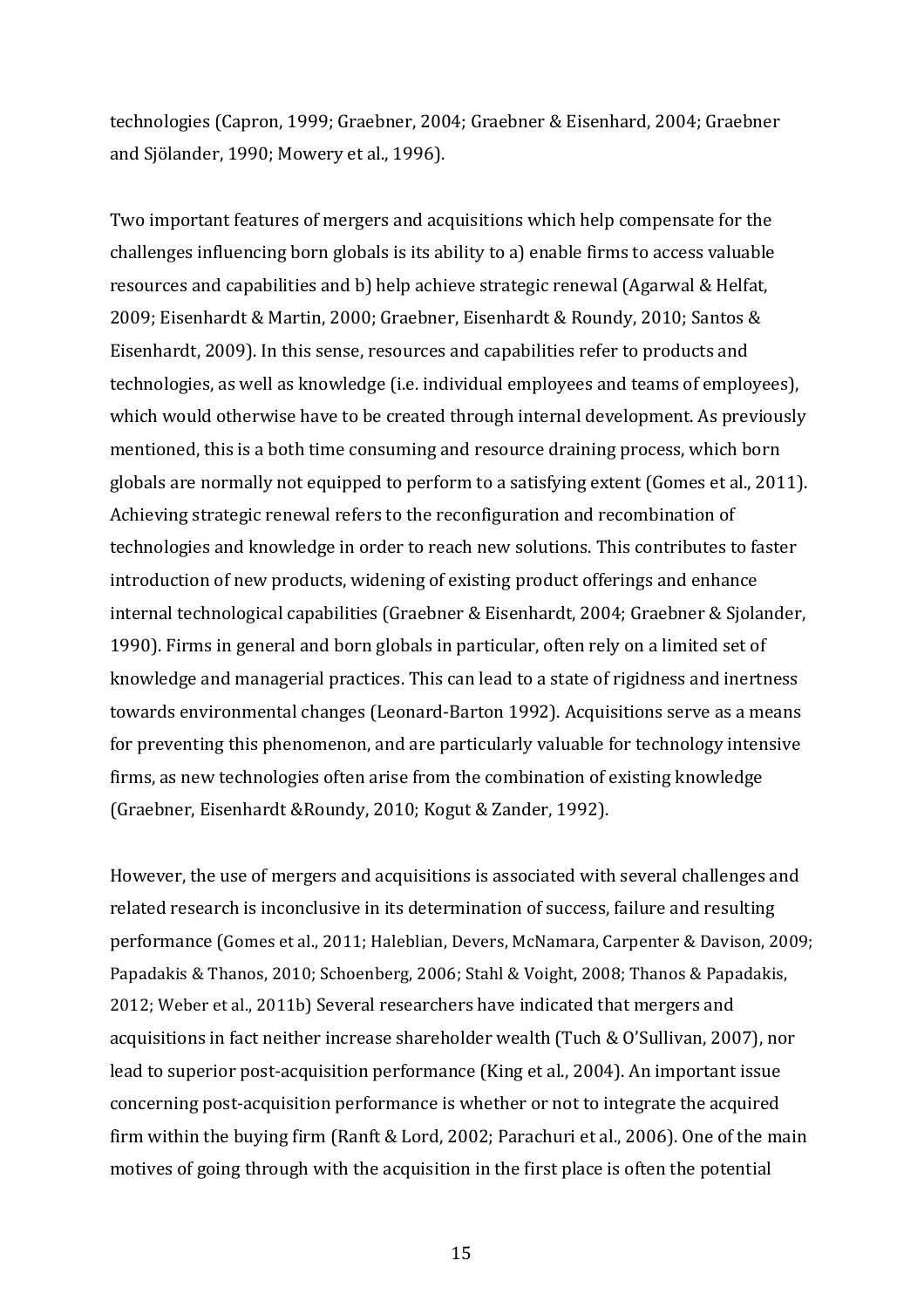synergy that is possible to achieve with the merger of two different entities, the choice not to integrate is assumed to prevent these synergic effects (Parachuri, et al., 2006). However, integration is not without challenges. As Parachuri, Nerkar and Hambrick (2006) pointed out, integration is highly disruptive for the company's employees, and among these the technical personnel that actually perform the work related to corporate innovation. This disruption leads to severe productivity drops. Reasons for this might include that employees' routines are interrupted, knowledge-based resources are destroyed, cultural clashes occur, or most importantly: the loss of key employees and managers that often tend to follow the acquisitions process (Almor, 2014; Ernst & Vitt, 2000; Puranam, Singh & Zollo, 2003; Puranam & Srikath, 2007; Weber et al., 2012a, 2012b). 

Benson and Ziedonis (2009) investigated the importance of handling the acquisition process correctly. They found that mergers and acquisitions enable firms to gain access to technologies and know-how when they acquire startups, as long as the company effectively identifies and monitors the technological activities during the acquiring process (Benson & Ziedonis, 2009). One of the factors believed to affect mergers and acquisitions performance in a beneficial way, is experience gained from previously going through this process (Eisenhardt & Martin, 2009; Haleblian & Finkelstein, 1999; Hayward, 2002). Such experience can also contribute to reducing the previously explained disruption phase (Parunam & Sirkath, 2007), and thus lead to a more efficient integration process (Hitt et al. 1993). However, some researchers have also revealed that inexperienced acquirers might tend to overgeneralize the experienced gained from their first acquisition, and thus fail to see important differences which might demand different actions from the company compared to what the previous acquisition and following integration did (Haleblian & Finkelstein, 1999). Considering the vulnerability of born globals, resulting from their small size and narrow resource base, it is reasonable to assume that they will be severely damaged by a failed acquisition process, and that they might not be able to survive beyond it.

Based on this argumentation it is reasonable to believe that a single acquisition might not lead to valuable acquisition experience, while the ability to survive through multiple acquisitions will strengthen the company in terms of their capability to perform additional acquisitions successfully. The proposed disability of born globals to survive from failed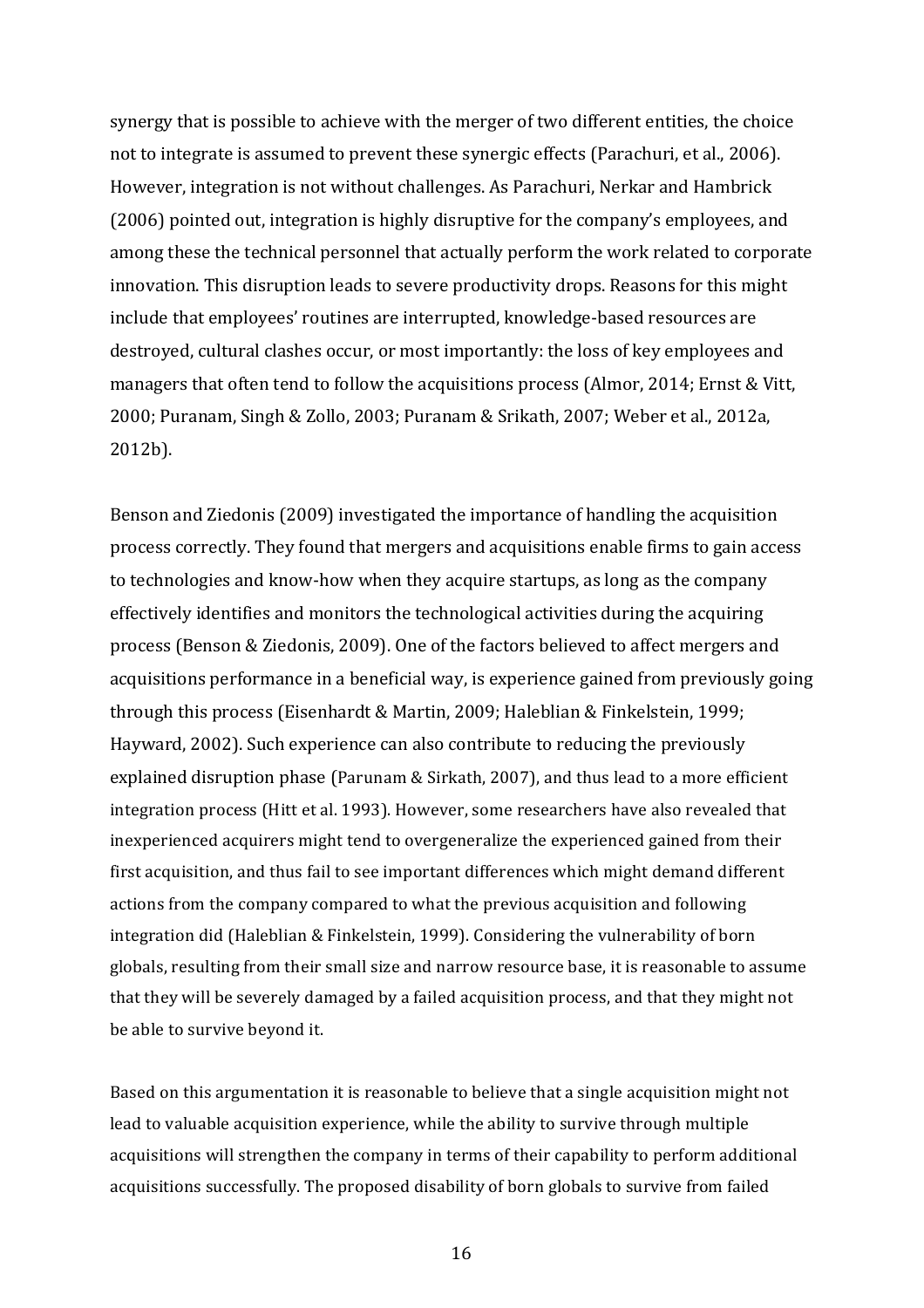acquisitions is accompanied by the belief that it is the companies that are able to perform them successfully that are the ones that survives beyond the acquisition process. This leads me to believe that not only will mergers and acquisitions in general increase the born global's probability of survival, but also, that there is a positive relationship between number of M&As and survival. Based on this I hypothesize the following:

### *Hypothesis* 1a – *the probability of survival of technology-based born globals increases with the number of performed mergers and acquisitions*

As mentioned above, previous research reveals contradictory results concerning whether or not performing acquisitions actually increase financial performance of the acquiring firm. The process itself demands extensive resources in terms of the time and money employed to make it happen. Additionally, the disruption phase following the acquisition also requires a lot of effort to overcome. As the discussed experience achieved from multiple acquisitions reduces the disruption, and enables more efficient integration, it is reasonable to believe that the required resources in this phase of the process will be reduced with an increased number of acquisitions. When fewer resources are used to handle the post-acquisition challenges, more can be devoted to releasing the potential benefits related to acquiring the target firm in question (e.g. exploring new markets, targeting new customers, and developing new products). Hayward (2002) mention that experiential learning from previously performing acquisitions are challenged by the fact that a) different acquisitions are performed for different reasons (i.e. the knowledge gained from previous acquisitions might not apply in the context surrounding the next acquisition), b) there is often variations related to how well the firm handle the acquisition (i.e. bad acquisition performance might not lead to beneficial experience), and c) acquisitions occur irregularly (i.e. if a firm acquires too often it might not be able to sufficiently interpret and employ previously gained experience, and if the time period between acquisitions is too long, the firm might forget what it learned the previous time), (Hayward, 2002). Thus, a company might have to go through the process of M&A several times before learning how to exploit the potential benefits in a way that results in increased financial performance. This argumentation leads me to hypothesize the following: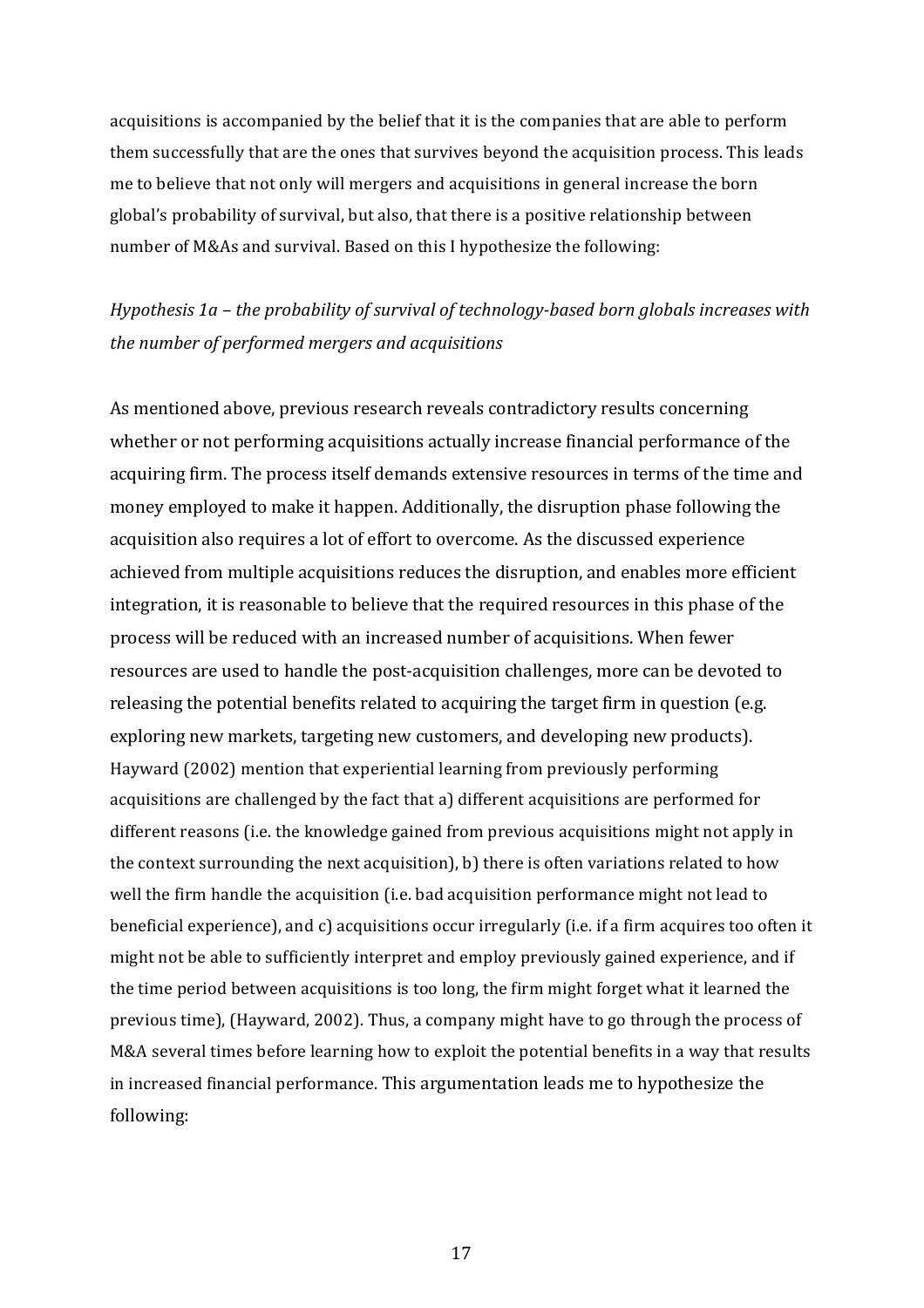*Hypothesis* 1b – a positive relationship exist between number of performed M&As and the *growth* in sales, gross profit and equity of technology-based born globals

To date, there has been little research trying to explore potential growth opportunities for born globals, and what strategies these companies should choose in order to survive independently over time (Almor, 2013; Benson & Ziedonis, 2009; King et al., 2004). Almor (2013) addressed this issue when she developed a framework aimed at conceptualizing paths of growth for technology-based born globals originating from a small population advanced economy (Almor 2013). In the next section I will give a brief introduction to this framework, which is used as a basis for the second hypothesis of this thesis.

#### **2.3 Conceptualizing Paths of Growth**

As previously mentioned, growth is important for born globals, both in order to survive, but also to satisfy external investor that have invested their capital in these companies (Almor, 2013). This leads to an expectation that born globals will explore opportunities for expansion, rather than remaining small niche focused companies in the long run.

Traditionally, growth options have been divided into two axes: a) Product scope, and b) Geographic scope (Ansoff, 1957; Hitt, Hoskisson & Kim, 1997; Parlich, Cardinal & Miller, 2000). Ansoff's (1957) product-market-matrix illustrates how these two axes create numerous growth options for the firm. These can be summarized as 1) growth through expanding the product scope, 2) growth through entering international markets, or 3) growth through both expanding the product scope, and entering international market. A small entrepreneurial firm with a limited set of resources will normally start out with a narrow focus concerning both product and markets, and then select an expansion rout among the possibilities mentioned above (Ansoff, 1957). However, this strategy is insufficient in explaining the opportunities for born globals, as these are, by definition, international from the very beginning. This is the main premise underlying Almor's (2013) conceptual framework, which provides an alternative way of evaluating different paths of growth. The framework is illustrated below.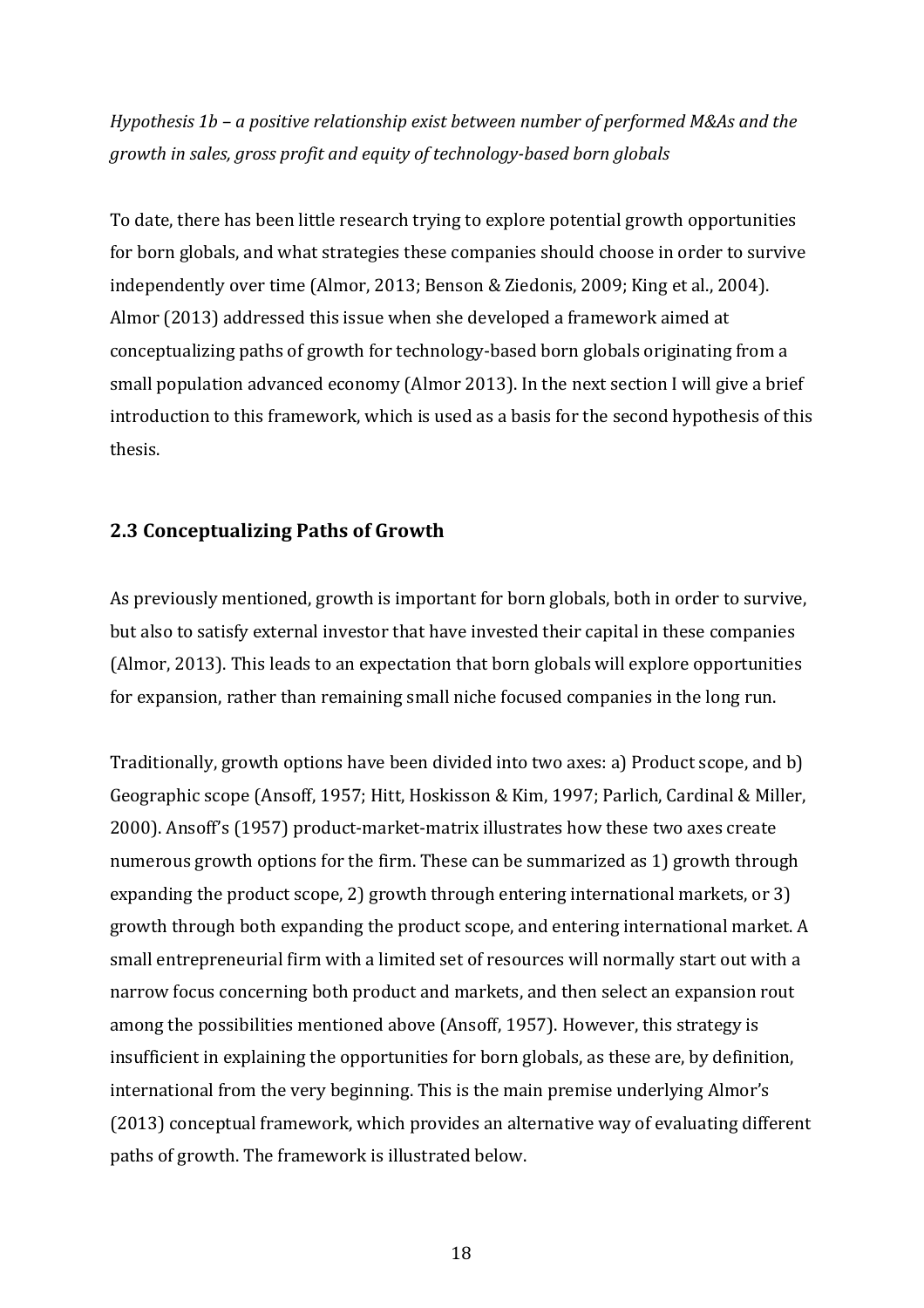

#### *Customer Scope*

As previously explained the typical born global employ a global niche focused strategy where the company aims to cater to relatively few, large customers that create a high value per sale. This initial focus enables the company to grow by expanding their customer segment, through also targeting followers and lower-end customers. However, even though this strategy attracts new clients and result in a larger client base for the company, these customers are likely to be less profitable than the high-end customers. In other words, the added clients do not necessarily translate into equivalent margins. Consequently, this strategy also involves product adaption and possibly restructuring of the value-chain in order to enable simpler and cheaper solutions.

Yet another opportunity to enlarge the customer scope is to target high-end customers in different industries. This removes the need for product adaption and value-chain restructuring, but demands an additional understanding of how the same product can be used to satisfy customers in industries that the company might not be equally familiar with. Almor (2013) suggest that growth along the customer axis will benefit from a Greenfield (i.e. go-it-alone) strategy. This is related to the importance of keeping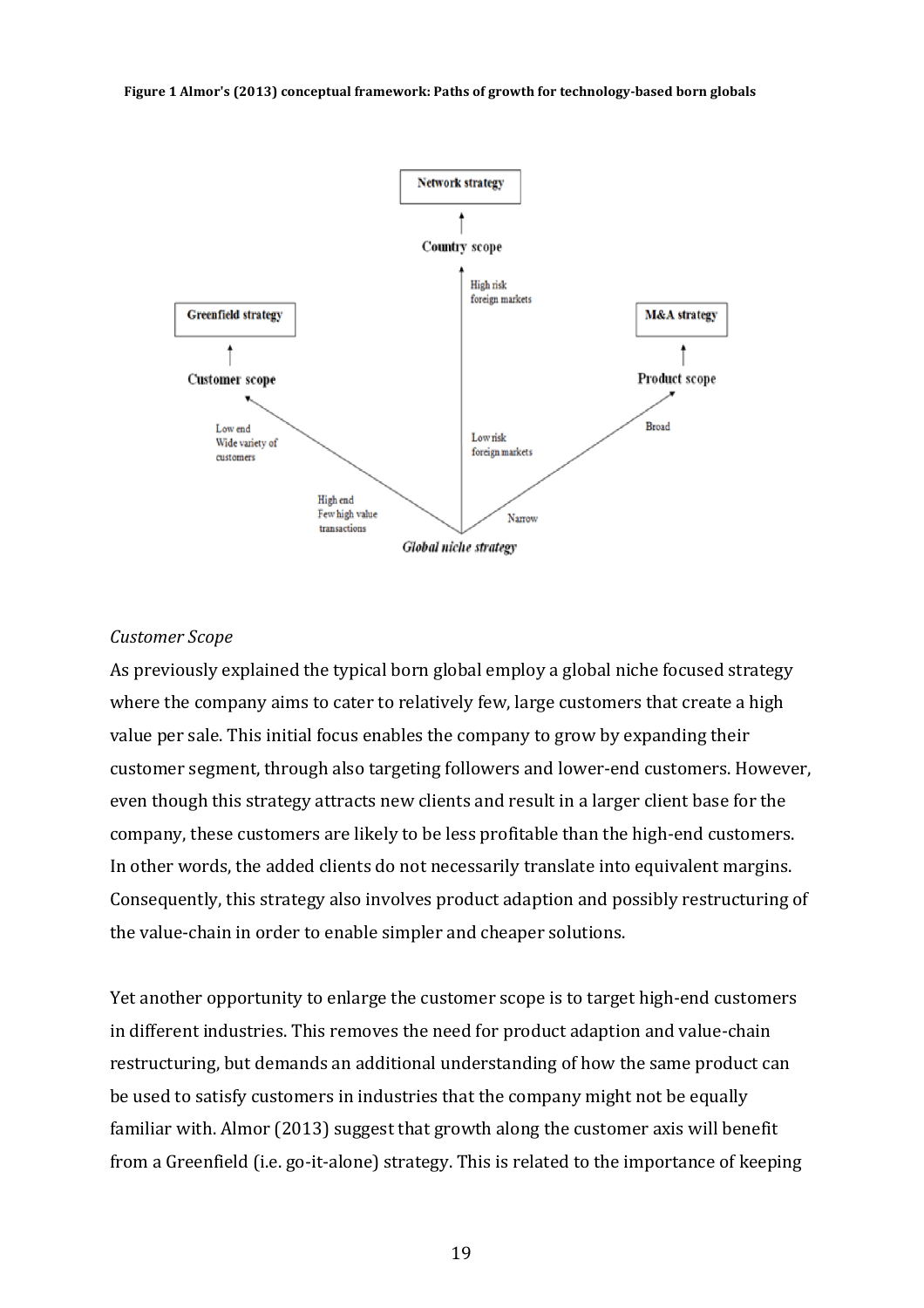marketing activities in-house, which I will return to in the section focused on the born global's core activities

#### *Country Scope*

Whether the born global's selection criteria for choosing which markets to enter first is based on psychic proximity, previous experience or degree of development, they still seem to choose markets with the intention of reducing the related risk (Hashai & Almor,  $2004a$ ). The risk related to entering foreign markets can be described as economical (i.e. the use of different currencies, and operation in different tax regimes), cultural (i.e. differing languages and different legal systems) and geographical (i.e. distance) (Contractor, 1990; Hirsh, 1976; Kogut & Singh, 1988; Kogut & Zander, 1993). Growth based on country thus refers to the entering of relatively riskier markets, compared to the markets where the company already operates. This implies that the company will be able to continue with providing their existing product to the same target customers, but now in additional markets (Almor, 2013).

When growing through the country scope, Almor (2013) suggest that the company should employ a network strategy. The reason for this is that the risk associated with entering foreign markets can be reduced by establishing a collaborative relationship (i.e. strategic alliance or joint venture), with either a local partner, or with a multinational corporation that is already well established in the country (Gabrielsson & Kirpalani, 2004; Madsen & Servais, 1997).

#### *Product Scope*

The need for the born global to develop their product offering has been thoroughly covered in the above text, and is related to the compression of technological products' life cycles, industry decline and the potential obsolesce of the born global's product. First of all, in order to grow by product scope, the company can choose to upgrade its current offering by creating updated versions and supplements. Second, the company can choose to introduce a new product that is in some way related, or completely unrelated, to their existing offering.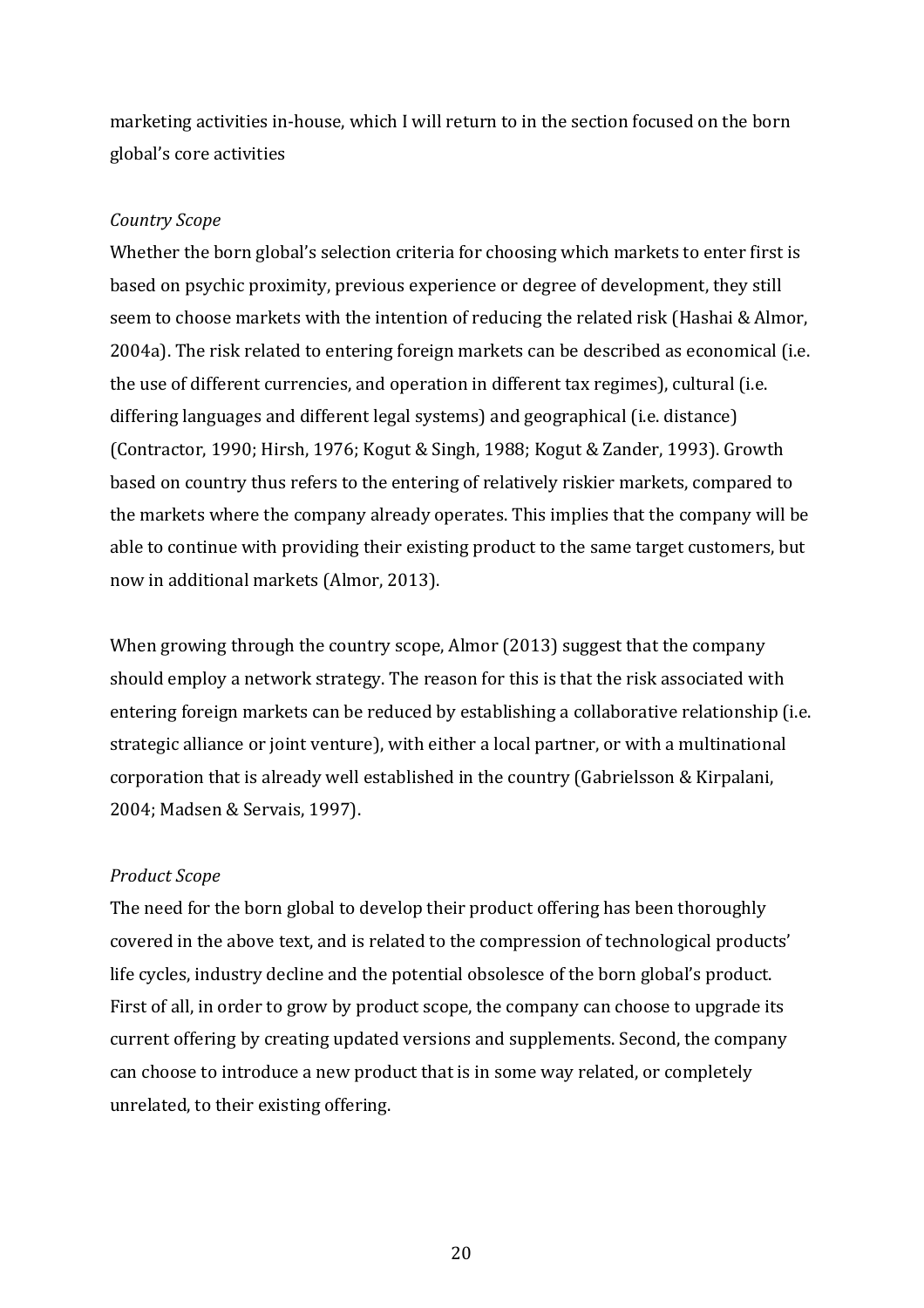Growth along the product axis can be done either through internal development or, as discussed in the previous section, the needed technology or product can be acquired. Internal product development is associated with severe financial risks, and constitutes a very time consuming process. In other words, born globals with limited resources are not necessarily equipped to develop new products and technologies in-house. Almor  $(2013)$  thus suggest mergers and acquisitions as an appropriate strategy to implement growth through product scope, because of the attributes discussed in the above section on M&A.

When combined, the axes together create numerous options for born globals to grow. The firm can choose to follow a single growth path, or some kind of combination. Because of the born global's discussed limitations, it is however, more likely that these companies will tend to adhere to a single path of growth. Almor (2014) proved that companies tend to use mergers and acquisitions in order to extend their product lines, which is in line with the expectations of the conceptual framework. What remains to be investigated is then whether or not this strategy does in fact lead to a higher probability of survival. 

### *Hypothesis* 2 – *technology-based born globals that use M&As first and foremost to expand their product lines survive more frequently than those who use M&As for other purposes*

As mentioned above, Almor  $(2014)$  proved that born globals use mergers and acquisition first and foremost as part of their product strategy. Knowing that these companies also have limited resources to spend on internal development, the use of M&A strategy is likely to be related to their investment in R&D. Furthermore, after acquiring another company, the born global is likely to be left with a larger customer base, which consequently will affect their marketing expenditure. In the following section I will thus examine if the born global's investment in R&D and marketing (i.e. its core activities) is affected by the use of mergers and acquisitions.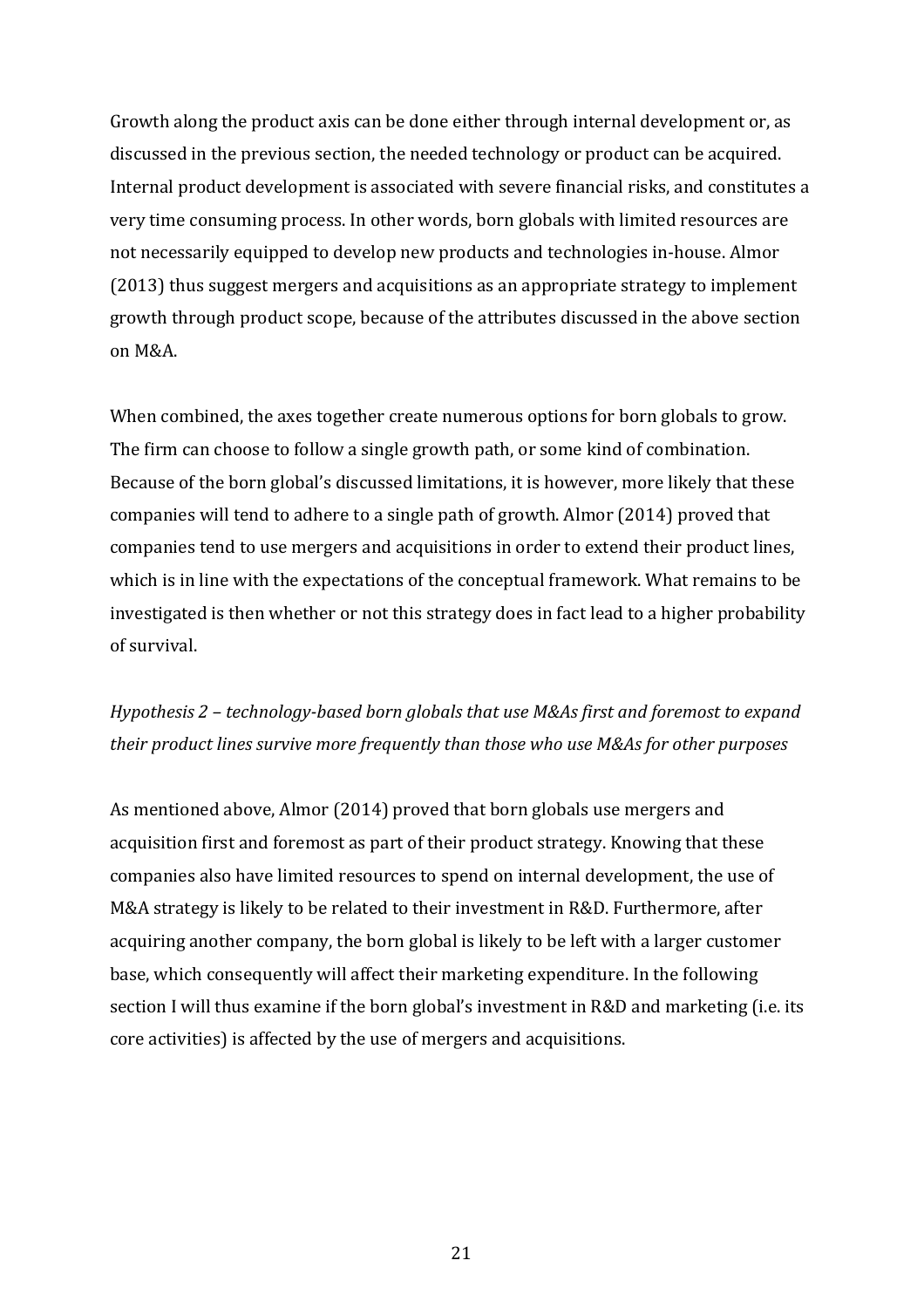#### **2.4** Relationship between M&A and investment in core activities

Almor and Hashai (2004b) tested the tendency of knowledge-intensive born global firms in Israel to perform marketing and R&D activities in-house. Among the investigated companies, 80  $\%$  internalized R&D activities, and 78  $\%$  did the same with their marketing activities, whereas only 28  $\%$  of the companies internalized the production process. This is in line with the core competency approach, which state that capabilities that underlie the company's competitive advantage should be performed in-house rather than outsourced to external parties (Prahalad & Hamel, 1990; Peteraf, 1993). Why these activities are considered so important for born globals is discussed below.

#### *R&D*

Technology-based born globals are expected to perform R&D activities in-house, rather than to outsource it to external parties. The rational underlying this is the fact that these companies often have a competitive advantage that is grounded in their unique, technological know-how. R&D activities thus make a vital contribution to the final value offered to the company's customer (Almor, 2013). To keep R&D in-house is important in order to secure ownership of this technological knowledge, as well as sustaining the competitive advantage (Tallman, 1991).

Another option for developing new knowledge and potentially new products is to engage in R&D with external partners through strategic alliances. However, technological knowledge is often of a tacit nature, experience-based, and integrated in relationships within each respective firm. This makes this knowledge difficult to exchange and transmit through arms-length relationships (Bertrand, 2000; Esienhardt & Martin, 2000; Graebner, et al., 2010; Ranft & Lord, 2000)

#### *M&A and R&D*

The findings related to how mergers and acquisitions affect the company's investment in R&D have been somewhat contradicting. While some authors find that the decision to acquire another company is related to low levels of R&D expenditure (Blonigen & Taylor, 2000; Desyllas & Hughes, 2008; Hitt, Hoskisson, Ireland & Harrison, 1991; Hitt, Hoskisson, Johnson & Moesel, 1996), others reveal results that indicate the opposite (Bertrand & Zuniga, 2006; Geroski, Machin & Reenen, 1993). Blonigen and Taylor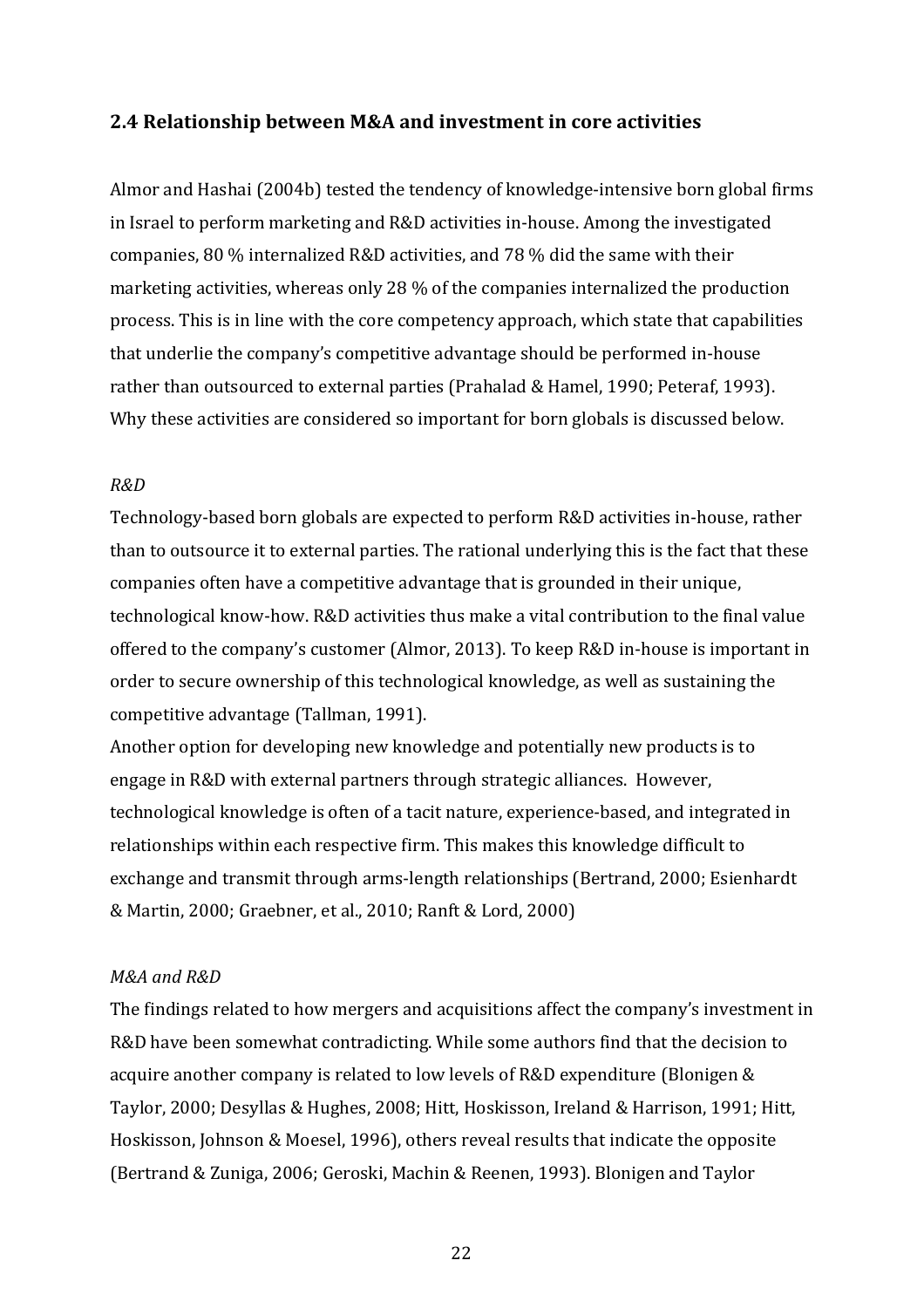(2000) found a remarkably strong negative correlation between the propensity to acquire, and R&D expenditure. This relationship was significant both between companies and within the same company (i.e. in times of low R&D expenditure the firm acquires, in times of high R&D expenditure it does not). Desyllas and Hughes (2008) came to the same conclusion when they found that a firm's commitment to internal R&D is negatively affected by the decision to acquire, while low R&D productivity increases the likelihood of acquisition.

Based on the above discussion, and the born global's limited resources, I hypothesize that born globals will tend to use M&A as a substitution for their own R&D activities. It is reasonable to believe that this would only be true for companies that acquire as part of their product strategy. This leads to the following hypothesis:

*Hypothesis*  $3a$  – *technology-based born globals that invest relatively less in R&D are more likely to perform M&As first and foremost to expand their product line* 

#### *Marketing*

Born globals with a technology-based competitive advantage tend to interact a lot with their customers. This is partly due to the fact that their high-tech offering often requires demonstration, the provision of training, installation, as well as maintenance and repairs. These activities tend to be related to the proprietary knowledge of the born globals, and are thus closely related to what constitutes their competitive advantage (Hirsch, 1989; Almor & Hirsch, 1995). First of all the likelihood of providing pre- and post-sale services of sufficient quality is expected to be higher if employees that have received extensive training from the company perform it. Additionally, keeping marketing activities in-house ensure the protection of proprietary know-how, and retrieval of customer-related knowledge spillovers (Almor & Hashai, 2004b; Almor, 2013; Simonin, 1999).

#### *M&A and Marketing*

Post-acquisition the company is most likely left with a larger customer base that ultimately will demand higher marketing expenses. However, researchers such as Hitt, Hoskinson and Ireland (1990) have shown that this issue might be neglected because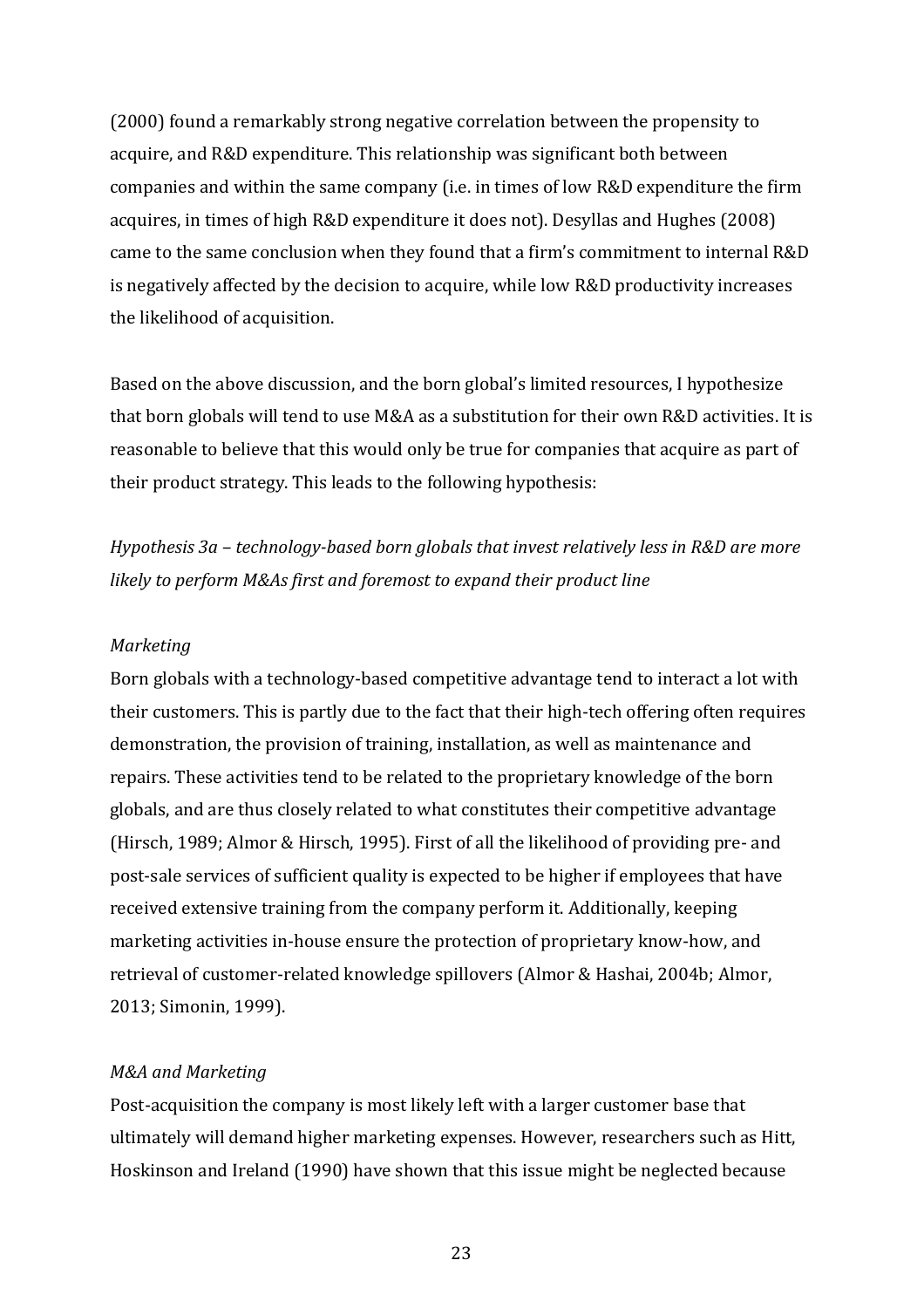the integration phase following the acquisition turns the managerial focus inwards rather than towards their customers. This might cause customer-related tasks to be neglected, and potentially a decline in service quality (Urban & Pratt, 2000), which might ultimately lead to the risk of losing customers (Bekier and Shelton, 2002). Moreover, the new entity is likely to demand more resources related to managing the business, as it is now larger and perhaps also more bureaucratic than before (Bertrand, 2009). Also, if the acquisition is financed by debt, focus is likely to shift to debt repayments and cost reductions, relative to other business functions (Baysinger & Hoskinson, 1989). However, I expect that born globals that perform M&As as a substitution for internal R&D will be able to allocate resources that otherwise would be needed for internal development towards marketing activities. Over a longer period of time, I thus expect that these companies will increase their marketing expenditure, despite the resources required to manage the business in the post-acquisition phase.

*Hypothesis*  $3b$  – *technology-based born globals that use M&A first and foremost to expand their product line are likely to increase their marketing expenditure over time*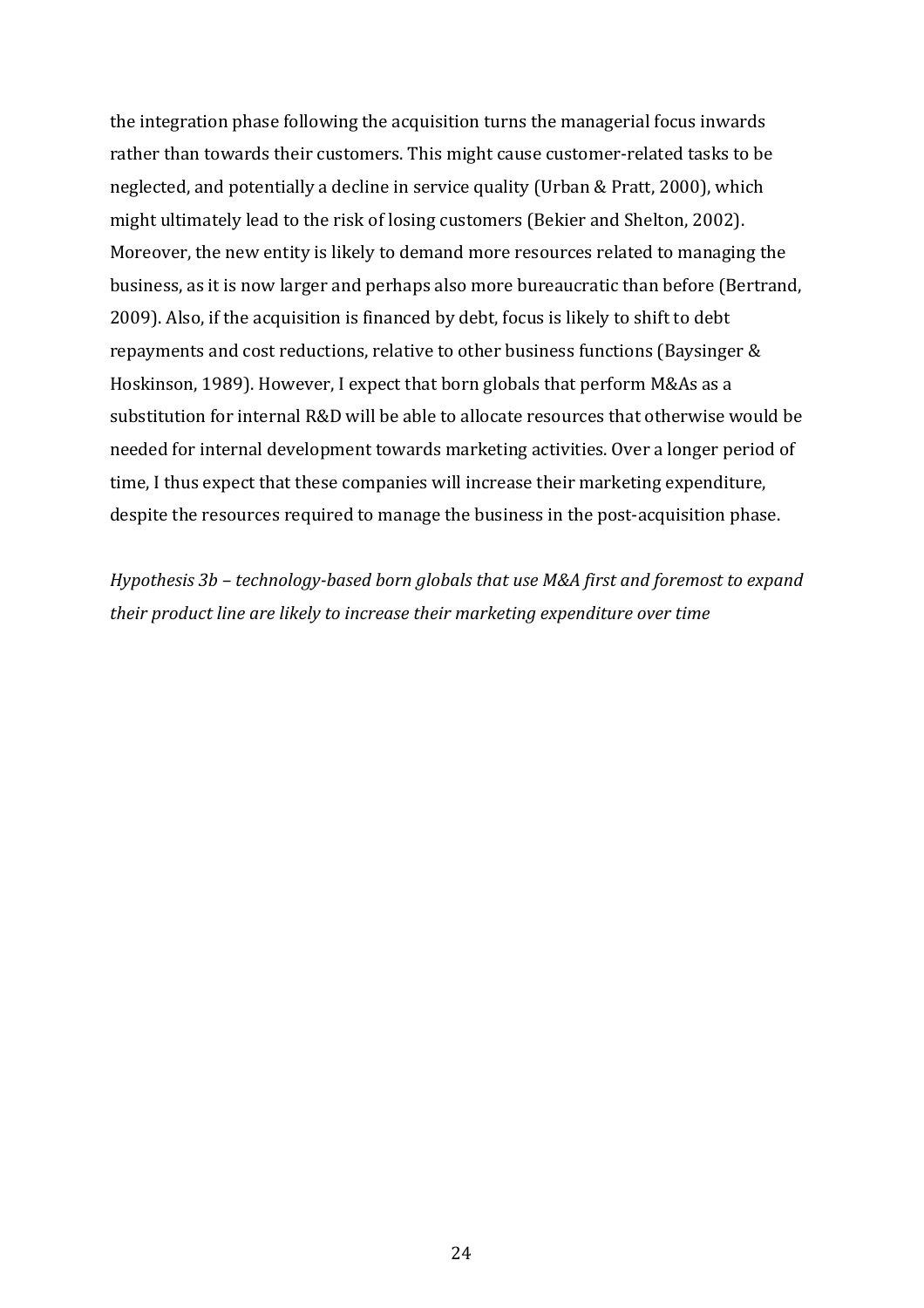## **3 Design and Method**

This section will start by explaining why Israel constitutes a good case study for the investigation of born globals, before it continues with a definition of born globals, and a description of the sample.

#### **3.1 Population: Israeli technology-based born global companies**

Israel is a democratic country with a small, open economy. In spite of its small population it holds a rather unique position in the world resulting from the country's dynamic start-up-intensive high technology cluster (Avnimelech & Teubal, 2006; Avnimelech & Schwartz, 2009; Bresnahan, Gambardella & Saxenian, 2001), making it a market leader in high-tech start-ups. Compared to the rest of the world, Israel has the highest percentage of investments in R&D as a percentage of GDP (Senor & Singer, 2009). Additionally, Israel also benefit from a high number of scientists and engineers (i.e. 130 per 10 000 workers) relative to other countries (i.e. 80 in the US and 70 in Iapan) (Chorey & Anderson, 2006). These characteristics have led to Israel being recognized for its entrepreneurial culture and strong technological capabilities (Avnimelech & Schwartz, 2009; Bresnahan, et al., 2001). The Israeli government has in part enabled this development by creating a beneficial environment for entrepreneurship. First of all, the government has facilitated incubators, which enable entrepreneurs to begin their business in a protected environment. Second, the government also contributed to the establishment of a venture capital industry, which would be able to financially support the development of start-ups through investments (Almor, 2014).

A high density of knowledge-intensive industries, accompanied by both private and public venture capital, has resulted in an extensive population of born globals originating from Israel (Economist, 2008; Almor, 2014). Because the Israeli market potential for these firms is limited in terms of size, they tend to focus on international markets from inception. This often results in the early listing of companies on foreign stock exchanges. This is evidenced by the high number of Israeli companies represented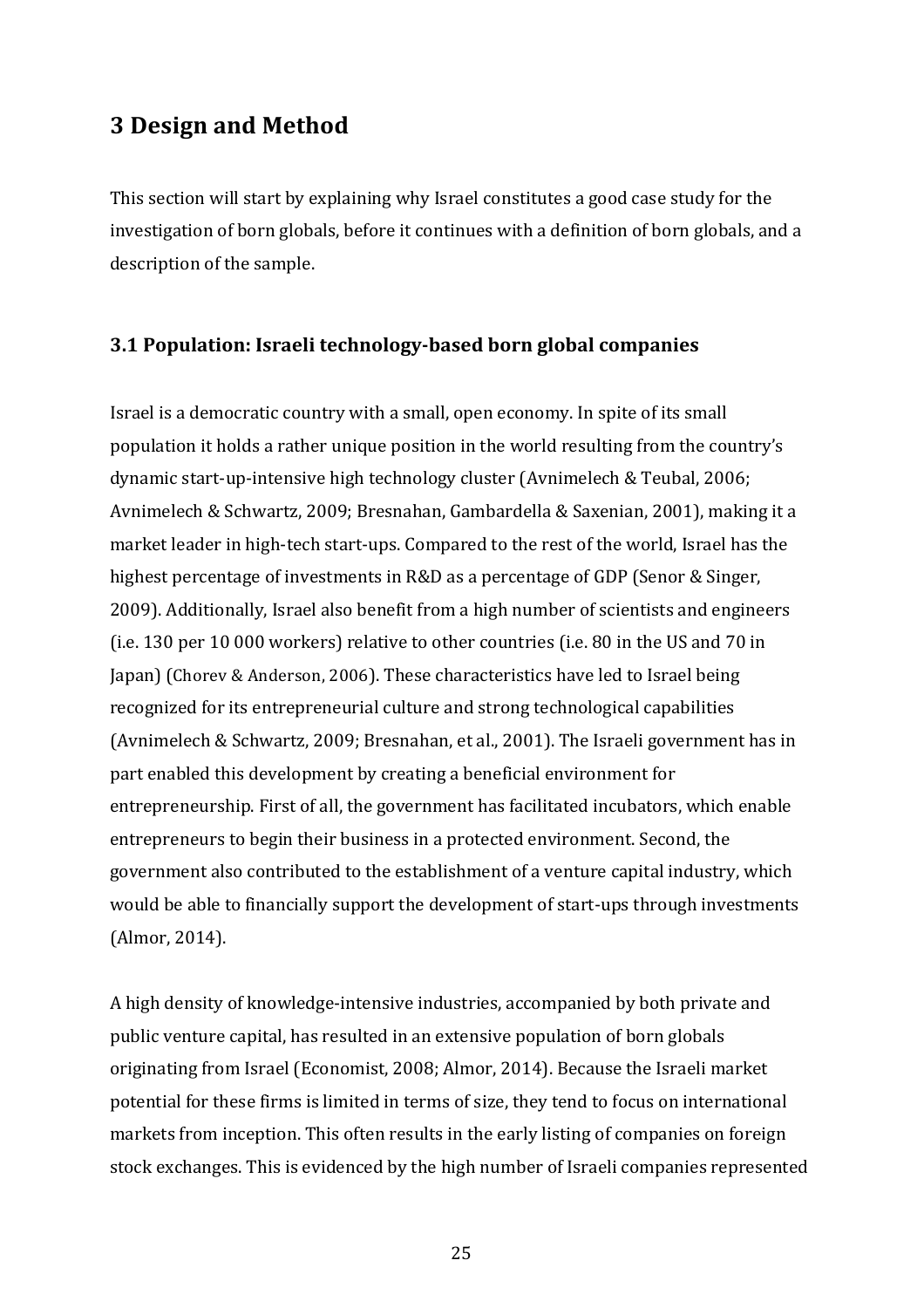on the American stock exchange NASDAQ, which specializes in high-tech companies. Already in 1995 companies originating from Israel constituted the second highest number of foreign companies on NASDAQ, behind Canada, (Almor, 2014; Avnimelech & Teubal, 2006; Senor & Singer, 2009.

In sum, these factors explain why Israel in particular is a good case study when investigating born globals.

#### **3.2 Definition of born globals**

Commonly used criteria for defining born globals are demonstrated by some of the previously mentioned researches in the field (Knight & Cavusgil 1996; Madsen & Servais, 2000; Madsen, Rasmussen & Servais, 2000). These include 1) born globals sell their first product in foreign markets within three years of their inception, and 2) born globals derive at least 25 % of their turnover outside their home market. This definition has later been employed several times by authors adding to the born global literature (Almor & Hashai, 2004a). Almor and Hashai (2004a) pointed out that these criteria might lead to the exclusion of a big group of companies that should actually be viewed as born globals – for example companies that fairly close, but more than three years, after inception derive almost all their turnover from foreign markets. This led the researchers to formulate alternative criteria, which I will employ in this particular research: 1) the first international sale took place within three years after incorporation and the firm's foreign sales account for at least  $25\%$  of its turnover; or 2) the first international sale took place no longer than nine years after incorporation and the firm's foreign sales account for at least 75 % of its turnover (Almor & Hashai, 2004a).

#### **3.3 Sample**

The data originally consisted of 51 Israeli technology-based born globals, all of which were founded before the year 2000 and publicly traded at NASDAQ or other foreign stock exchanges. All companies belong to one of Israel's three most important high-tech industries: software, telecom, and electronics. This sample was drawn from a study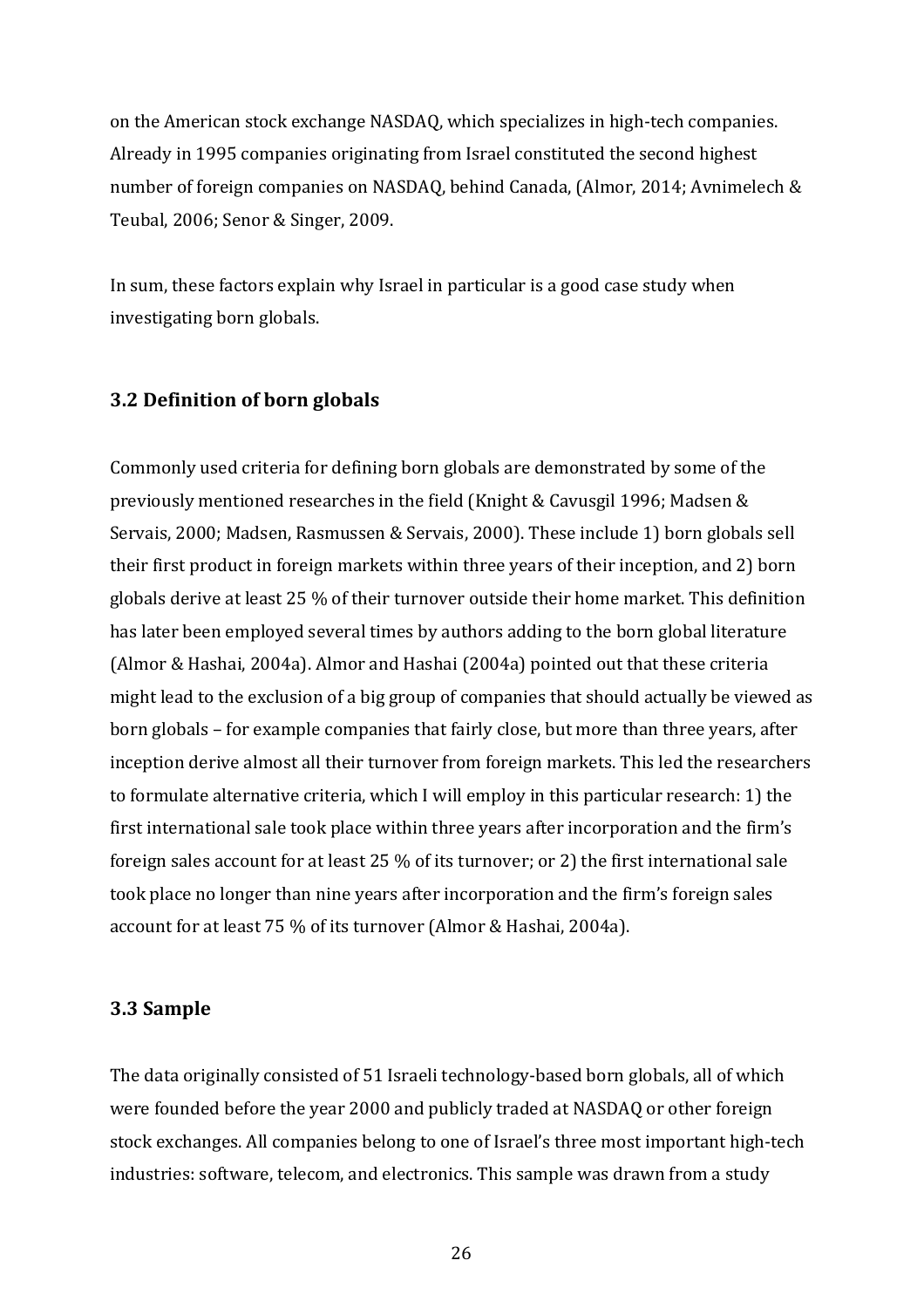previously conducted by Almor and Hashai (2004a, 2004b), who investigated born global characteristics among relatively young born globals. Today, these companies are either in their maturing phase, or they have ceased to exist, and can thus be used to examine what happen to born globals as they mature.

Data was collected for the period 2000-2009, and included various financial data and information about mergers and acquisitions. By focusing on publicly traded firms we are able to study the historical development of companies with a confirmed track record of business operations. Furthermore, it gives an easy access to data. Publicly traded companies are required to publish their annual reports, which includes all financial data, and relevant information about performed acquisitions (i.e. name of the acquired firm, acquisition price, reasons for acquiring, product type, and type of integration) Some of the data were already gathered for the purpose of the study performed by Almor and Hashai (2004a, 2004b), and the rest was collected through secondary sources such as annual financial reports and statements, newspaper articles, the company websites, and other online sources such as NASDAQ and TASE (i.e. the Tel Aviv stock exchange).

In order to make the sample more homogeneous companies were excluded if they fulfilled one or more of the following criteria: 1) Extreme outlier values on any of the investigated variables (3 companies were excluded), 2) More than  $1000$  employees (3 companies were excluded), and 3) did not fulfill the requirements set by the chosen definition (1 company was excluded). Thus, the sample employed in this study ultimately consisted of 44 companies.  $31$  (70 %) of these companies survived throughout 2009, while 13 (30 %) did not. The born globals that did not survive where often acquired by larger companies, or they ceased to exist for some other reason (e.g. bankruptcy).

For all companies we collected different types of information such as year of establishment, when and where the first product was sold abroad, whether or not different activities (i.e. production, marketing and R&D) where performed in-house or outsourced, as well as the expenditure related to each of these activities. We also collected relevant financial data (e.g. sales, cost of sales, operating income, shareholders' equity, R&D and marketing expenditure, etc.) for the period  $2000 - 2009$ , or as long as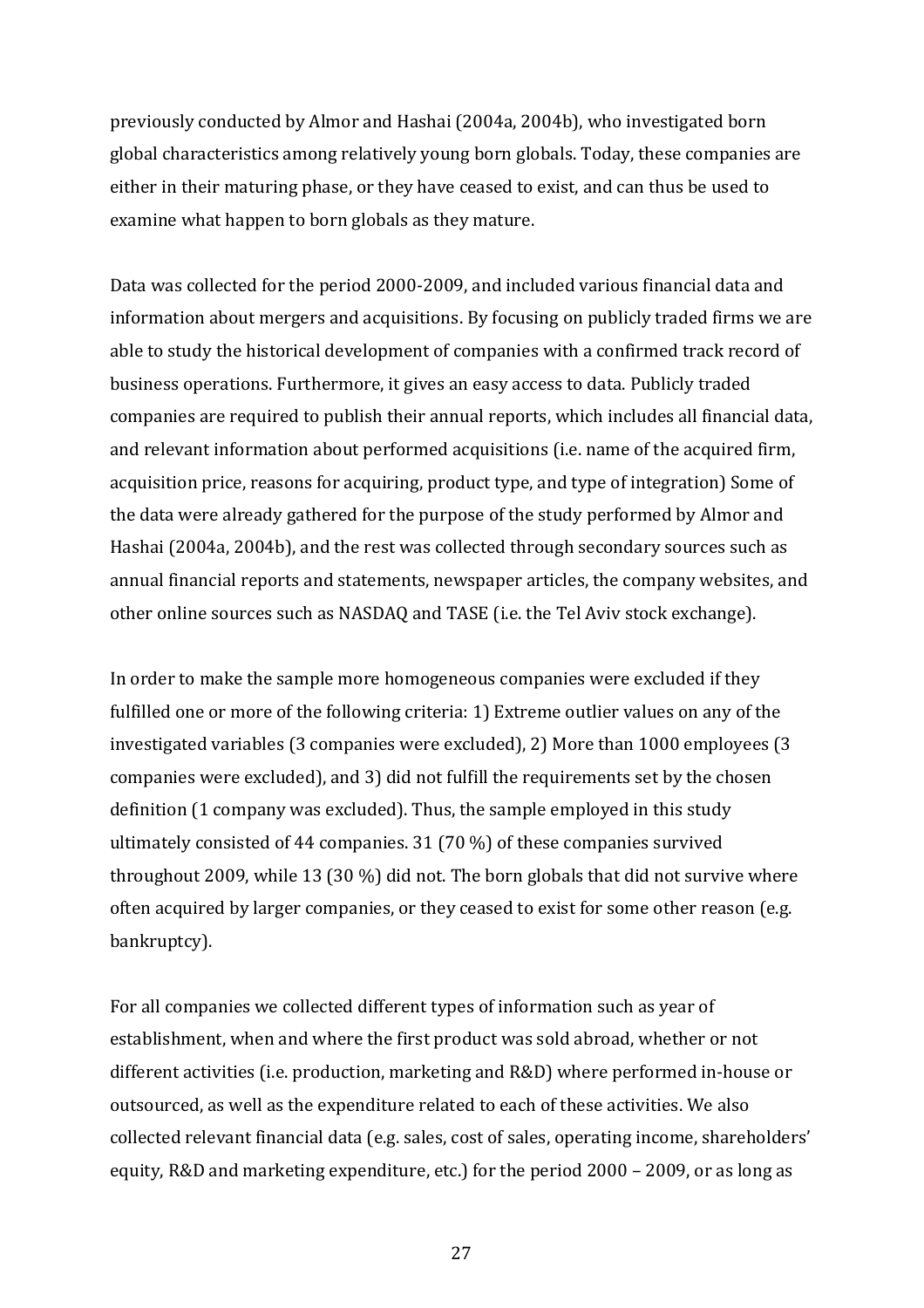the company remained independent. Table 1 shows descriptive statistics for all the companies in the sample.

| Variable                  | Median | Range           |
|---------------------------|--------|-----------------|
| Year of Establishment     | 1990   | 1974 - 1996     |
| Year of first sale abroad | 1993   | 1982 - 1996     |
| Sales (Thousand USD)      | 48,463 | 5,975 - 339,547 |
| Number of Employees       | 200    | $33 - 857$      |

Table 1 Descriptive statistics for the year 1999/2000

All companies are relatively young, and were established between the years 1974 and 1996, with the first foreign sale realized three years later. Also, the companies are relatively small (sales median of a little more than \$48 M, and the median number of employees equals 200 people per company in 1999).

Among the 44 companies 34 (77 %) performed a total number of 107 M&As, while 10 companies (23  $\%$ ) did not employ this strategy. Of the 44 companies that acquired other companies, 27 (79 %) survived, while 7 (21 %) ceased to exist before the year 2009. Both qualitative information such as strategic reason for acquiring (i.e. as part of product, customer or country strategy), type of integration (i.e. horizontal or vertical), and type of product (i.e. competitive or complimentary), and quantitative information (i.e. price of acquisition) were collected for the purpose of this research. Table 2 shows descriptive statistics for all the performed acquisitions.

| Variable                             | Percentage | Average                  | Range                    |
|--------------------------------------|------------|--------------------------|--------------------------|
| Acquisition price (Thousand USD)     |            | 43,040                   |                          |
| Number of M&As performed per company |            | 2.4                      | $0 - 11$                 |
| Horizontal $(\%)$                    | 88         | -                        | $\overline{\phantom{a}}$ |
| Vertical (%)                         | 12         |                          | $\overline{\phantom{0}}$ |
| Competitive $(\%)$                   | 18         |                          |                          |
| Complimentary $(\%)$                 | 82         | $\overline{\phantom{0}}$ | $\overline{\phantom{0}}$ |

Table 2 Descriptive statistics of 107 M&As performed during the period 2000-2009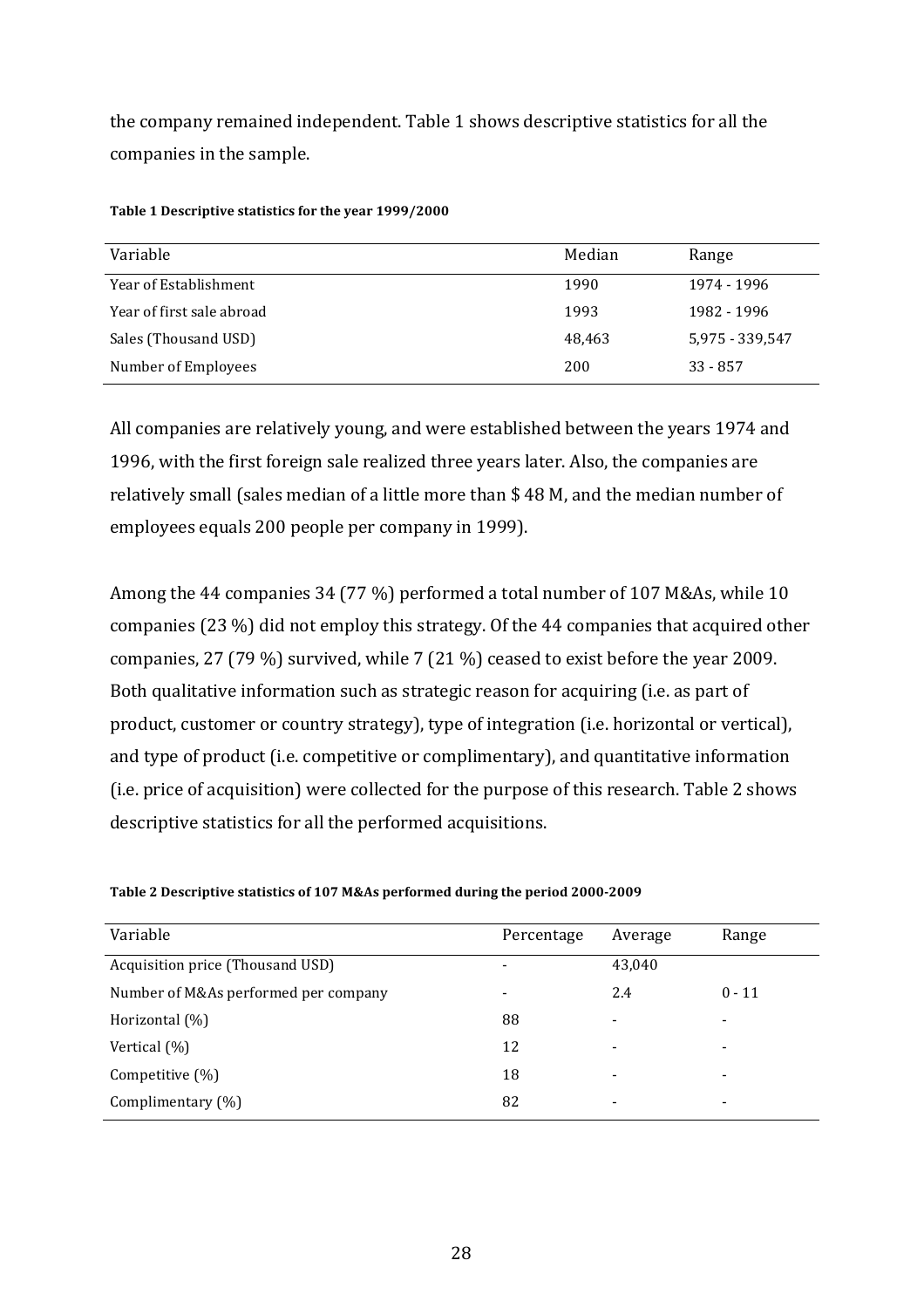These numbers reveal that born globals mostly acquire companies with products that are complimentary to their existing product line  $(82 \%)$ . This enables them to extend their existing offering by adding related products to the company's current product portfolio. In addition, most of the integrations seem to be of the horizontal kind  $(88\%)$ . In the case of horizontal integration the acquirer and the target, or in case of a merger,  $$ the two merging companies, can be found within the same industry. They are normally also in the same stage of production development. During the investigated decade the companies in the sample perform more than 2 acquisitions each (i.e. average of 2.4 acquisitions per company). Considering these are small companies with limited resources this number is relatively high. Additionally, the average acquisition price of approximately  $$ 43$  M indicates that the acquired companies are relatively small.

In year 1999, 82 % (36) of the 44 investigated companies performed their R&D activities in-house, while  $16\%$  (7) chose a combination of performing R&D in-house and outsourcing this activity. None of the investigated born companies strictly outsourced their R&D activities (one observation was missing). Additionally, 52 % (23) of the companies performed their marketing activities in-house, while  $45\%$  (20) chose a combination of in-house performance and outsourcing. None of the investigated companies chose to exclusively outsource their marketing activities (one observation was missing). The companies also spend a relatively large percent of their sales on R&D and marketing, with a median R&D ratio of 14 %, and a median marketing ratio of 26 %.

| Variable                          | Median |    | In-house Combination | Outsourced |
|-----------------------------------|--------|----|----------------------|------------|
| R&D                               |        | 82 | 52                   |            |
| Marketing                         |        | 52 | 45                   |            |
| R&D investment (% of sales)       | 14     |    |                      |            |
| Marketing investment (% of sales) | 26     |    |                      |            |

Table 3 Descriptive statistics related to R&D and marketing in 2000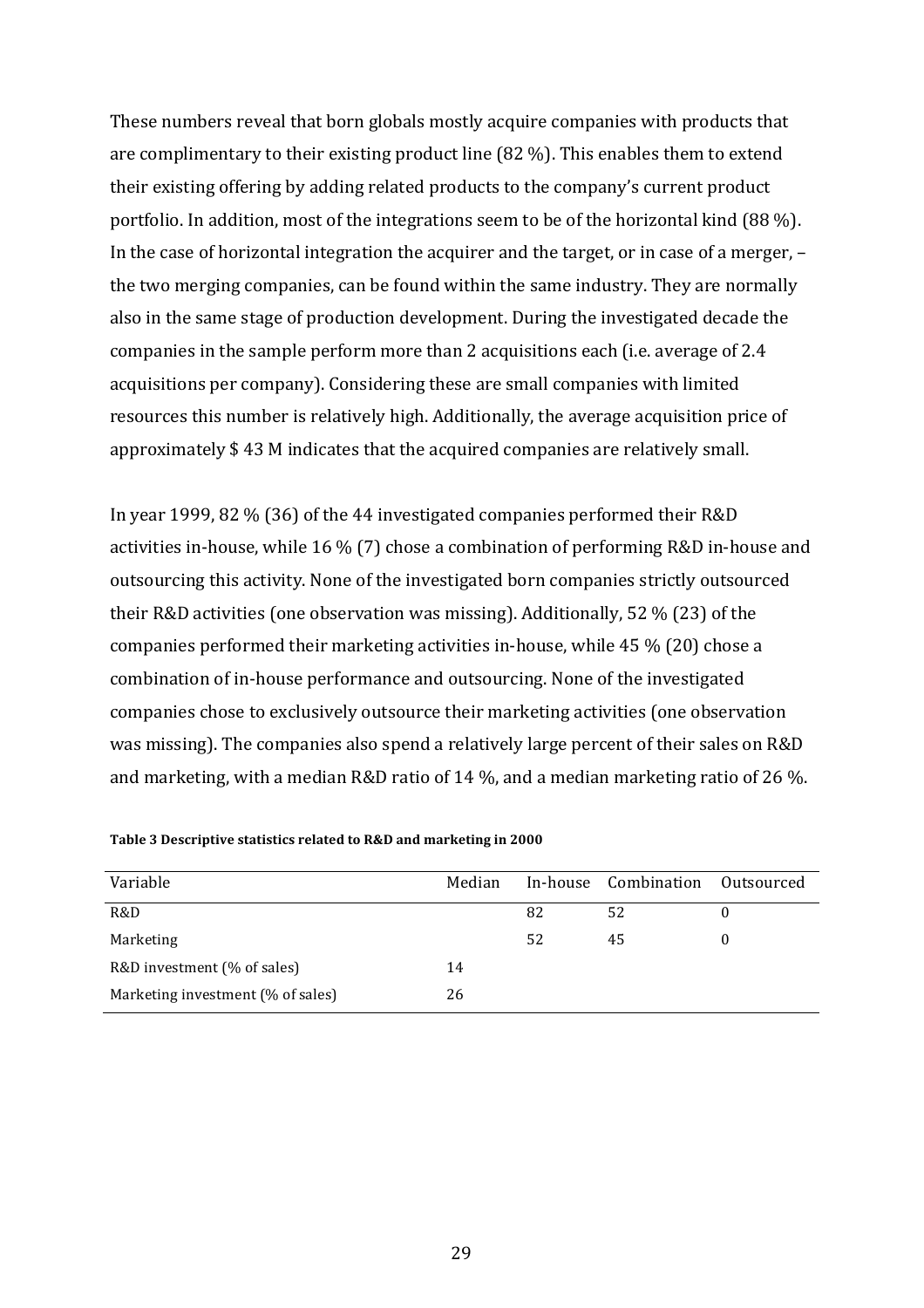# **3.4 Data and Measures**

Publicly traded companies are required to publish financial reports reflecting their business activities. This requirement refers to both quarterly and annual statements, and means that all strategic actions and motivations underlying decisions that might affect shareholder wealth are revealed to the public. As all companies in the sample are or were traded at NASDAQ, TASE or other stock exchanges, this enabled easy access to both financial data and information concerning mergers and acquisitions. In some cases information was missing, or could not be found due to the fact that the company ceased to exist at a later stage. Then, information was retrieved from the company's website, news articles commenting on the acquisition, press releases or industry websites (e.g. nasdaq.com, finance.yahoo.com, bloomberg.com, wikinvest.com, tase.co.il, etc.). Some of the companies remained independent throughout the investigated decade, while others ceased to exist before 2009. As previously mentioned, the focus of this thesis is acquisitions made by born globals, and thus not the cases where born globals were acquired themselves.

The company was defined as "Independent in 2009" if during the period 2000-2009 the following conditions were met:

- $\blacksquare$  It published its annual report
- $\blacksquare$  Its stock was traded on the stock market
- It existed an official company website which specified the company's activities and business operations

However, the company was defined as "Not independent in 2009" if during the period that was studied, it was either acquired by another company, or ceased to exist for some other reason. This was determined through a range of factors related to the specific company:

- Annual reports could not be found
- Its stock was no longer traded on a stock market
- $\blacksquare$  Its official website could not be found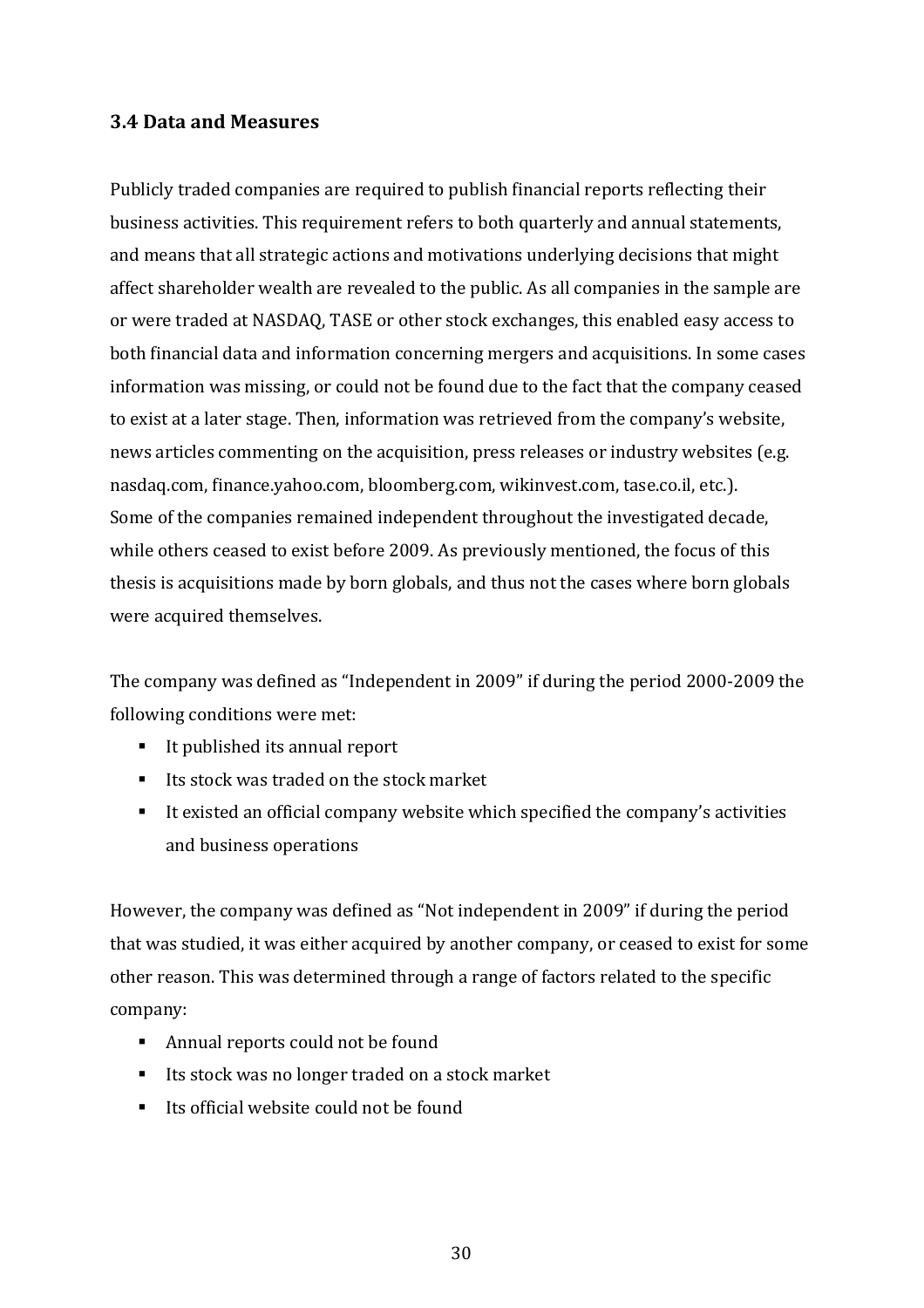- $\blacksquare$  Results from internet searches indicated that the company had been either acquired by another company, or ceased to exist for some other reason (e.g. bankruptcy)
- $\blacksquare$  The acquiring company's official website provided information about the acquisition (acquired company, year of acquisition, reasons for acquiring, etc.)
- $\blacksquare$  The original product name still existed but this was acquired by another company

Financial performance is a term with several dimensions, and a single measure reflecting financial performance in general is yet to be found (Almor, 2014). Different accounting measures such as sales, profit, shareholders' equity, and ROE are often used in studies investigating M&A performance (Graebner et al., 2010; King et al., 2004; Benson and Ziedonis, 2009). In this study, it was decided to analyze financial performance based on three financial parameters that all reflect different aspects of financial performance:

- Growth: Measured by growth in sales (i.e. from 2000 to 2009)
- **Profitability:** Measured by growth in gross profit (i.e. from 2000 to 2009)
- **Profitability to shareholders: Measured by Growth in Shareholders' Equity (i.e.** from 2000 to 2009).

The previously presented growth framework consists of three different paths: 1) Customer Scope, 2) Country Scope, and 3) Product Scope. The born global can choose to grow by employing a single path focus, or by choosing a path that combines the different scopes. The underlying strategy that led to the performed acquisitions was retrieved through content analysis of the company's financial reports and official website (if available at the point of data collection), or through news articles and press releases related to the acquisition. Additionally the previously mentioned industry websites were also used as sources of information. Keywords such as 'customers' or 'client base' indicated a strategy aimed at expanding the company's customer base, and thus growth along the customer axis. Country, or market scope were indicated by keywords such as 'countries', 'market' or 'global market', which would mean that the company wants to expand geographically, and grow along the country axis. Finally, product scope was indicated by keywords such as 'product', 'services', and 'extend product offering'. This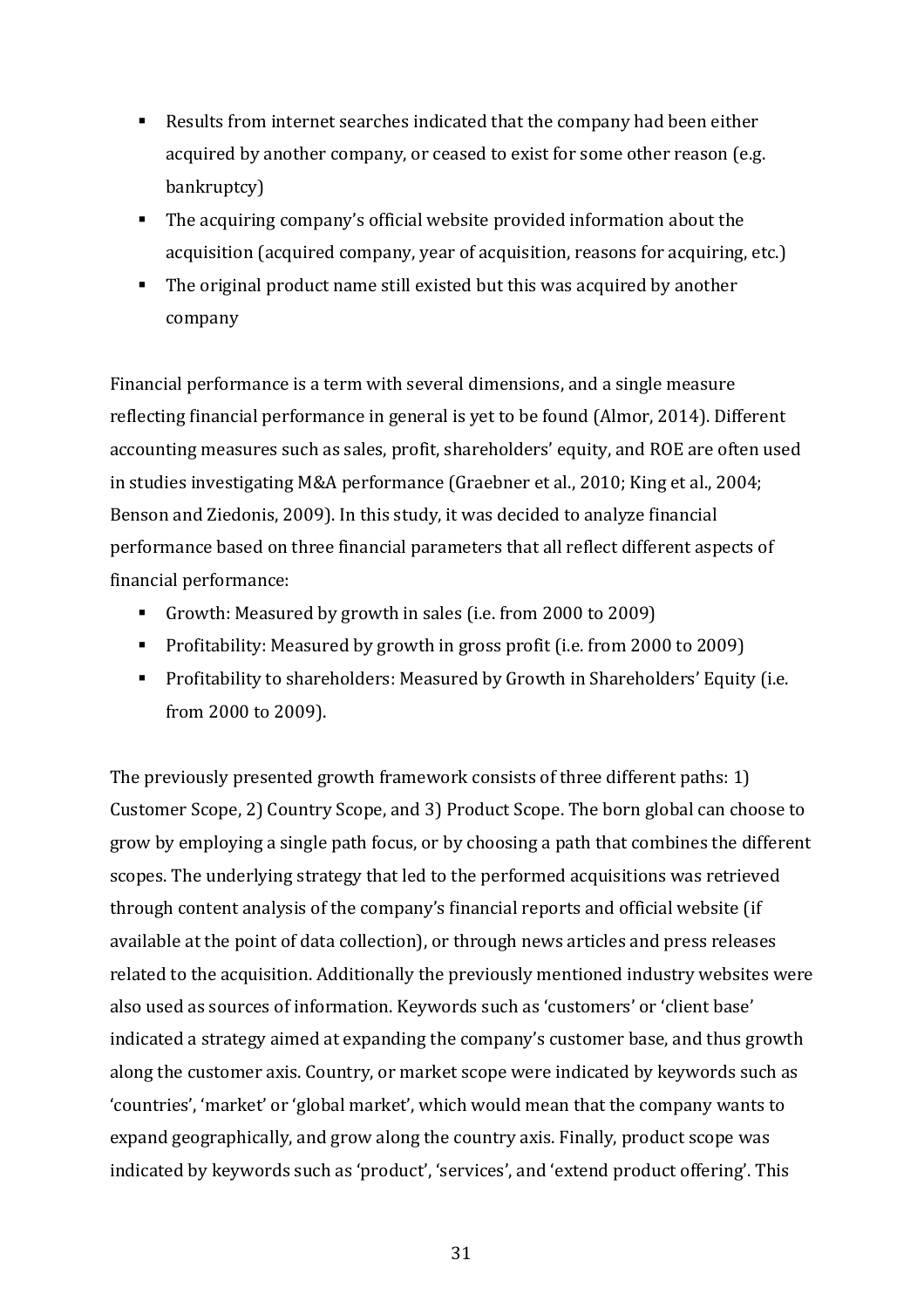specifies that the company wants to enhance its product line, and thus grow along the product axis.

Subsequently, M&A strategies were analyzed and three groups emerged: 1) Companies that performed M&As first and foremost in order to expand their product line (i.e. more than 50  $\%$  of the acquisitions were performed as part of their product strategy), 2) Companies that performed M&As first and foremost for other reasons (i.e.  $50\%$  or more of the acquisitions were performed as part of a country strategy, a customer strategy, or a mixed strategy), and 3) Companies did not perform M&As at all.

When comparing investment in R&D among different companies it is common to use R&D expenditure relative to Sales (i.e. R&D/Sales). Born globals' levels of investment in R&D were thus defined based on the sample median of R&D/Sales. A company was characterized as investing relatively less (more) in R&D if it invested less (more) than 14 % of its sales. Because the aim was to look at levels of R&D prior to conducting M&As, the R&D/Sales levels used are related to the numbers from year 2000. However, change in marketing investment was investigated using the difference in marketing expenditure between the years 2000 and 2009 rather than the change in marketing to sales. This measure was used in order to exclude effects of change in sales that might follow an acquisition of a target company.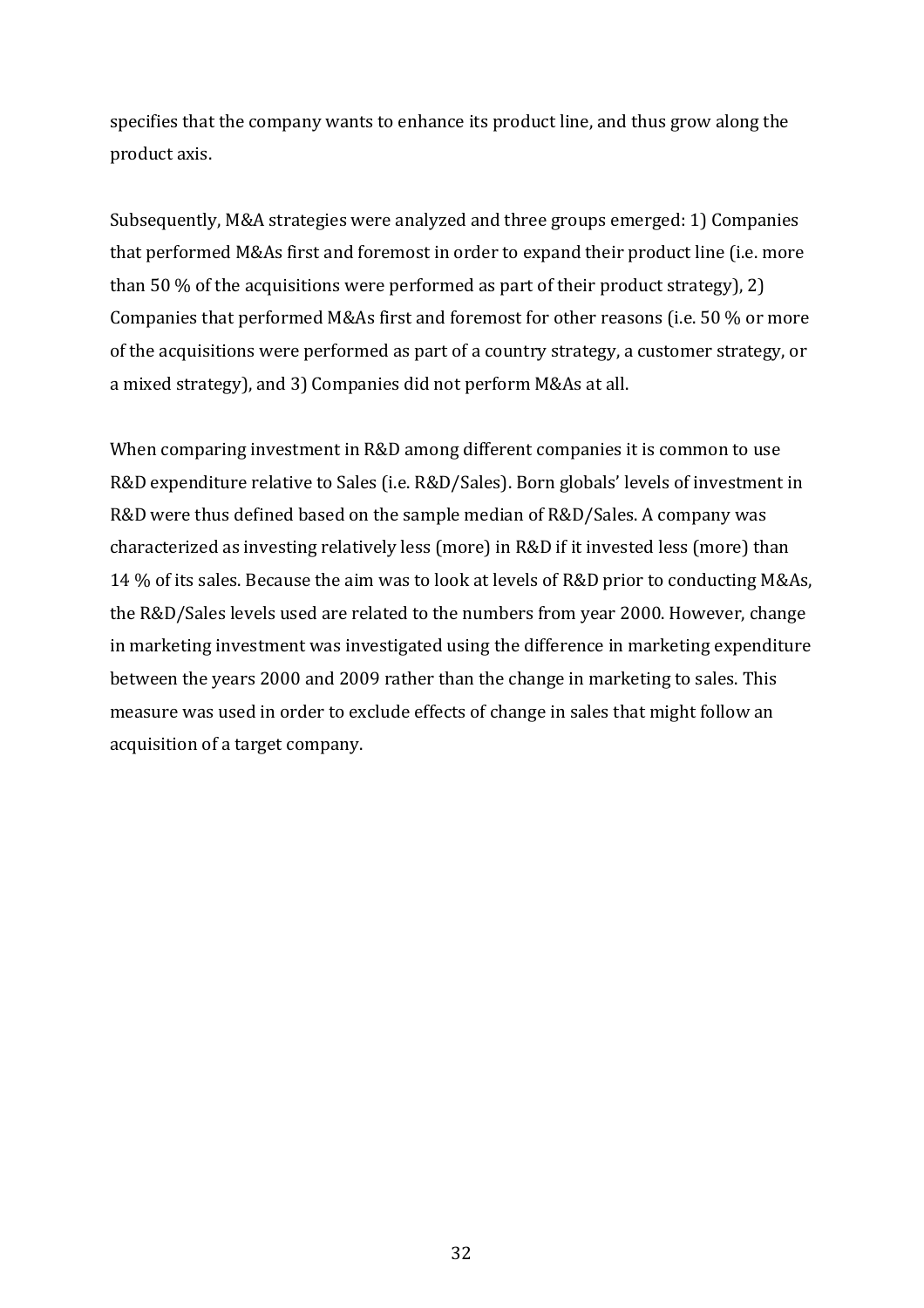# **4 Analysis, Findings and Results**

In this section I will describe how the analysis was performed, and present the findings resulting from it. SPSS Statistics 21 was used for the purpose of testing the different hypothesis.

Hypothesis 1a is concerned with the potential effect of acquiring on survival, and states that the number of M&As will be positively associated with the probability of survival for born globals. In order to address this issue a SPSS database was created consisting of the following variables. 1) Independent in 2009 (i.e. a categorical variable that stated whether or not the company survived independently throughout the investigated period), and 2) Number of M&As (i.e. a categorical variable that stated if the born global performed no M&As, 1-3 M&As or 4 or more M&As). The analysis of this hypothesis included all 44 companies, and was carried out by conducting a Pearson's Chi-square test, which can be used to determine if there exists a relationship between two categorical variables.

Table 4 shows the frequency distribution of the investigated companies. Among the companies that did not acquire during the period only 40  $\%$  (4) were still independent in 2009. However, among the born globals that acquired 1-3 other companies,  $77\%$  (17) companies survived, and among the born globals that acquired 4 or more times during the period  $83\%$  (10) companies survived.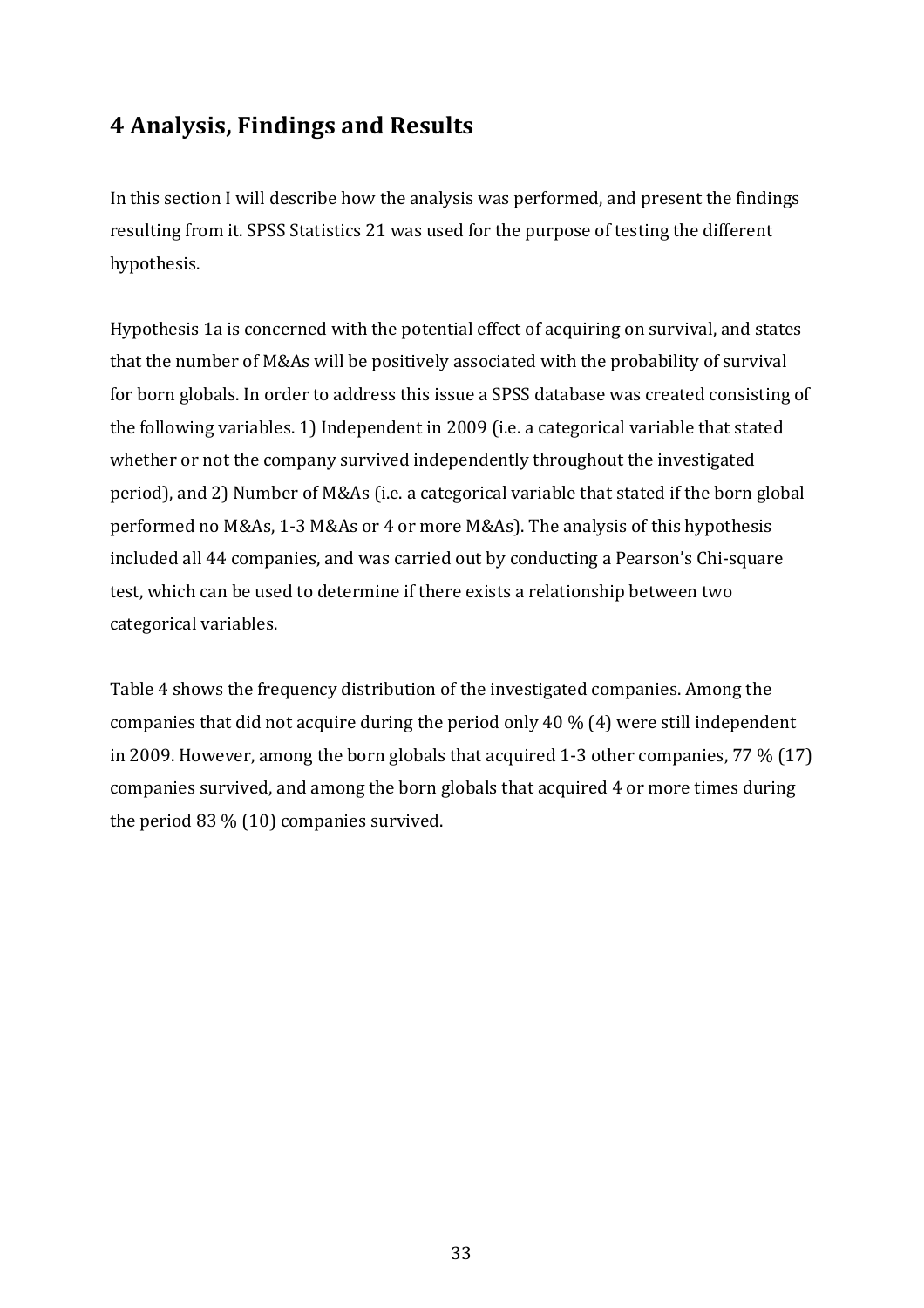**Table 4 Frequency distribution related to hypothesis 1a**

|                |               |                              |                | Independent in 2009     |        |
|----------------|---------------|------------------------------|----------------|-------------------------|--------|
|                |               |                              | Not            |                         |        |
|                |               |                              |                | Independent Independent | Total  |
|                |               |                              | in 2009        | in 2009                 |        |
|                |               | Count                        | 6              | $\overline{4}$          | 10     |
|                | No M&As       | % within number of M&As      | 60.0%          | 40.0%                   | 100.0% |
|                |               | % within independent in 2009 | 46.2 %         | 12.9%                   | 22.7%  |
|                |               | % of total                   | 13.6 %         | 9.1 %                   | 22.7%  |
|                | 1-3 M&As      | Count                        | 5              | 17                      | 22     |
| Number of M&As |               | % within number of M&As      | 22.7%          | 77.3 %                  | 100.0% |
|                |               | % within independent in 2009 | 38.5 %         | 54.8%                   | 50.0%  |
|                |               | % of total                   | 11.4 %         | 38.6 %                  | 50.0%  |
|                | 4 or more M&A | Count                        | $\overline{2}$ | 10                      | 12     |
|                |               | % within number of M&As      | 16.7%          | 83.3 %                  | 100.0% |
|                |               | % within independent in 2009 | 15.4 %         | 32.2 %                  | 27.3 % |
|                |               | % of total                   | 4.5 %          | 22.7 %                  | 27.3 % |
|                |               | Count                        | 13             | 31                      | 44     |
|                |               | % within number of M&As      | 29.5 %         | 70.5 %                  | 100.0% |
| Total          |               | % within independent in 2009 | 100.0%         | 100.0%                  | 100.0% |
|                |               | % of total                   | 29.5 %         | 70.5 %                  | 100.0% |

These findings reveal a positive relationship between number of acquisitions and survival throughout the investigated period. This indicates that if born globals wish to survive independently acquiring other companies will increase these odds.

Table 5 presents the result of the Pearson's Chi Square test. The test indicates that there is a (marginally) statistically significant relationship ( $p = 0.052$ ) between the number of acquisitions performed by the born global, and survival throughout the period from 2000 until 2009 ( $X^2$  (2, N = 44) = 5.903, p = 0.052). This supports hypothesis 1a that Israeli technology-based born globals' probability of survival will increase together with the number of acquisitions performed.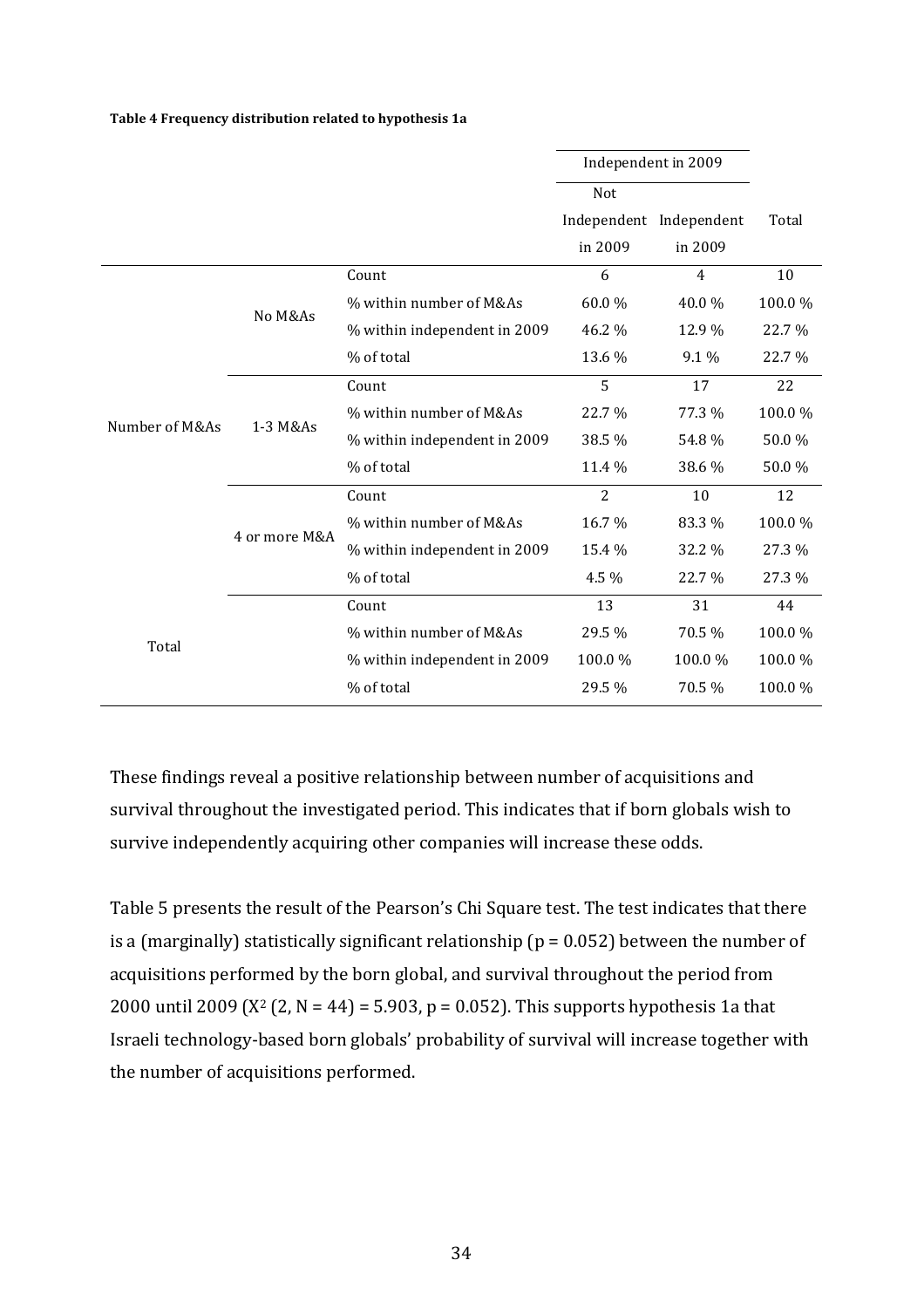#### **Table 5 Chi-square results related to hypothesis 1a**

|                              | Value | df | Asymp. Sig. (2sided) |
|------------------------------|-------|----|----------------------|
| Pearson Chi-Square           | 5.903 |    | .052                 |
| Likelihood Ratio             | 5.557 |    | .062                 |
| Linear-by-Linear Association | 4.516 |    | .034                 |
| N of Valid Cases             | 44    |    |                      |

*Hypothesis 1b* addresses the potential impact of M&A frequency on financial performance (sales, gross profit and equity) among surviving companies, and states that there exists a positive relationship between the number of M&As performed and financial performance. To test this hypothesis a SPSS database was created that included continuous variables for three financial measures and a continuous variable for number of performed M&As. The analysis of this hypothesis consisted of the 31 companies that survived throughout the period 2000-2009. The rational for excluding the companies that did not survive is that financial numbers for these companies does not exist for year 2009. The analysis was conducted using one-way ANOVA (i.e. analysis of variance), which investigate whether or not there exist differences among groups by analyzing the potential differences between group means. Table 6 presents the ANOVA table resulting from the performed analysis.

#### Table 6 ANOVA table related to hypothesis 1b

|                        |                | Sum of Squares | df | Mean Square | F       | Sig. |
|------------------------|----------------|----------------|----|-------------|---------|------|
| Growth in Sales        | Between Groups | 1.237E+12      | 8  | 1.547E+11   | 49.428  | .000 |
|                        | Within Groups  | $6.884E+10$    | 22 | $3.129E+9$  |         |      |
|                        | Total          | 1.306E+12      | 30 |             |         |      |
| Growth in Equity       | Between Groups | 1.039E+12      | 8  | 1.298E+11   | 23.473  | .000 |
|                        | Within Groups  | 1.217E+11      | 22 | $5.530E+9$  |         |      |
|                        | Total          | $1.160E+12$    | 30 |             |         |      |
| Growth in Gross Profit | Between Groups | $6.674E+15$    | 8  | 8.343E+14   | 134.500 | .000 |
|                        | Within Groups  | 1.365E+14      | 22 | $6.203E+12$ |         |      |
|                        | Total          | 6.811E+15      | 30 |             |         |      |

**ANOVA**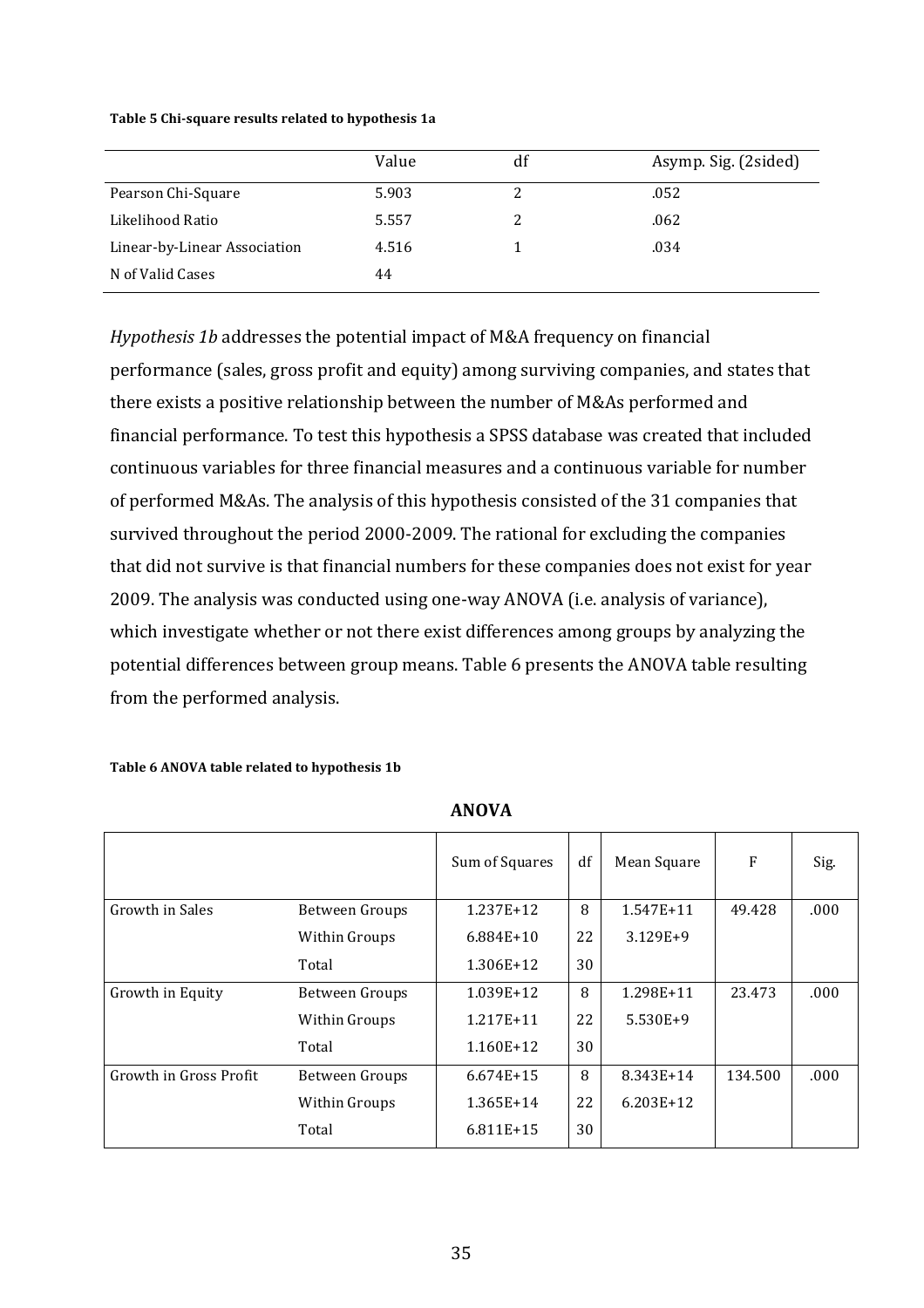These results reveal that financial performance in terms of sales, gross profit and equity, was significantly different for born globals with different numbers of M&As for all measures used (i.e. growth in sales (F(8,22)=49.428),  $p < 0.001$ ), growth in gross profit  $(F(8,22)=23.473)$ ,  $p < 0.001$ ), and growth in equity  $(F(2,28)=134.500)$ ,  $p < 0.001$ ).

In order to analyze the direction and strength of the relationship between each financial variable and number of acquisitions I also performed linear regression. This is a method used to investigate potential relationships between continuous variables. Below follows a presentation of the regression results for all investigated dependent variables.

# 1) Mergers and Acquisitions and growth in sales

Table 7 shows the results of the regression analysis, and reveal that the number of mergers and acquisitions explained  $72.4\%$  of the variance in sales growth, and that the model significantly predicted growth in sales  $(F(1,29)=76.052)$ , p < 0.001).

### Table 7 Regression model 1: Number of M&As and growth in sales

## **Model Summary**

| Model |      | R Square | Adjusted R Square | Std. Error of the Estimate |
|-------|------|----------|-------------------|----------------------------|
|       | .851 | .724     | .714              | 111508.605                 |

| Model      | Sum of Squares | df | Mean Square | F      | Sig. |
|------------|----------------|----|-------------|--------|------|
| Regression | $9.456E+11$    |    | 9.456E+11   | 76.052 | .000 |
| Residual   | $3.606E+11$    | 29 | 1.243E+10   |        |      |
| Total      | 1.306E+12      | 30 |             |        |      |

## **ANOVA**

# **Coefficients**

|                | <b>Unstandardized Coefficients</b> |            | Standardized<br>Coefficients |          |      |
|----------------|------------------------------------|------------|------------------------------|----------|------|
| Model          |                                    | Std. Error | Beta                         | t        | Sig. |
| (Constant)     | -115476.37                         | 28705.345  |                              | $-4.023$ | .000 |
| Number of M&As | 66981.306                          | 7680.680   | .851                         | 8.721    | .000 |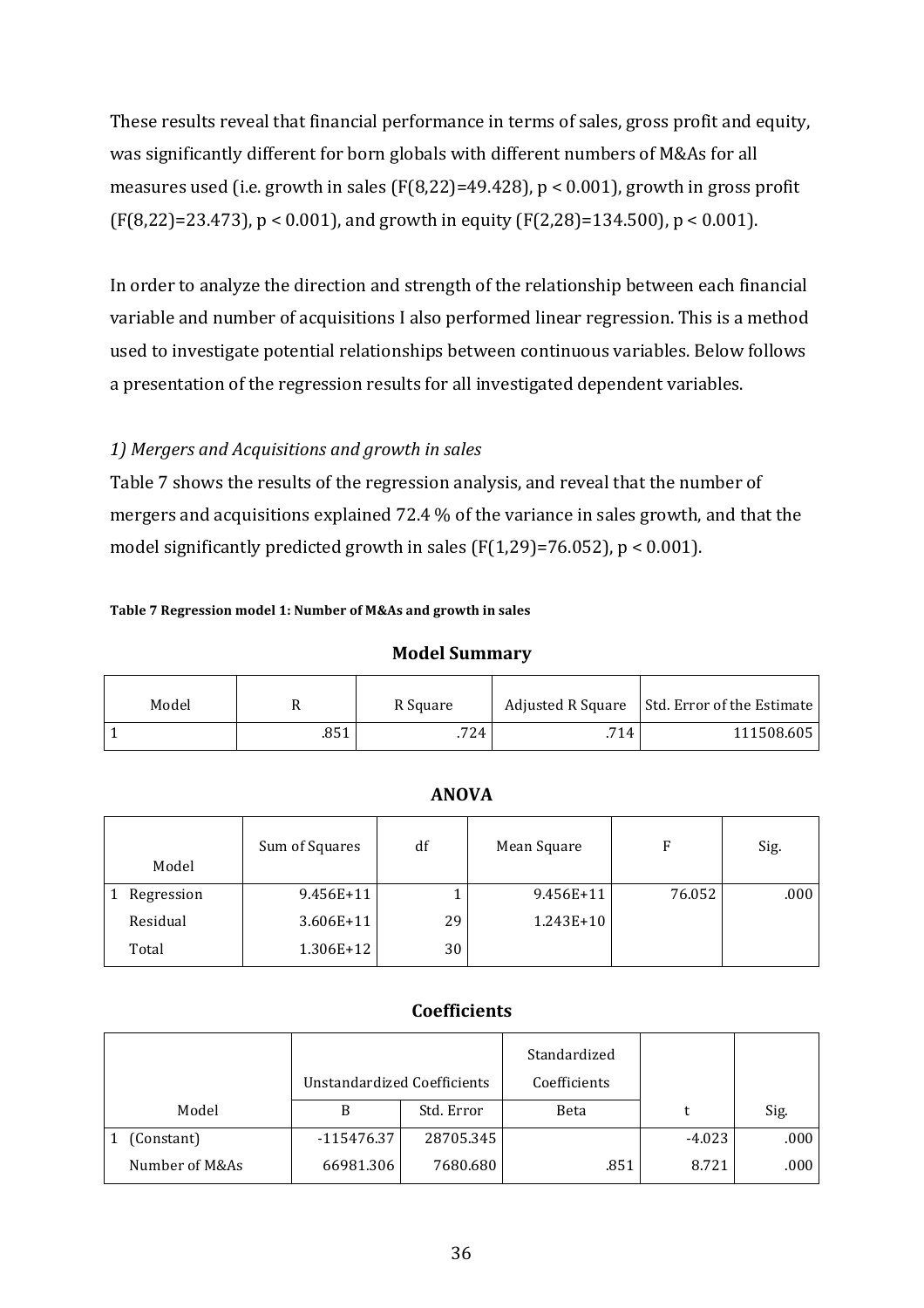Moreover, the number of M&As was significantly positively related to growth in sales  $(t(30) = 8.721, p < 0.001, \beta = 66981, p < 0.001$ .

When looking into the value plot (Figure 2) we can see that lower numbers of M&As among surviving companies are related to both negative and positive growth, while higher numbers of M&As are related to high numbers of positive growth in sales.



**Figure 2 Value plot: Number of M&As and Growth in Sales** 

# 2) Mergers and Acquisitions and growth in gross profit

Table 8 shows the result of the regression analysis, and reveal that the number of mergers and acquisitions explained 54.4 % of the variance in gross profit growth, and that the model significantly predicted growth in gross profit (F(1,29)=34.645),  $p <$ 0.001).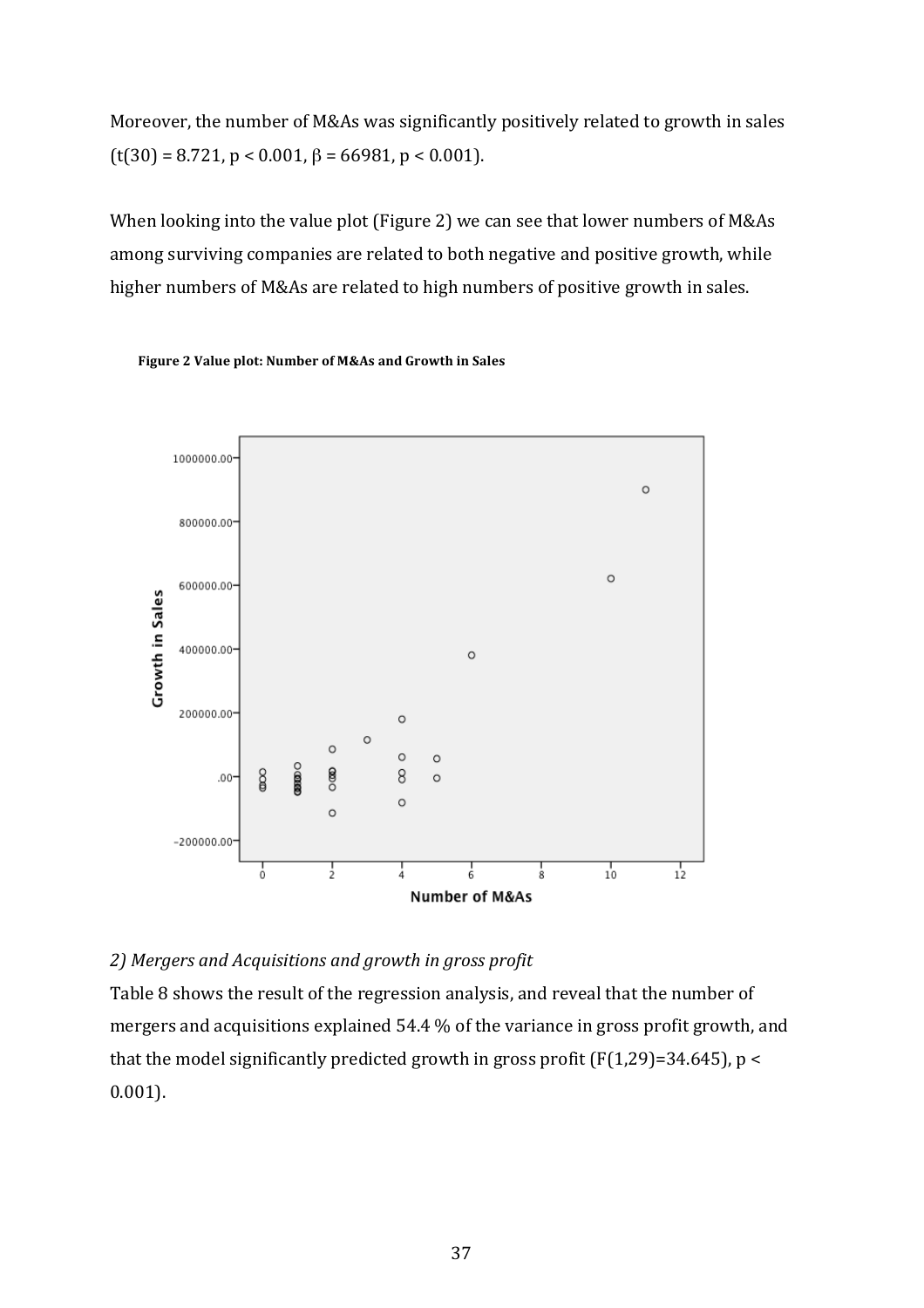#### Table 8 Regression model 2: Number of M&As and growth in gross profit

|       |      |          |                   | Std. Error of the |
|-------|------|----------|-------------------|-------------------|
| Model |      | R Square | Adjusted R Square | Estimate          |
|       | .738 | .544     | .529              | 103445.944        |

#### **Model Summary**

## **ANOVA**

| Model      | Sum of Squares | df | Mean Square   | F      | Sig. |
|------------|----------------|----|---------------|--------|------|
| Regression | $3.707E+11$    |    | 3.707E+11     | 34.645 | .000 |
| Residual   | $3.103E+11$    | 29 | $1.070E + 10$ |        |      |
| Total      | $6.811E+11$    | 30 |               |        |      |

## **Coefficients**

|                | Unstandardized Coefficients |            | Standardized<br>Coefficients |          |      |
|----------------|-----------------------------|------------|------------------------------|----------|------|
| Model          |                             | Std. Error | Beta                         |          | Sig. |
| (Constant)     | -70117.047                  | 26629.797  |                              | $-2.633$ | .013 |
| Number of M&As | 41939.813                   | 7125.326   | .738                         | 5.886    | .000 |

Moreover, number of M&As was significantly positively related to growth in gross profit  $(t(30) = 5.886, p = 0.013, \beta = 41940, p < 0.001$ .

When looking into the value plot (Figure 3) we can see that lower numbers of M&As among surviving companies are related to both negative and positive growth, but that they are less diverse than what was the case with the sales growth. Higher numbers of M&As are related to high numbers of positive growth in gross profit, but as evidenced by the differing beta values, performing acquisitions have a stronger effect on sales growth, than on growth in gross profit ( $\beta$ (Sales) = 66981 >  $\beta$ (Gross Profit) = 41940).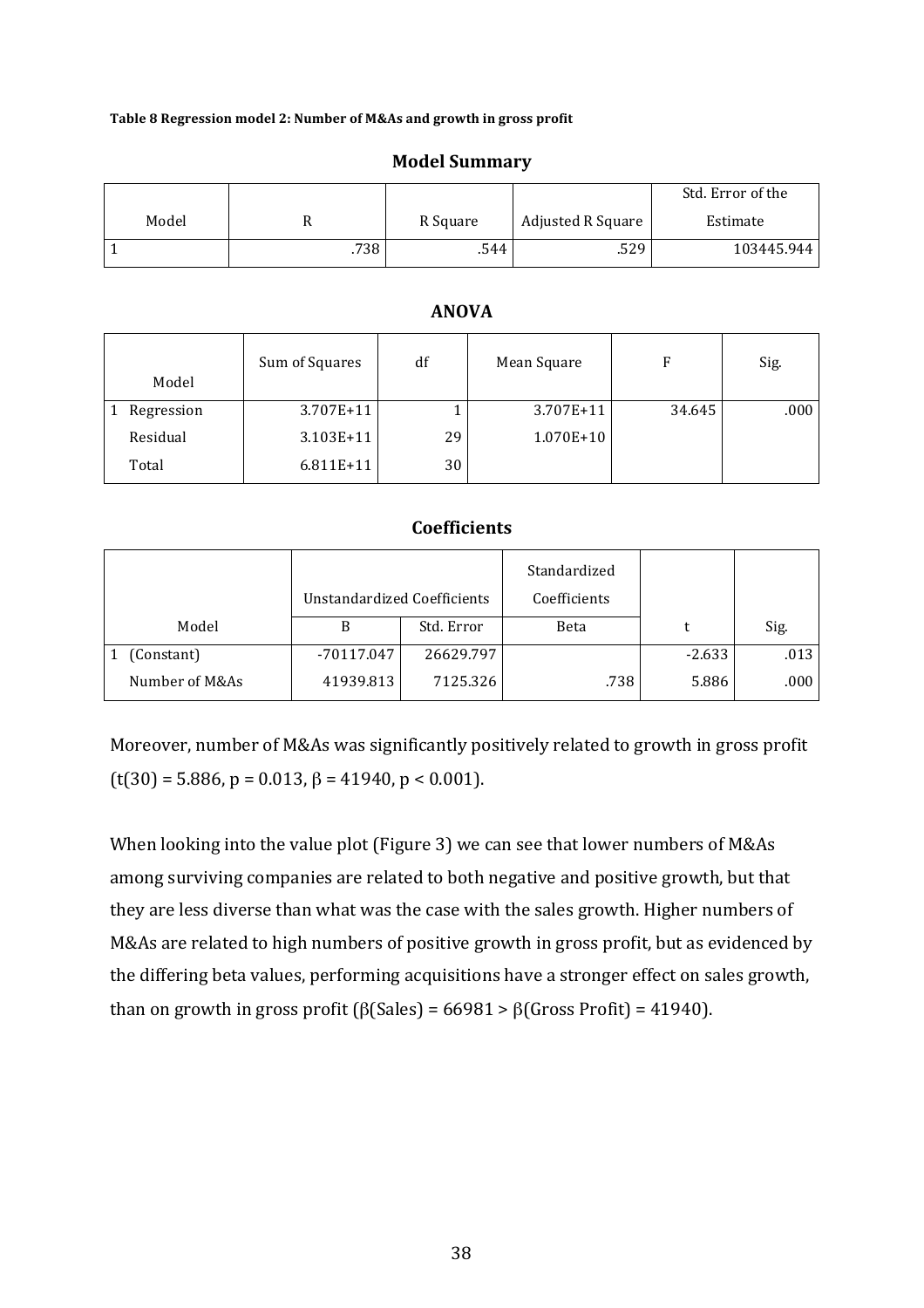#### Figure 3 Value plot: Number of M&As and Growth in Gross Profit



## *3) Mergers and Acquisitions and growth in shareholders' equity*

Table 9 shows the result of the regression analysis, and reveal that the number of mergers and acquisitions explained 58.0 % of the variance in equity growth, and that the model significantly predicted growth in equity (F(1,29)=40.087),  $p < 0.001$ ).

#### Table 9 Regression model 3: Number of M&As and growth in shareholders' equity

### **Model Summary**

|       |      |          |                   | Std. Error of the |
|-------|------|----------|-------------------|-------------------|
| Model |      | R Square | Adjusted R Square | Estimate          |
|       | .762 | .580     | .566              | 129590.020        |

| Model      | Sum of Squares | df | Mean Square | F      | Sig. |
|------------|----------------|----|-------------|--------|------|
| Regression | $6.732E+11$    |    | 6.732E+11   | 40.087 | .000 |
| Residual   | $4.870E+11$    | 29 | 1.679E+10   |        |      |
| Total      | 1.160E+12      | 30 |             |        |      |

## **ANOVA**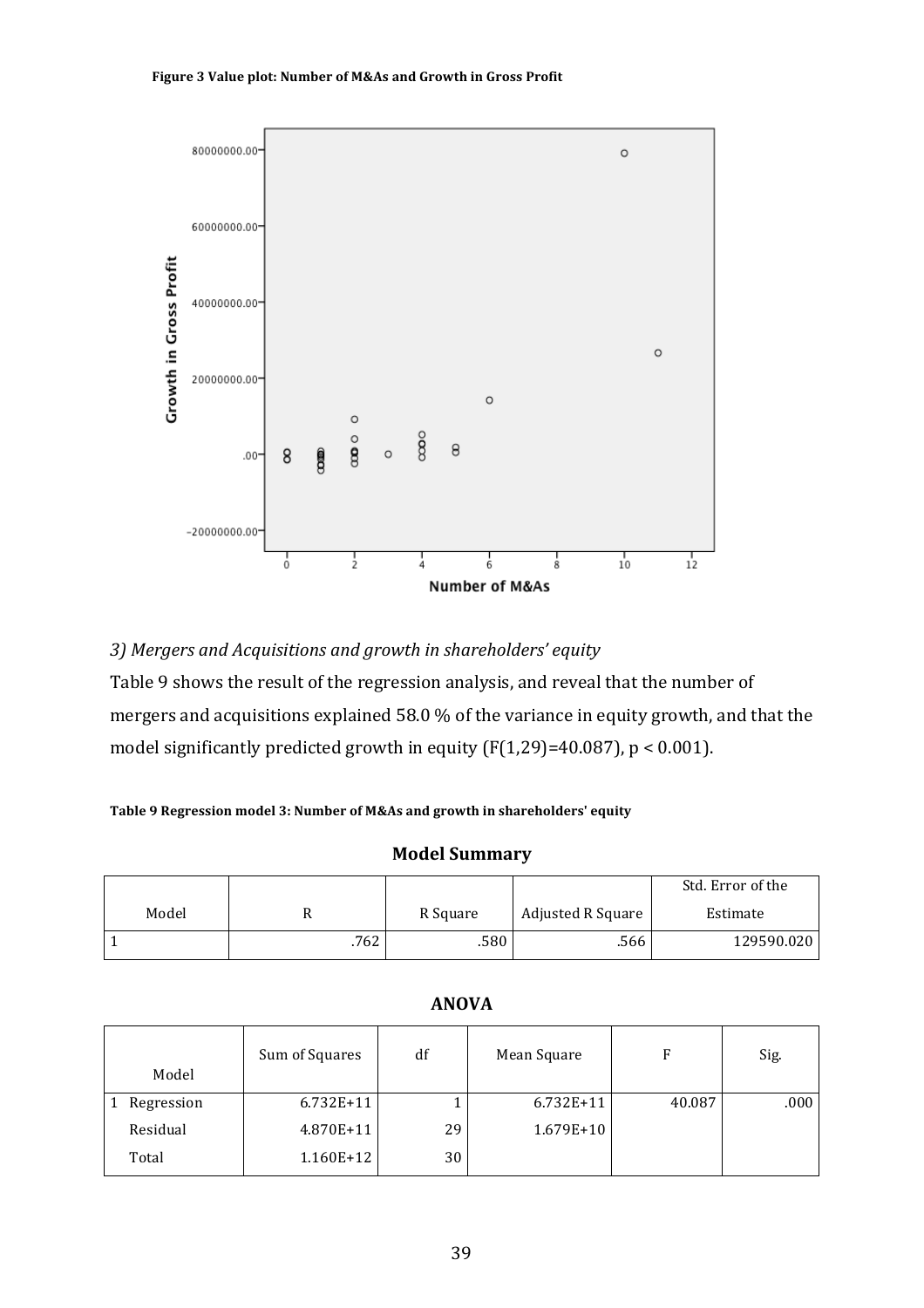## **Coefficients**

|                | Unstandardized Coefficients |            | Standardized<br>Coefficients |          |      |
|----------------|-----------------------------|------------|------------------------------|----------|------|
| Model          | В                           | Std. Error | Beta                         |          | Sig. |
| (Constant)     | $-133061.26$                | 33359.992  |                              | $-3.989$ | .000 |
| Number of M&As | 56515.133                   | 8926.122   | .762                         | 6.331    | .000 |

Moreover, number of M&As was significantly positively related to growth in equity  $(t(30) = 6.331, p < 0.001, \beta = 56515, p < 0.001$ .

When looking into the value plot (Figure 4) we can see that lower numbers of M&As among surviving companies are related to both negative and positive growth. Higher numbers of M&As are related to high numbers of positive growth in equity. Compared to growth in sales and gross profit, mergers and acquisitions have a stronger effect on sales than on equity, but a stronger effect on equity than on gross profit.  $(\beta$ (Sales) = 66981 >  $\beta$ (Equity) = 56515 >  $\beta$ (Gross Profit) = 41940).



#### Figure 4 Value plot: Number of M&As and Growth in Equity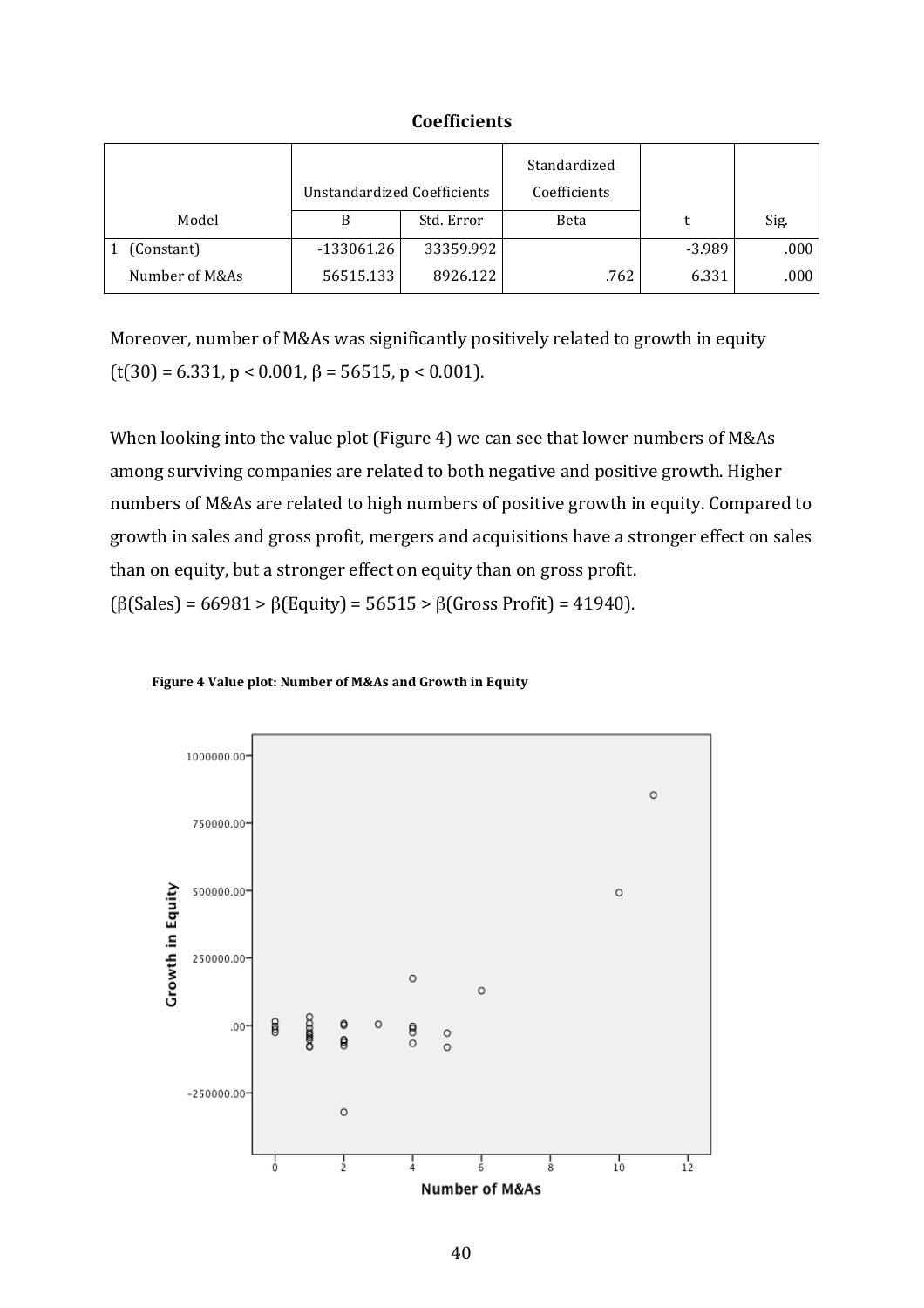These findings in general support hypothesis 1b, but the nature of the results (i.e. differing financial performance among companies with a lower number of M&As, and few observations of companies with a high number of M&As), is questioned in the discussion and conclusion section.

*Hypothesis* 2 is derived from Almor's (2013) framework on conceptualized growth paths for born globals. The hypothesis addresses whether or not born globals that acquire with the purpose of expanding their product line will survive more frequently than companies that acquire for other reasons. To test this hypothesis a SPSS database was created with the following variables: 1) Used M&As for the main purpose to expand product line (i.e. a categorical variable that stated whether the company acquired first and foremost to expand their product line, if they acquired for other reasons, or if it did not acquire at all), and 2) Independent in 2009 (i.e. a categorical variable that stated whether or not the company survived independently throughout the investigated period). The analysis of this hypothesis also included all 44 companies, and again I used Pearson's Chi-square test in order to test the relationship between two categorical variables.

Table 10 shows the frequency distribution of the investigated companies. The numbers related to the companies that did not acquire during the period is of course the same as the ones discussed in relation with hypothesis 1a, and will thus not be repeated here.  $47.7\%$  (21) of the companies acquired first and foremost as part of their product strategy, while  $29.5\%$  (13) acquired first and foremost for other reasons. Of the companies that acquired for product reasons  $81\%$  (17) survived, while 19 % ceased to exist. Of the companies that acquired for other reasons  $76.9\%$  (10) survived, while 23.1  $%$  (3) ceased to exist. This tells us that mergers and acquisitions in general are associated with higher survival rates than not acquiring (among the companies that did not acquire only 40  $\%$  (4) survived), and that acquiring for the main purpose to expand product line is associated with a higher survival rate compared to companies that acquired for other reasons.

41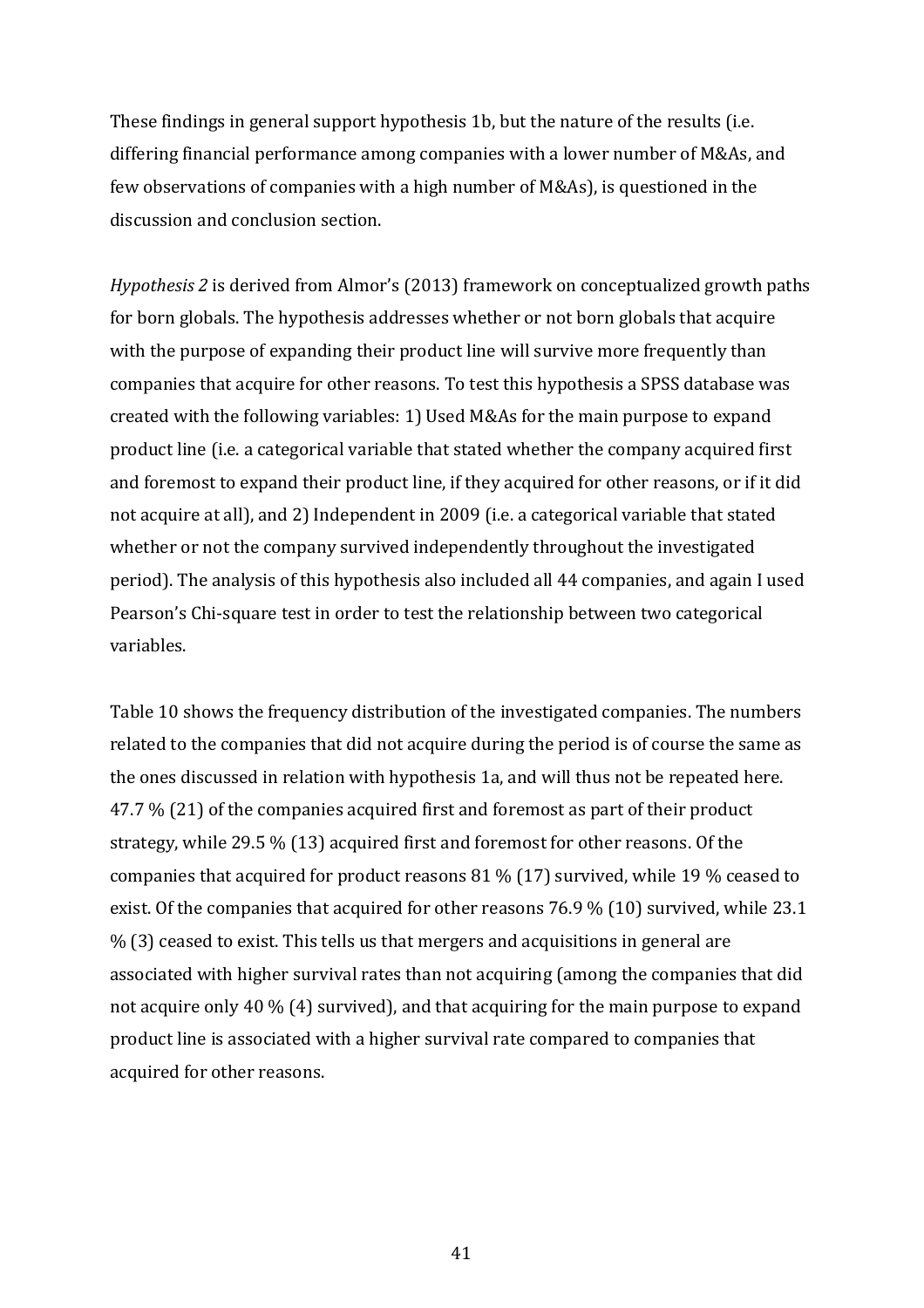|              |             | Independent in 2009         |        |                               |        |
|--------------|-------------|-----------------------------|--------|-------------------------------|--------|
|              |             |                             | Not    |                               |        |
|              |             |                             |        | Independent in Independent in | Total  |
|              |             |                             | 2009   | 2009                          |        |
|              |             | Count                       | 6      | 4                             | 10     |
|              | Did not use | % within M&A Strategy       | 60.0%  | 40.0%                         | 100.0% |
|              | M&A         | % within independent in2009 | 46.2%  | 12.9%                         | 22.7%  |
|              |             | % of total                  | 13.6 % | 9.1 %                         | 22.7%  |
|              |             | Count                       | 4      | 17                            | 21     |
|              | Product     | % within M&A Strategy       | 19.0 % | 81.0%                         | 100.0% |
| M&A Strategy | Strategy    | % within independent in2009 | 30.8%  | 54.8%                         | 47.7%  |
|              |             | % of total                  | 9.1 %  | 38.6 %                        | 47.7 % |
|              |             | Count                       | 3      | 10                            | 13     |
|              | Other       | % within M&A Strategy       | 23.1 % | 76.9%                         | 100.0% |
|              | Strategies  | % within independent in2009 | 23.1 % | 32.3 %                        | 29.5 % |
|              |             | % of total                  | 6.8%   | 22.7%                         | 29.5 % |
| Total        |             | Count                       | 13     | 31                            | 44     |
|              |             | % within M&A Strategy       | 29.5 % | 70.5 %                        | 100.0% |
|              |             | % within independent in2009 | 100.0% | 100.0%                        | 100.0% |
|              |             | % of total                  | 29.5 % | 70.5 %                        | 100.0% |

Table 11 presents the result of the Pearson's Chi Square test. The test indicates that there is a (marginally) statistically significant ( $p = 0.054$ ) relationship between acquiring first and foremost to expand the technology-based born global's product line, and survival throughout the period from 2000 until 2009 ( $X^2$  (2, N = 44) = 5.829, p = 0.054). This supports hypothesis 2 that Israeli technology-based born globals that acquire in order to expand their product line will survive more frequently than companies that acquire for other purposes.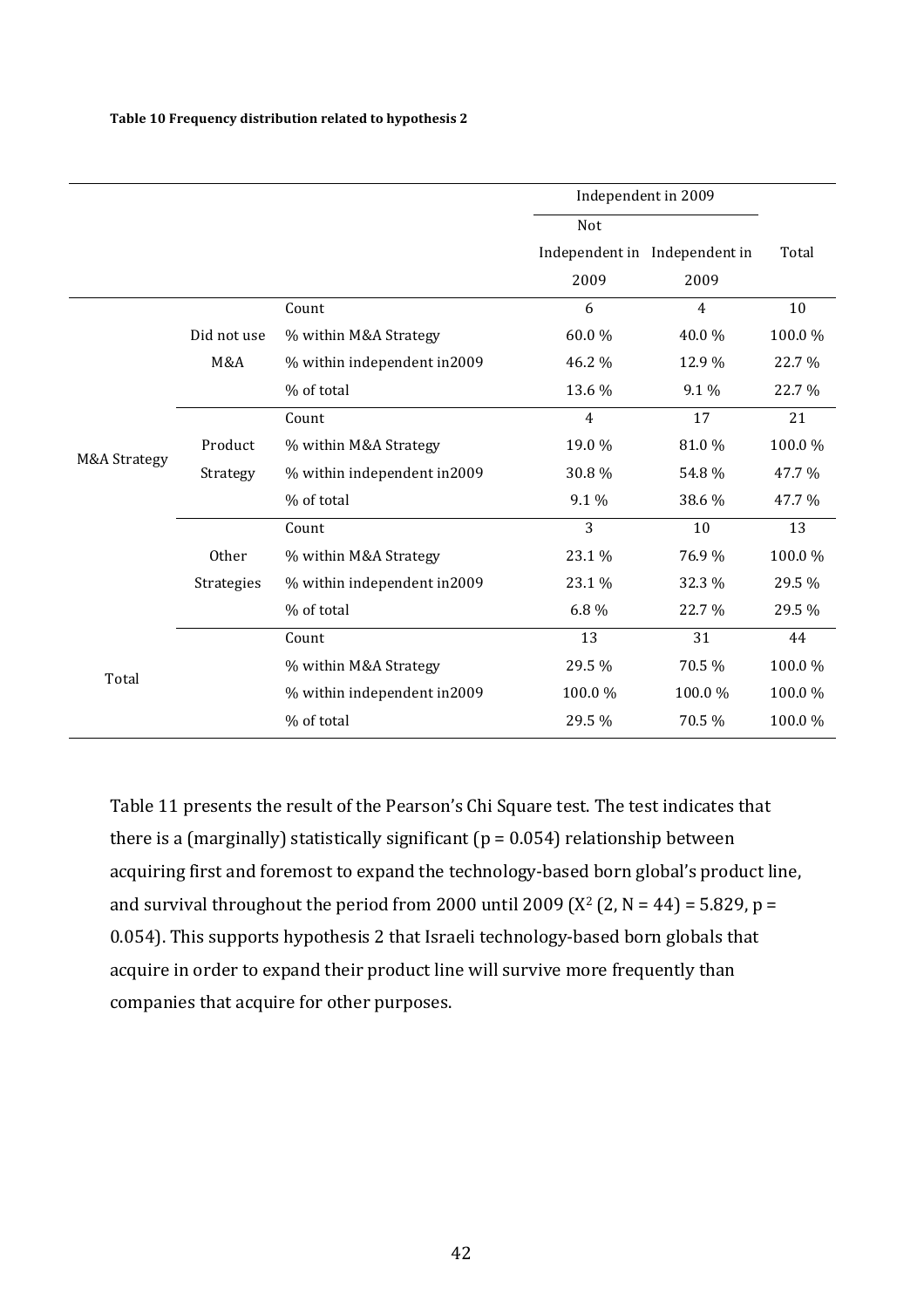#### Table 11 Chi-square results related to hypothesis 2

|                              | Value | df | Asymp. Sig. (2sided) |
|------------------------------|-------|----|----------------------|
| Pearson Chi-Square           | 5.829 |    | .054                 |
| Likelihood Ratio             | 5.457 |    | .065                 |
| Linear-by-Linear Association | 3.111 |    | .078                 |
| N of Valid Cases             | 44    |    |                      |

*Hypothesis 3a and 3b* address how the use of mergers and acquisitions affect measures related to R&D and Marketing (i.e. R&D/Sales and marketing expenditure). Hypothesis 3a state that relatively lower investment in R&D increase the probability of performing M&As for the main purpose of expanding the product line. Additionally, Hypothesis 3b state that born globals that have performed M&As first and foremost in order to expand their product line are likely to increase their investment in marketing. In order to answer these hypothesis a SPSS database was created which consisted of the following variables: 1) Level of R&D/Sales in 2000 (i.e. a categorical variable that stated if the company's investment in R&D was above or below the sample median), 2) Change in marketing expenditure (i.e. a categorical variable that stated if the company's marketing expenditure either decreased or increased between 2000 and 2009, or the last year that the company survived), and 3) Acquired first and foremost to expand product line (i.e. a categorical variable that stated whether the company acquired first and foremost to expand their product line, if they acquired for other reasons, or if it did not acquire at all). Both analyses included all 44 companies, and again I used Pearson's Chi-square test in order to test the relationship between two categorical variables (i.e. first for variables 1) and 3), then for variables  $2$ ) and  $3$ ).

Table 12 is related to hypothesis 3a and shows the frequency distribution of the investigated companies. Among the companies that used M&A first and foremost in order to expand their product line,  $67\%$  (14) had R&D investment above the sample median in 2000, while  $33\%$  (7) had R&D investment below the median. Among the companies that did not use M&A as much as 80 % (8) of the companies invested relatively less in R&D, while only 20 % (2) invested more than the sample median. Among the companies that did perform M&As, but for other reasons than expanding the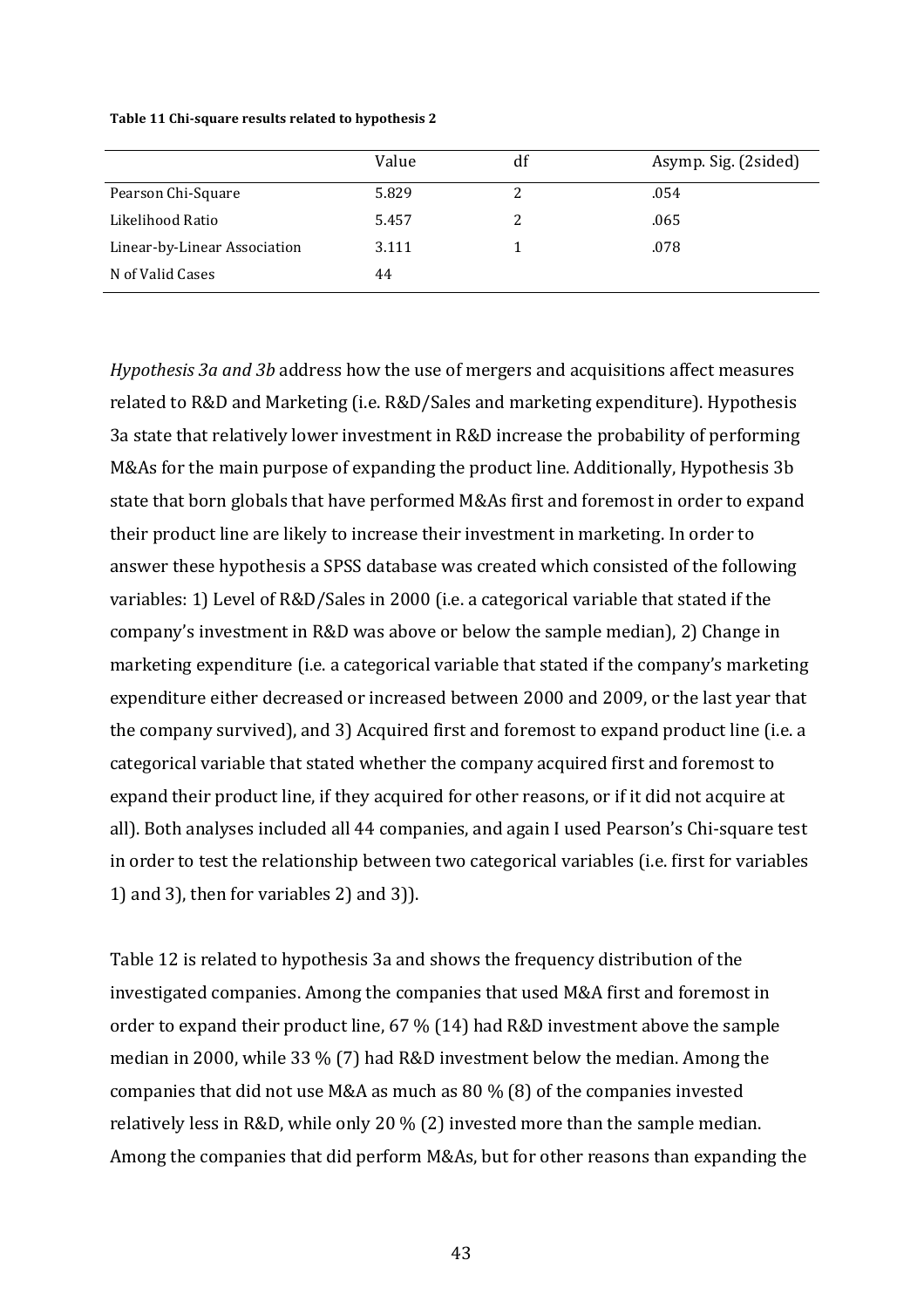product line, almost half of the companies invested more than the median, while the other half invested less (i.e. 6 vs. 7 companies).

|                         |              |                              | Levels of R&D in 2000 |                |        |
|-------------------------|--------------|------------------------------|-----------------------|----------------|--------|
|                         |              |                              | Below the             | Above the      | Total  |
|                         |              |                              | median                | median         |        |
|                         |              | Count                        | 8                     | $\overline{2}$ | 10     |
|                         | Did not use  | % within M&A Strategy        | 80.0%                 | 20.0%          | 100.0% |
|                         | M&A          | % within independent in 2009 | 36.4 %                | 9.1%           | 22.7 % |
|                         |              | % of total                   | 18.2 %                | 4.5 %          | 22.7 % |
|                         |              | Count                        | 7                     | 14             | 21     |
| <b>M&amp;A Strategy</b> | Product      | % within M&A Strategy        | 33.3 %                | 66.7%          | 100.0% |
|                         | Strategy     | % within independent in 2009 | 31.8 %                | 63.6 %         | 47.7 % |
|                         |              | % of total                   | 15.9%                 | 31.8%          | 47.7 % |
|                         |              | Count                        | 7                     | 6              | 13     |
|                         | <b>Other</b> | % within M&A Strategy        | 53.8%                 | 46.2 %         | 100.0% |
|                         | Strategies   | % within independent in 2009 | 31.8%                 | 27.3 %         | 29.5 % |
|                         |              | % of total                   | 15.9%                 | 13.6 %         | 29.5 % |
|                         |              | Count                        | 22                    | 22             | 44     |
| Total                   |              | % within M&A Strategy        | 50.0%                 | 50.0%          | 100.0% |
|                         |              | % within independent in 2009 | 100.0%                | 100.0%         | 100.0% |
|                         |              | % of total                   | 50.0%                 | 50.0%          | 100.0% |

**Table 12 Frequency distribution related to hypothesis 3a**

Table 13 reveals the results of the Pearson Chi-square test. The results indicate that there is a statistically significant ( $p = 0.050$ ) relationship between acquiring first and foremost to expand technology-based born globals' product line, and initial R&D levels  $(X<sup>2</sup> (2, N = 44) = 6.010, p = 0.050)$ . However, the direction of this relationship seems to be opposite of what was expected in the hypothesis, and hypothesis 3a is thus not supported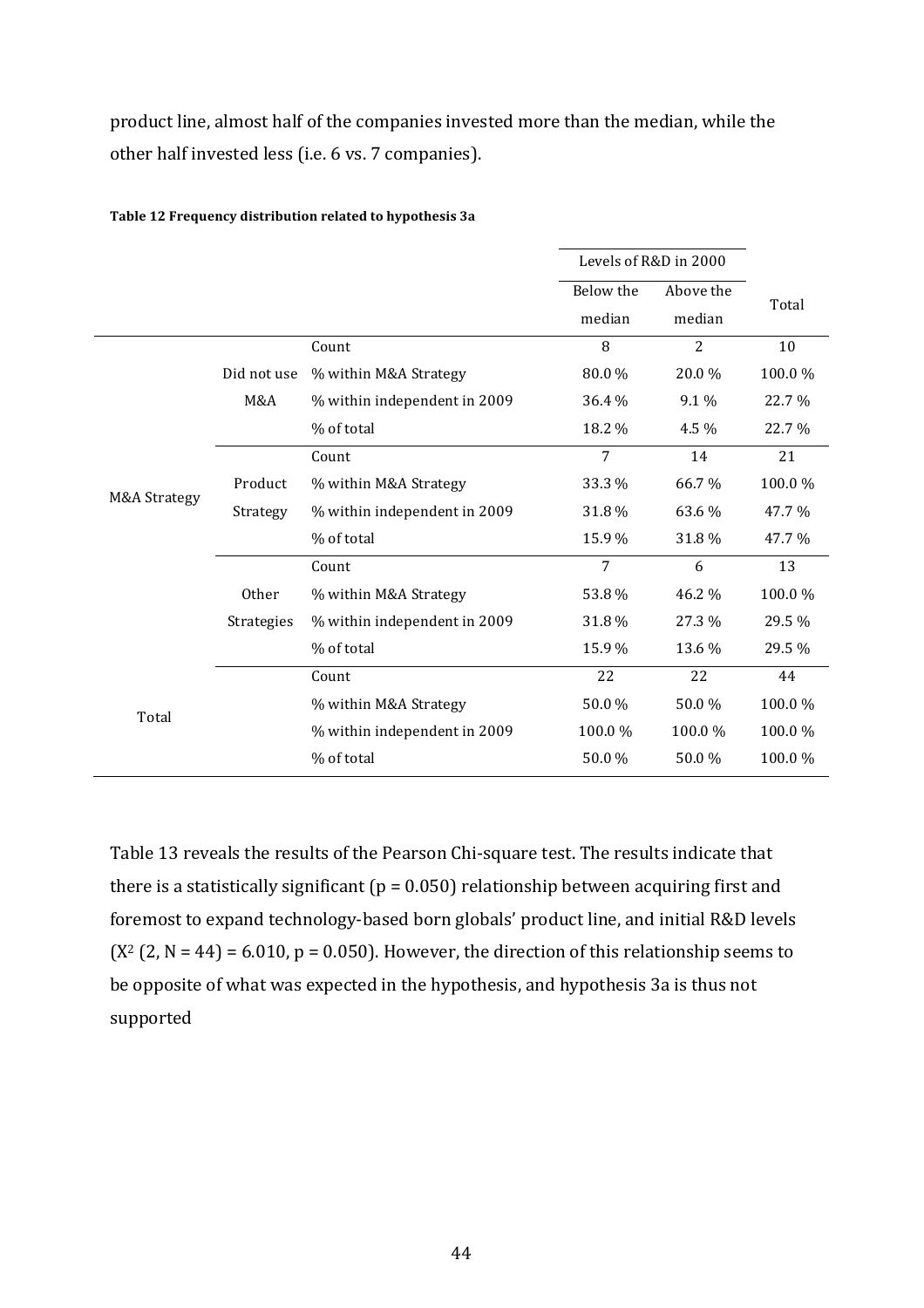#### **Table 13 Chi-square results related to hypothesis 3a**

|                              | Value | df | Asymp. Sig. (2sided) |
|------------------------------|-------|----|----------------------|
| Pearson Chi-Square           | 6.010 | 2  | .050                 |
| Likelihood Ratio             | 6.310 | 2  | .043                 |
| Linear-by-Linear Association | 1.072 |    | .301                 |
| N of Valid Cases             | 44    |    |                      |

Table 14 is related to hypothesis 3b and shows the frequency distribution of the investigated companies. Among the companies that used M&A first and foremost in order to expand their product line,  $33\%$  (7) experienced an increase in marketing expenditure throughout the investigated period, while  $67%$  experienced a decrease. Among the companies that did not use M&A, 70 % (7) of the companies increased their marketing expenditure, while the remaining  $30\%$  (3) decreased their expenditure. Among the companies that performed M&As, but for other reasons than expanding the product line, 62 % (8) increased, while  $38\%$  (5) decreased their marketing expenditure. **Table 14 Frequency distribution related to hypothesis 3b**

|              | Change in marketing |                              |                  |          |        |
|--------------|---------------------|------------------------------|------------------|----------|--------|
|              |                     |                              | expenditure from |          |        |
|              |                     |                              | 2000-2009        |          |        |
|              |                     |                              | Decrease         | Increase | Total  |
|              |                     | Count                        | 3                | 7        | 10     |
|              | Did not use         | % within M&A Strategy        | 30.0%            | 70.0%    | 100.0% |
|              | M&A                 | % within independent in 2009 | 13.6 %           | 31.8%    | 22.7%  |
|              |                     | % of total                   | 6.8%             | 15.9%    | 22.7%  |
|              |                     | Count                        | 14               | 7        | 21     |
| M&A Strategy | Product             | % within M&A Strategy        | 66.7%            | 33.3 %   | 100.0% |
|              | Strategy            | % within independent in 2009 | 63.6 %           | 31.8%    | 47.7 % |
|              |                     | % of total                   | 31.8%            | 15.9 %   | 47.7 % |
|              |                     | Count                        | 5                | 8        | 13     |
|              | <b>Other</b>        | % within M&A Strategy        | 38.5 %           | 61.5%    | 100.0% |
|              | <b>Strategies</b>   | % within independent in 2009 | 22.7%            | 36.4 %   | 29.5 % |
|              |                     | % of total                   | 11.4 %           | 18.2 %   | 29.5 % |
| Total        |                     | Count                        | 22               | 22       | 44     |
|              |                     | % within M&A Strategy        | 50.0%            | 50.0%    | 100.0% |
|              |                     | % within independent in 2009 | 100.0%           | 100.0%   | 100.0% |
|              |                     | % of total                   | 50.0%            | 50.0%    | 100.0% |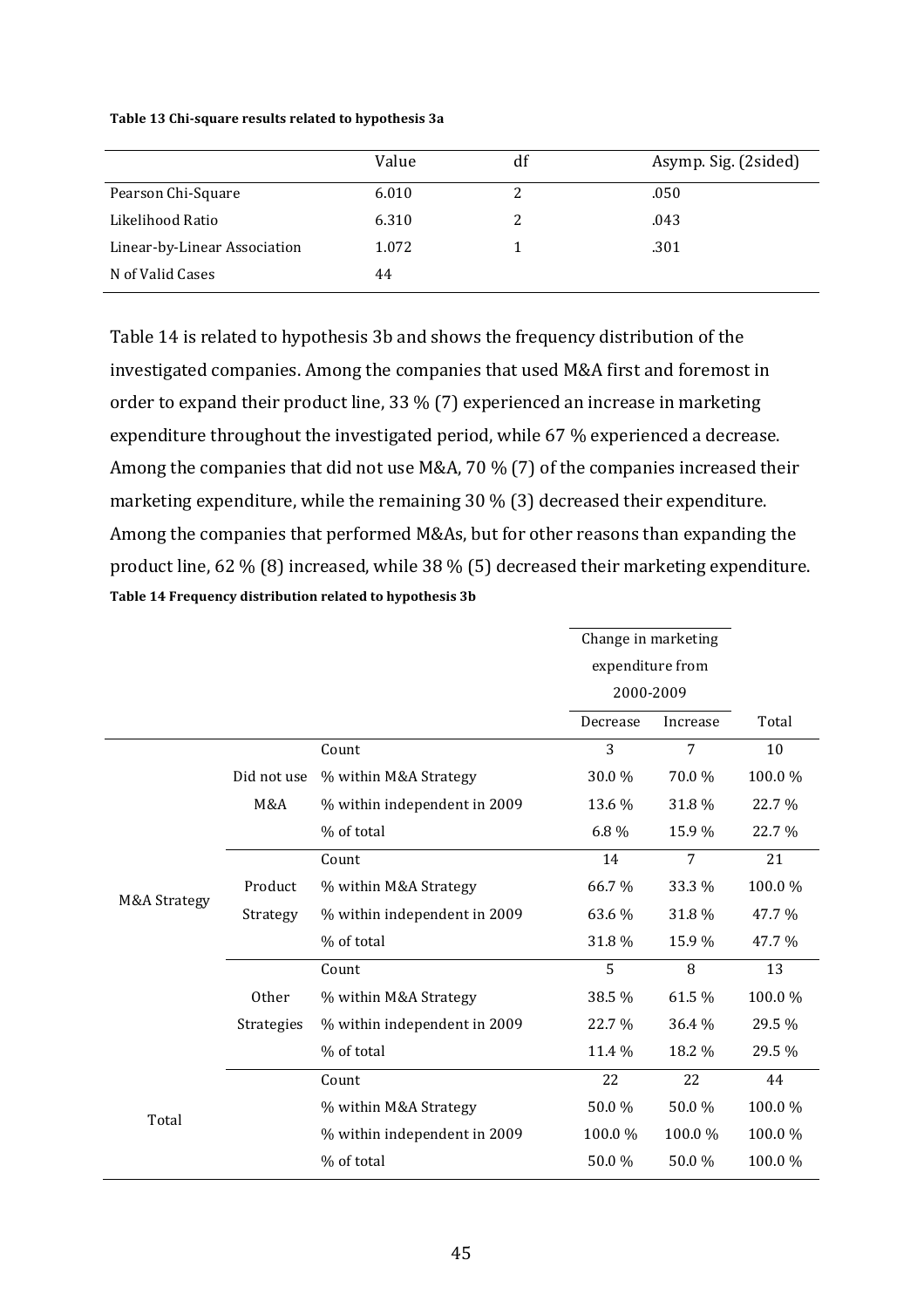Table 15 reveals the results of the Pearson Chi-square test. The results indicate that there is a marginally significant ( $p < 0.10$ ) relationship between acquiring first and foremost to expand the technology-based born global's product line, and change in marketing expenditure  $(X^2 (2, N = 44) = 4.626, p = 0.099)$ . However, the direction of this relationship seems to be opposite of what was expected in the hypothesis. Thus, technology-based born globals that perform M&As as part of their product strategy are more likely to decrease their marketing expenditure in the long run, and hypothesis 3b is not supported.

|                              | Value | df | Asymp. Sig. (2sided) |
|------------------------------|-------|----|----------------------|
| Pearson Chi-Square           | 4.626 | 2  | .099                 |
| Likelihood Ratio             | 4.723 |    | .094                 |
| Linear-by-Linear Association | .043  |    | .836                 |
| N of Valid Cases             | 44    |    |                      |

#### **Table 15 Chi-square results related to hypothesis 3b**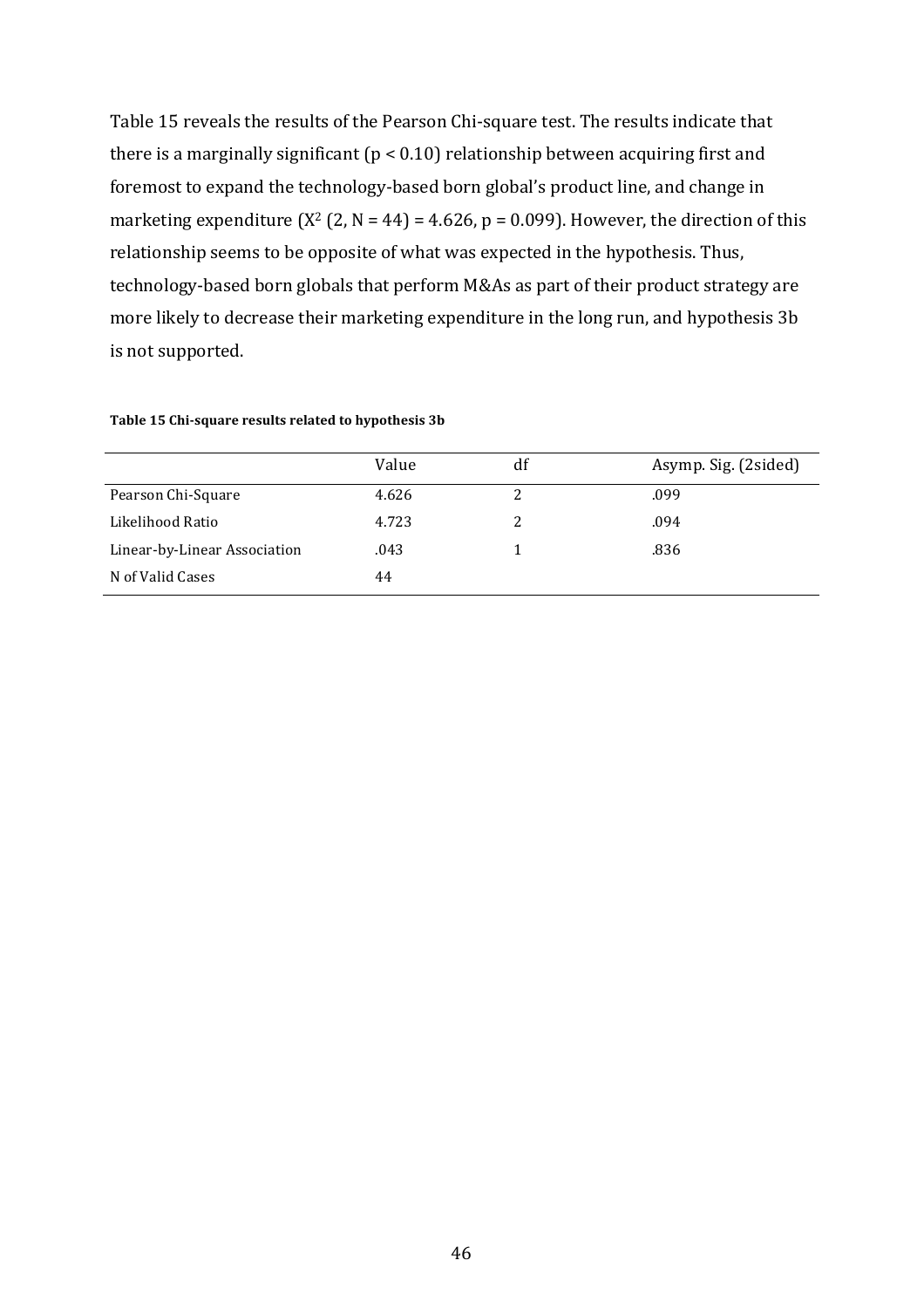# **5 Discussions and Conclusion**

This section starts with a discussion of the results presented in the analysis section, and conclusions based on this. Furthermore, I describe limitations related to the performed study, and present possible directions for future research within the field.

# **5.1 Discussion and Conclusion**

Even though substantial research during the last two decades has led to a rather extensive body of literature concerning the emergence and existence of born globals, there has been little contribution to the understanding of how these companies can manage to survive independently over time. The aim of this thesis has thus been to explore how the use of mergers and acquisitions can potentially serve as a means to increase the probability of independent survival. More specifically I have looked at the effect of performing numerous acquisitions, and the strategies underlying them, and how acquiring affect the born global's core activities.

The literature review includes an explanation of how the current trends in the business world today (i.e. global market conditions, technological development, international experience, niche markets and international networks) facilitate the increasing emergence of born global companies. These are young, entrepreneurial and relatively small companies with rapid international growth based on a single product line (Almor, 2013). In spite of their small size and the narrow resource base this leads to, they tend to behave like large MNEs in the way that they organize their value chain. However, born globals lack the resources needed to continuously innovate in order to cope with the challenges that affect these companies (i.e. threat of new and superior offerings, short product life cycles and declining industries). Mergers and acquisitions are often suggested as a beneficial strategy for coping with several of the mentioned challenges that born globals face. However, mergers and acquisitions is not a problem free approach, and despite a heavy body of literature related to the subject, researchers still fail to determine what causes acquisition success and failure, and how this strategy affect the financial performance of the involved companies.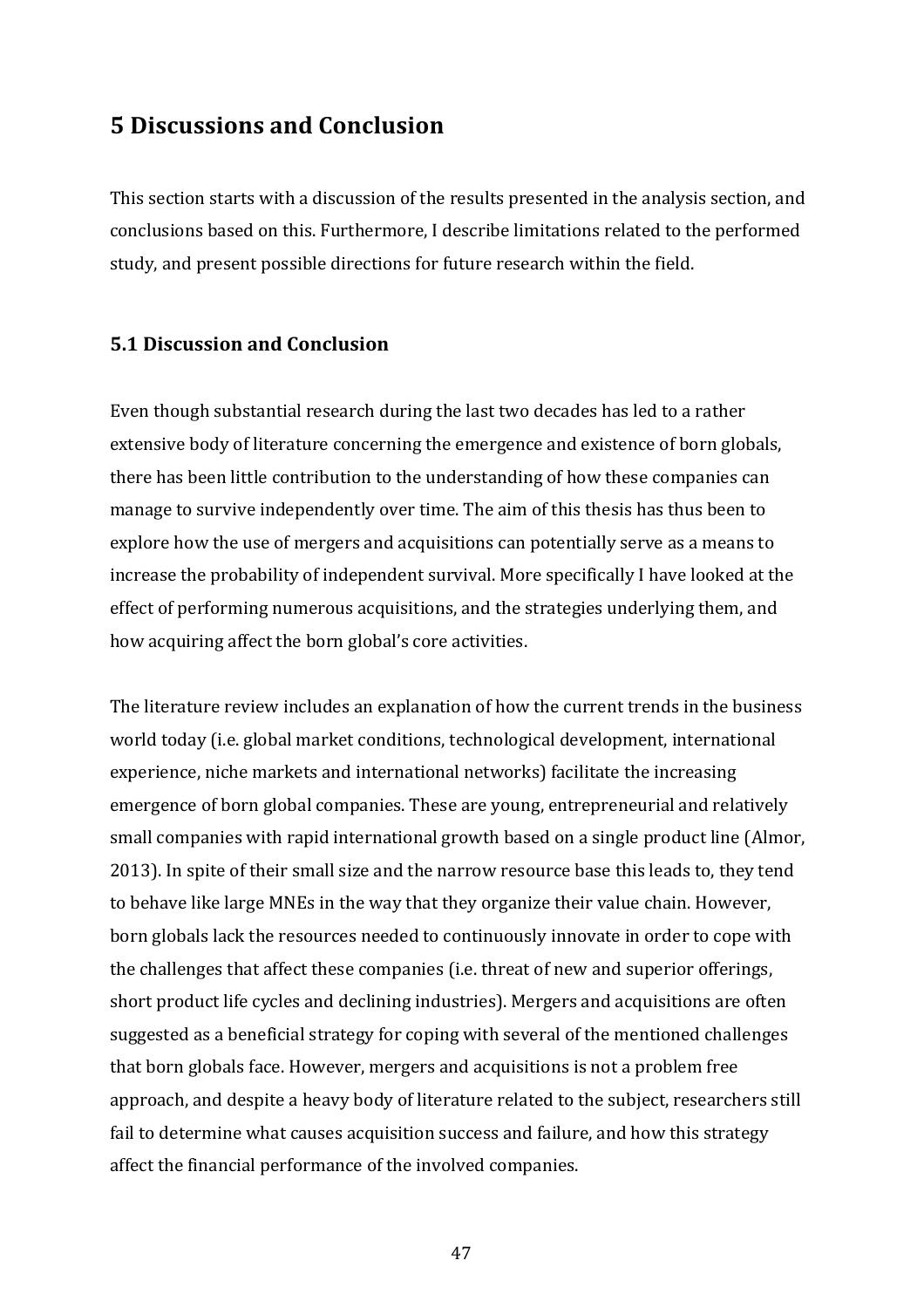By focusing on mergers and acquisitions strategy, this study has tried to say something about how Israeli technology-based born globals can aim for long-term, independent survival. This was done by analyzing 1) the effect of number of acquisitions on independent survival and financial performance, 2) the relationship between the strategic reason underlying the acquisition and survival, and 3) how the use of M&A is related to the company's core activities (i.e. R&D and marketing).

The results confirm that maturing born globals can increase their probability of independent survival through employing mergers and acquisition strategy. This is in line with the findings of the previously mentioned study by Almor (2014). Additionally, the results show that the probability of survival also increases with the number of performed acquisitions. The percentage of surviving firms was lowest for the group of companies that did not acquire, higher for the companies that performed 1-3 M&As, but highest for the companies that performed 4 or more M&As. Among the surviving companies, number of acquisitions also had a positive effect on financial growth. This effect was particularly strong for companies that had performed a high number of acquisitions, while the difference was less evident among the companies with only a few acquisitions in the investigated 10-year period. These findings support the previous discussion concerning acquisition experience leading to a reduction of the disruption period and the resources needed to overcome it. Consequently this leads to an increased ability to release the inherent benefits related to acquiring. Moreover, the findings correspond to the result of previous research that has compared the effect of one M&A to the effect of multiple M&As, and found that born globals that had performed multiple M&As experienced higher growth in sales and profit (Almor, 2014). The results of this study thus add to the current literature, by revealing that higher numbers of acquisitions are actually related to a higher growth in financial performance, relative to companies that acquired less in the same period. However, it is important to realize that the benefits of multiple acquisitions are likely to be determined by several factors, and that performing several acquisitions without carefully addressing the related challenges might have a negative effect rather than contributing to survival. Specifically, how the acquisition process is handled, selection of the target company and the time span between the different acquisitions are factors likely to have an effect.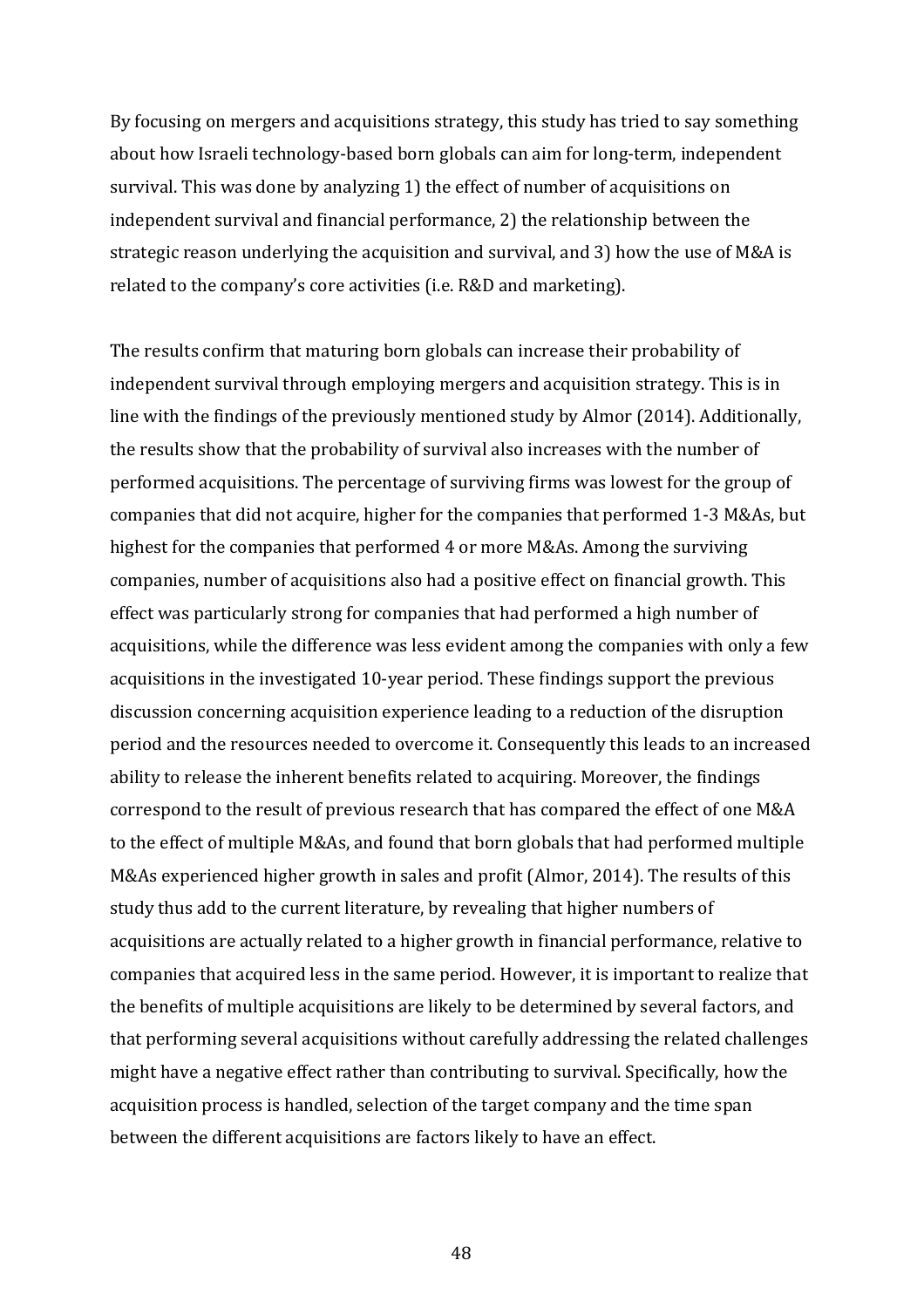As initially expected, the results also confirm that the use of mergers and acquisition in order to expand the company's product line is related to a higher probability of survival, than acquiring for other reasons (i.e. to enter new geographical markets or access new customers). Acquiring based on product strategy offers a more direct solution to the challenges born global face. By enabling a way to "buy" readily available technology or products, or the competence needed to make these offerings, without having to invest a substantial amount of resources in internal development. Thus, acquiring for product reasons offer both a short-term solution to the lack of resources to spend on internal R&D, and a more long-term answer to the need for innovation and avoidance of product obsolesce. In other words, performing M&As in order to expand the company's product offering seems to be a very suitable strategy born globals aiming for long-term independent survival.

However, the findings related to the born global's core activities actually contradict what we initially assumed. Performing mergers and acquisition in order to expand the company's product line is actually related to higher levels of initial investment in R&D, rather than the opposite. Thus, acquiring does not seem to substitute, but rather complement internal  $R&D$ . This is also a contradiction to some existing studies, which claim that the use of mergers and acquisitions is related to low levels of investment in R&D (Blonigen & Taylor, 2000; Desyllas & Hughes, 2008). Several rationales can be assumed to underlie this finding. One can assume that higher levels of investment in R&D indicate a relatively deeper commitment to innovation and development of new products and technologies. Because of the discussed resource limitations and time constrains born globals are forced to deal with, the companies trying to do this process by themselves might also be the first ones to realize that acquiring in order to access already developed technology and products, might be preferable. Also, it might be that these companies realize that not only do they lack the resources; they actually lack the knowledge and capabilities to develop new products. Acquiring companies that includes individuals, or teams of individuals, with the required knowledge, might be preferred compared to the both time and resource consuming process of developing new knowledge and capabilities within the company. It is also interesting to notice that this tendency does not seem to apply for companies acquiring first and foremost for other reasons than to expand their product line. Among these companies, almost half were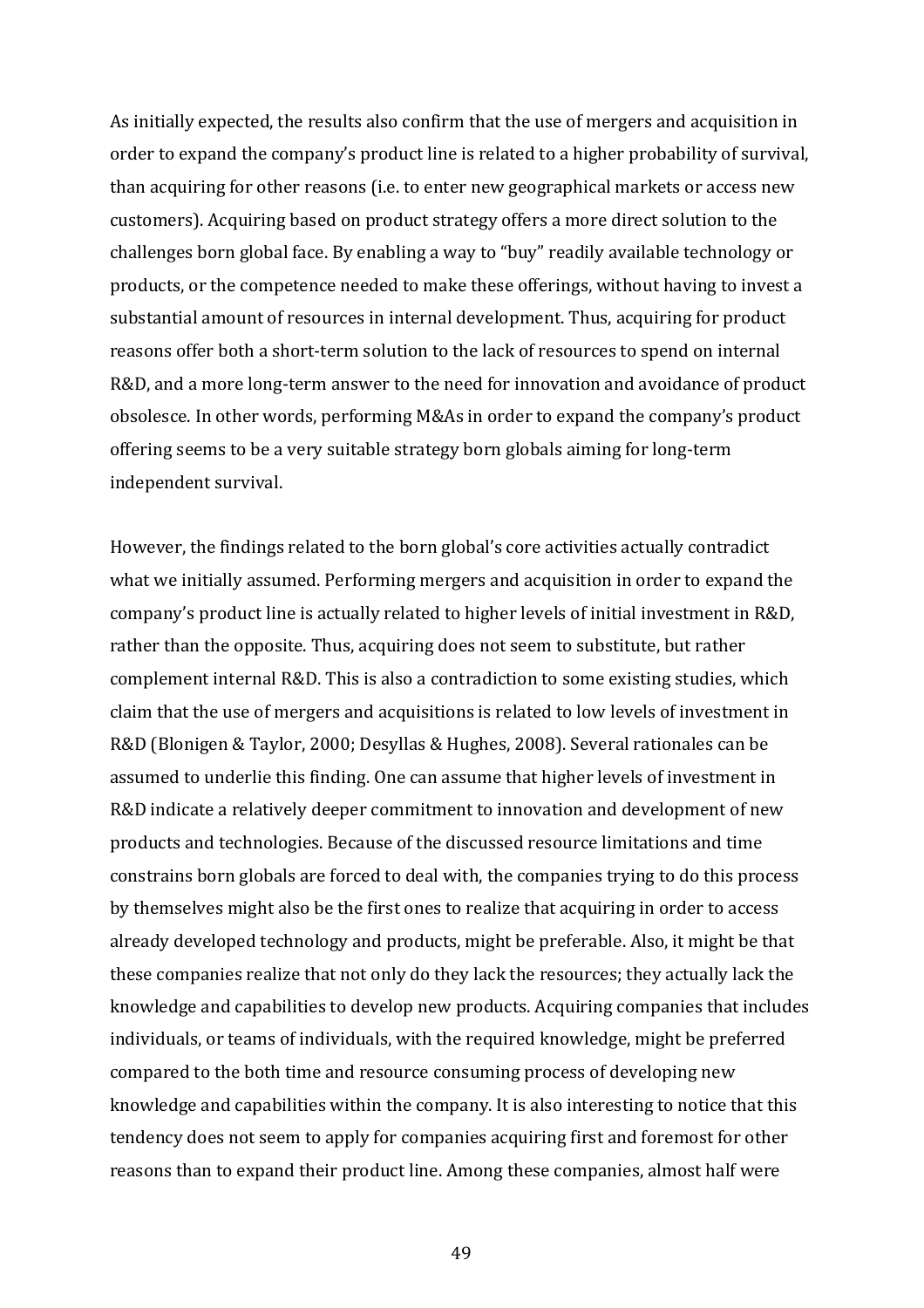associated with high initial levels of R&D, and the other half were associated with low levels. These findings could indicate that it is investment in R&D, and not acquiring that actually increases probability of independent survival, and that the above findings thus constitute a spurious relationship. However, this issue needs a more thorough investigation and could thus be an interesting subject for future research.

Also the expectations concerning how product scope related mergers and acquisition affect marketing expenditure were contradicted in the study. The results show that companies that acquired for the main purpose to expand their product line actually decrease their investment in marketing over time. However, these findings correspond to the results from the investigation of the relationship between R&D and acquisitions. The tendency to reduce marketing expenditure throughout the post-acquisition period supports findings done by several previous studies, which found that going through the M&A process might lead to more resources being used on managing the now larger entity, and thus an allocation of focus from customers to inward managerial issues, as well as an emphasis on debt repayment rather than expenditure (Hitt, Hoskinson  $&$ Ireland, 1990; Bertrand, 2008; Baysinger & Hoskinson 1989).

It is also interesting to notice the difference in relation to this tendency, between companies acquiring for product purposes, and companies acquiring for other reasons. Among the companies that acquired to enter new markets or approach new customers, the majority actually increased their marketing expenditure over time. An explanation for this might be that while companies that acquire for product development reasons might focus on their newly acquired product or technology, the companies that acquire for other reasons will focus on their newly acquired customers. In sum, the findings related to R&D and marketing thus indicate a relationship between the level of investment in core activities and the strategy underlying the decision to acquire.

In conclusion, in terms of how they organize their value chain in an international perspective, born globals manage to overcome their small size and limited resources by employing a niche strategy. However, the same limitations challenge born globals ability to continuously innovate in order to prevent that their product becomes obsolete. This is a threat that increases as a result of shortening product life cycles and industry life

50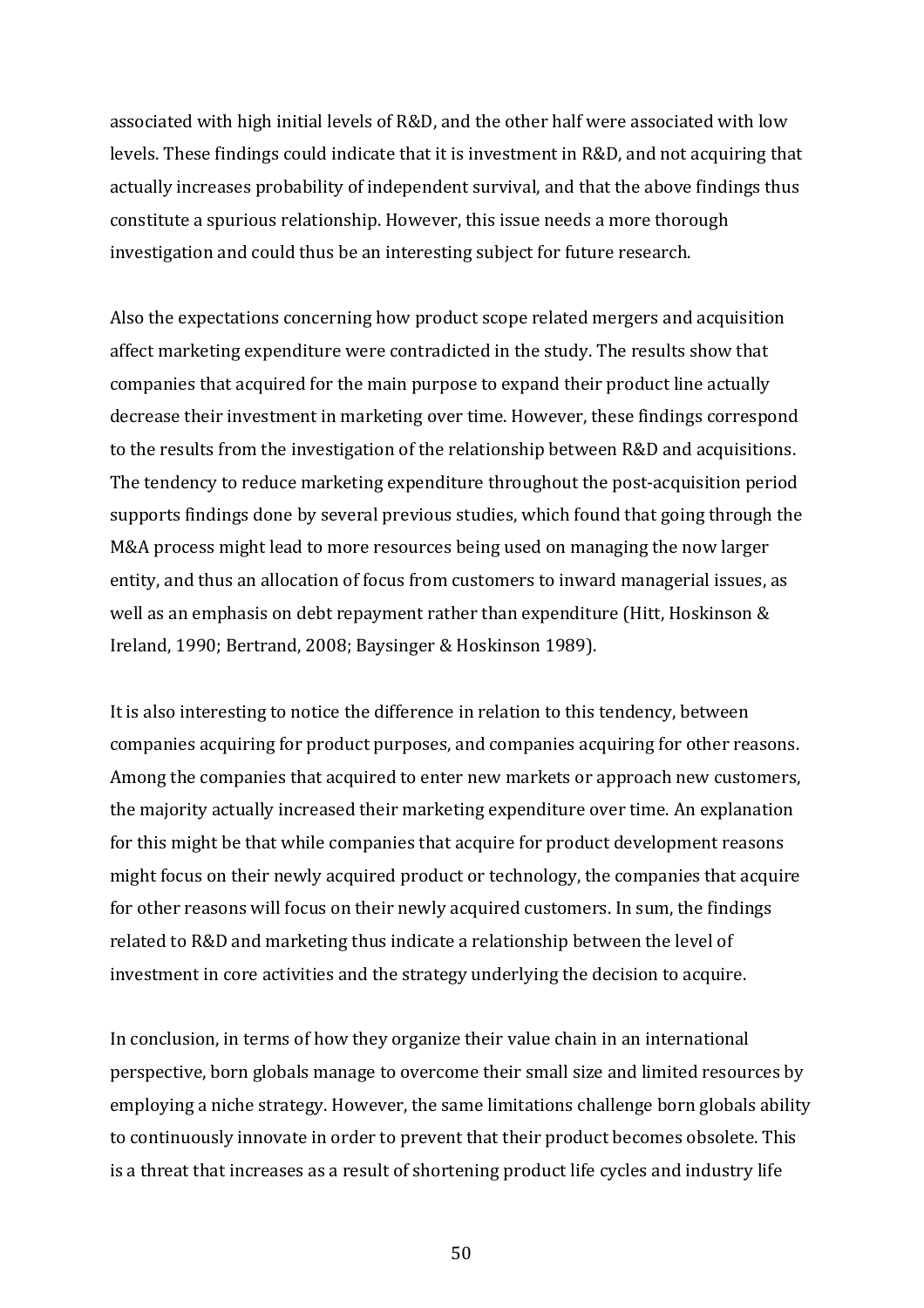cycles, and consequently challenges long-term survival. Mergers and acquisitions has proven to be a strategy that enable born globals to handle their life threatening challenges, and this particular study has also shown that multiple acquisitions might be beneficial in order to secure survival. Moreover, multiple acquisitions also lead to better financial performance for the company. The strategy underlying the decision to acquire has consequences for both probability of survival, and affects the born global's core activities. Acquiring in order to expand the company's product line is the beneficial choice in order to secure long-term survival, and seems to be related to higher levels of investment in R&D, while leading to a decrease in marketing expenditure over time. However, acquiring for other reasons leads to an increase in the company's marketing expenditure.

## **5.2 Limitation and improvements**

Limitations concerning this particular study relates to the chosen sample and the applied definition.

Limitations resulting from the chosen sample first of all stems from the fact that only publicly traded Israeli companies are included. Even though focusing on public companies enable easy access to company data, it reduces the explanatory power of the research, as it does not control for potential effects that stem from the fact that privately held companies are excluded. Also, exclusively looking at Israeli companies might give different findings compared to the results that would be achieved by including companies from different countries with different institutions or different levels of economic development. An improvement would thus be to create a sample with born globals from both the private and public sector, originating from a wider geographical area. Solutions could be to include companies from several countries, or compare born globals from different regions, to determine cross-culture similarities or differences. Additionally, focusing on technology-based companies, instead of companies from various industries, are also likely to affect the results.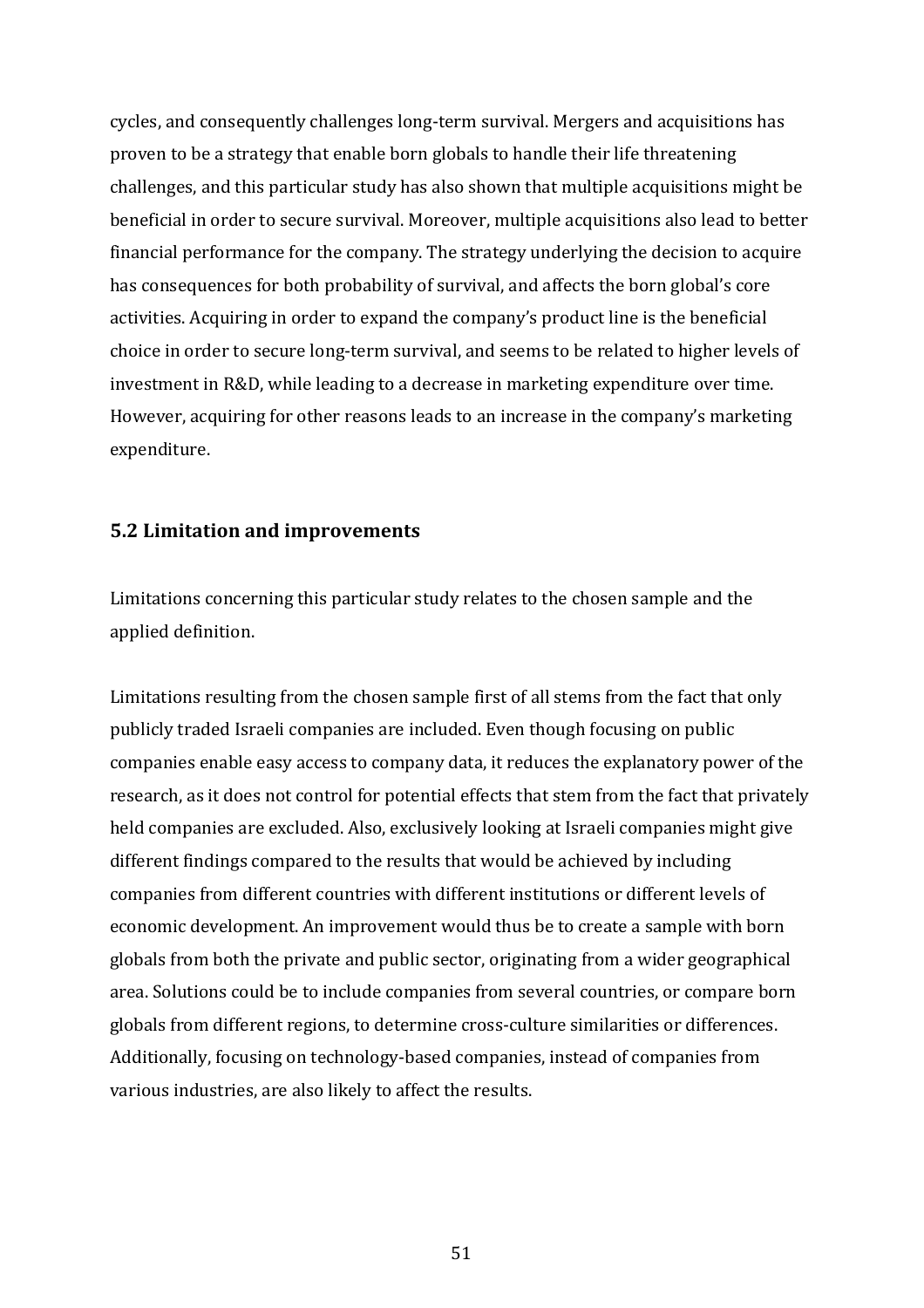As discussed earlier, no single measure exists that captures all aspects of a company's financial performance. In this study growth in sales, gross profit and shareholders' equity were used to determine performance. The choice to use these measures, instead of growth in other variables (e.g. income, operating income, ROE, EPS, etc.), is also likely to affect the findings, and including more variables would thus improve the overall findings. Also, this study investigates the growth from 2000 until 2009, and does not say anything about variations in the financial performance during this period, or directly following an M&A. It might increase the explanatory power of the findings if this was more thoroughly addressed.

The chosen time period also constitutes a limitation. Expanding the time frame might have resulted in different and also more accurate results. Moreover, we do not know whether or not the companies in the sample performed acquisitions prior to the year 2000. If this is the case for some of the companies in the sample, the results might have been different if these were included. Finally, the companies in the sample were established within the range of 1974 and 1996. This might imply that some of the companies are in fact in different stages of maturation. An improvement would thus be to focus on companies that are established within a more narrow time period in order to control for effects related to age. Finally, both years 2000 and 2009 were influenced by economic recession periods. Consequently, it might be informative to compare the economic activity and financial performance over the entire investigated decade in order to reveal whether these two years deviated from the rest of the period.

The final limitation concerning the employed sample is related to the sample size. 44 companies is not a lot when the aim is to say something about the general behavior of the whole investigated population. Additionally, the sample includes very few companies with a high number of acquisitions. Including more companies would thus enable a better examination of the behavior of born global firms in general, and the effects of numbers of mergers and acquisitions in particular.

Exclusively using secondary data limits our ability to reveal what lies beneath our findings. We can only make assumptions about the decisions leading up to the acquisitions, and we do not know if it is declining financial performance, a hostile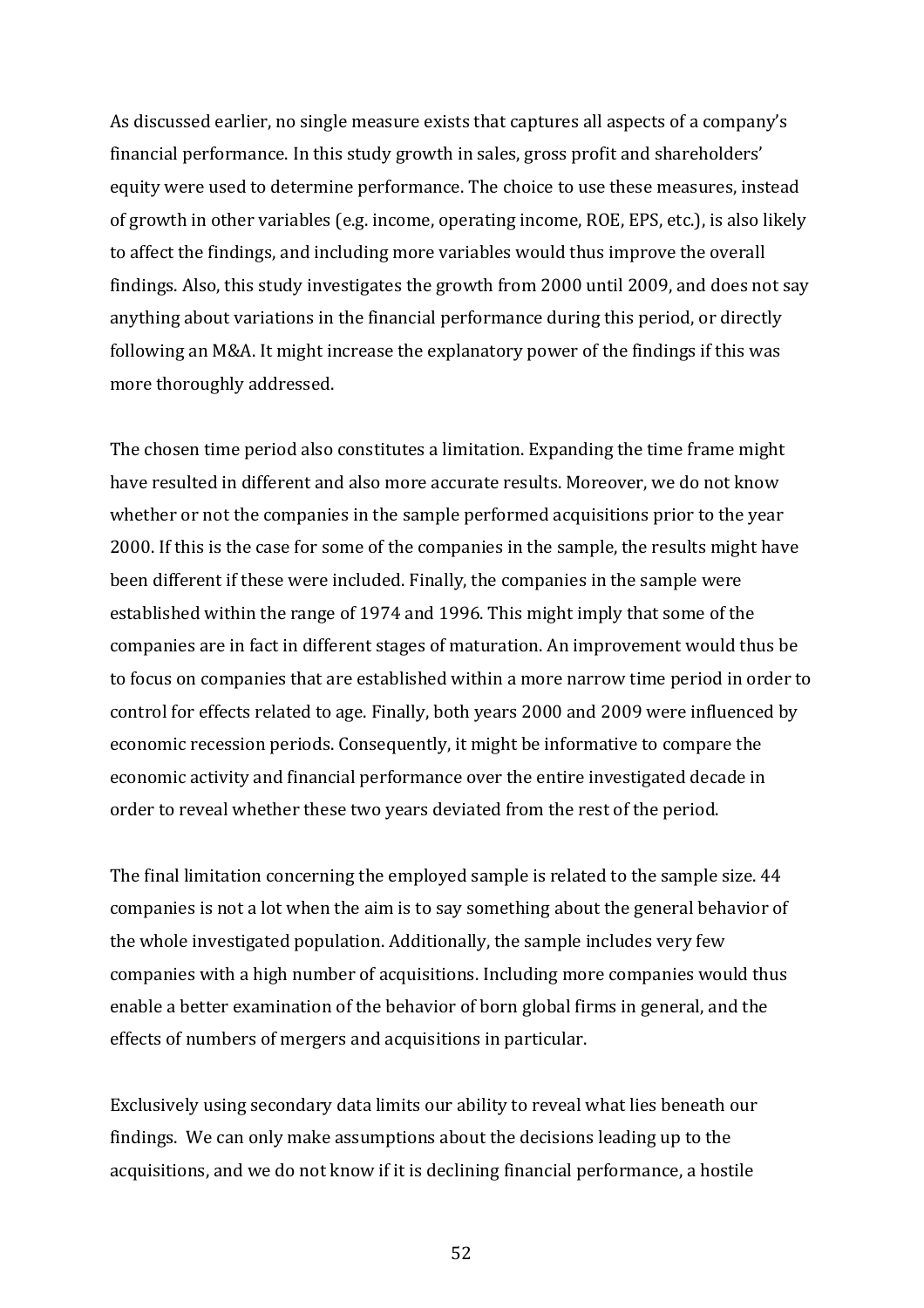takeover or actually the aim of the born global when it ceases to exist as an individual company following an acquisition. Thus, in-depth interviews exploring strategic choices and patterns of action might shed some light over this process.

The operationalization of the born global concept has direct consequences for the selection of which companies to include in the sample, and the choice of operationalization thus affects the findings in general. Since born globals tend to offer products and technologies that result from knowledge-intensive resources, it is reasonable to assume that the first product launched is a result of a longer initial R&D period. Thus, it might be an improvement to base the time frame on first product sold (i.e. either at home or abroad), rather than the incorporation of the company.

# **5.3 Future Directions**

There is still a lot of unfamiliar territory surrounding born global companies and what strategic actions they should take on their road to long-term survival. Building on the findings done and questions raised by this study, conducting in-depth interviews and case studies of born globals and their founders would enable a broader understanding of the strategic choices underlying the investigated actions. Also, an important step towards external validity would first of all be to verify the findings in markets outside of Israel. One could also consider examining companies originating from low-technology industries, in order to determine whether or not the findings applied to born globals in general. Use of different financial variables, or sets of variables, will also give a more complete picture of born global behavior.

Furthermore, there is also still a lot to be learned about the effect of mergers and acquisitions on born global survival and financial performance. This study does not address the timing of or timespan between acquisitions, both issues that might affect the success of the single acquisition, as well as the overall performance of the companies conducting them. Additionally, it would be interesting to do a more thorough investigation of the factors believed to determine acquisition success (i.e. handling of the acquisition process, and selection of the target company). Following a born global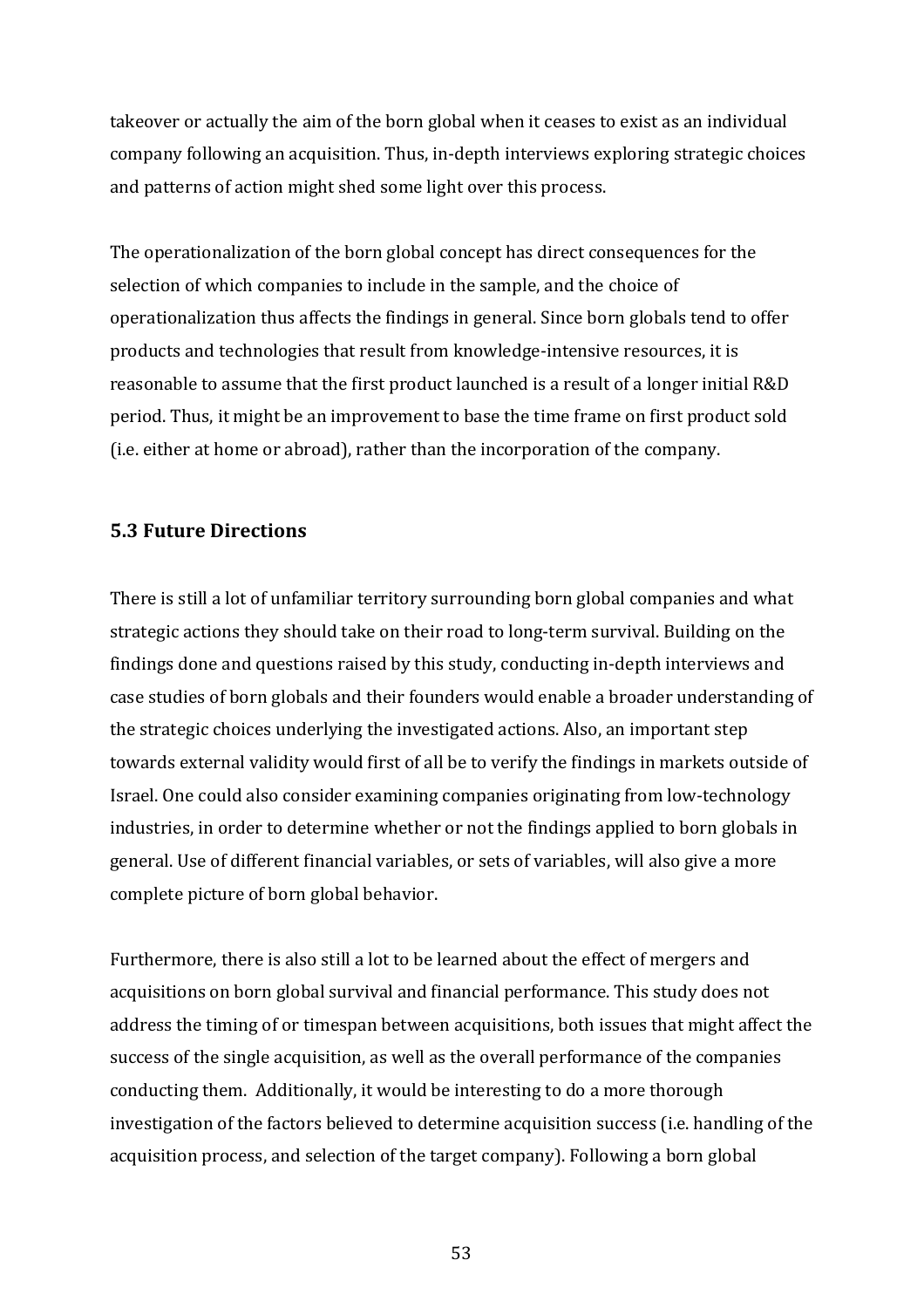through the company's lifetime, and thus get an overview over all acquisition performed, can also contribute positively to the specific findings and general understanding. Considering the effects of mergers and acquisitions on the company's core activities, investigating the levels of R&D and marketing investment directly presiding and following an acquisition could be informative. Also, a time-series study of how the expenditure vary according to mergers and acquisitions during a certain period, would give more insight into the relationship between M&A and these activities. The indicated relationship between the strategy underlying the decision to acquire and investment in core activities needs further examination. As discussed earlier, the revealed relationship between high levels of R&D and propensity to acquire for product purposes could indicate a spurious relationship between the use of M&A and survival. In other words, it could be the R&D investment, and not the actual acquisition, that increases the probability of independent survival. This subject needs to be elaborated and further tested.

Considering the framework proposed by Almor (2013), this study examined product scope, while customer and country scope were more or less excluded from the investigation. Thus, future research also needs to address the two remaining growth axis, and the strategies employed to implement them. Additionally, in order to investigate external validation, the framework needs to be investigated in relation to other industries and countries.

Future research are recommended to employ the operationalization used in this study, developed by Knight and Cavusgil (2004), with the additional classification by Almor and Hashai (2004a), but instead of the initial year being year of establishment, they should consider year of first product sold in order to take into account the initial R&D period.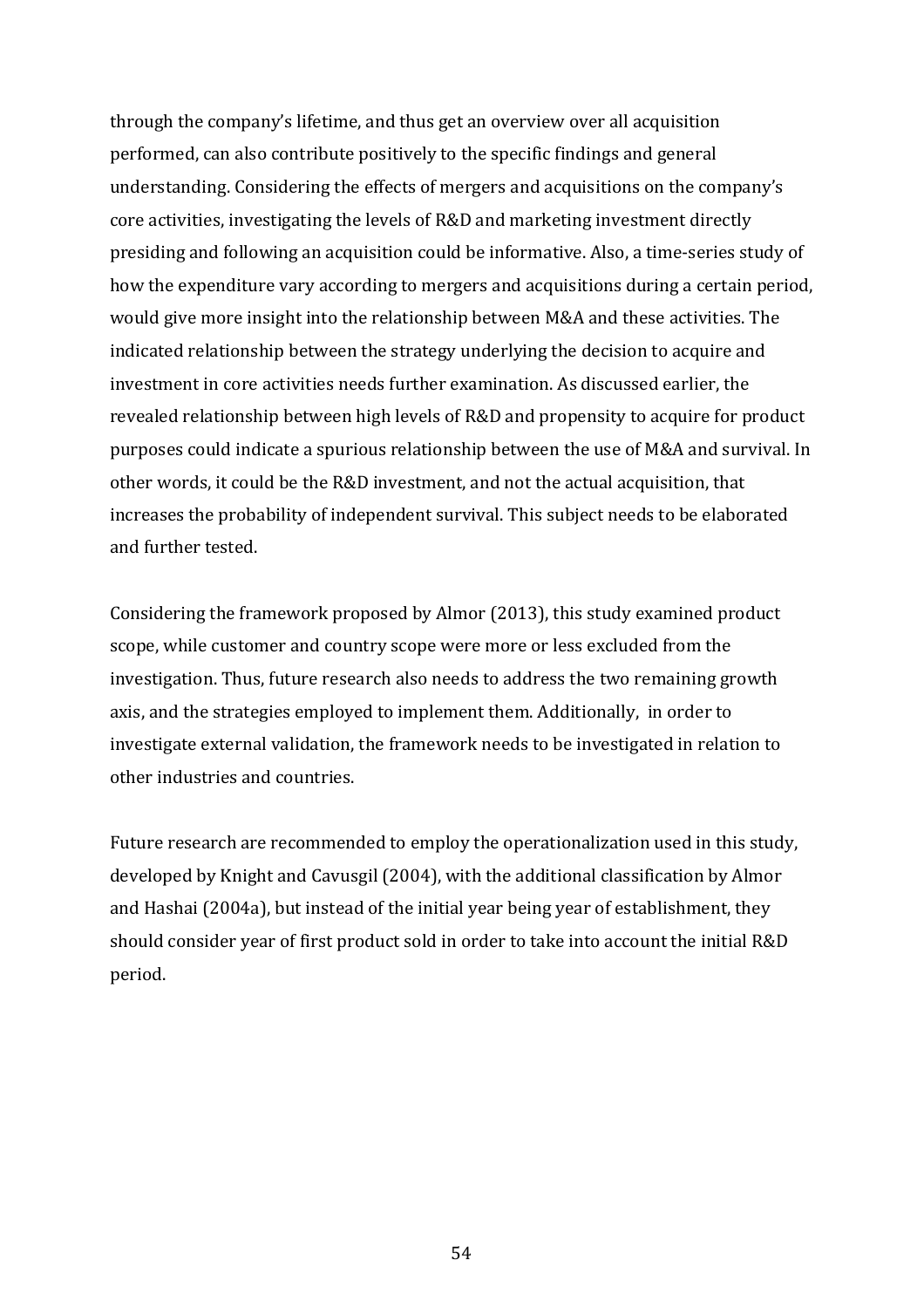# **6 Scientific Contributions**

The ability of some small and medium sized companies to internationalize from inception, and organize their value chain similarly to larger MNEs in spite of their small size and limited resources, to some extent contradict exiting theories within international management (i.e. the Uppsala model). Moreover, the increasing emergence of these born globals has demanded a shift in focus within this field of research, which has traditionally concentrated on how MNEs operate. After two decades of research we now have a rather extensive body of literature concerning the drivers and characteristics of born globals. These companies are often young, entrepreneurial, innovative, and offer a single self-developed technology-based product.

In this study, the focus has been on Israeli technology-based born globals, which as a result of Israel's competitive advantage within high-tech startups, and the dense existence of born globals within high-tech industries, constitute an excellent case study for investigating born global behavior. While existing studies have focused on the establishment and attributes of born globals, this study has concentrated on the issue of long-term independent survival. This has proven to be a challenge for these companies, as their limited resources creates difficulties concerning the innovation necessary to hinder their products becoming obsolete.

Mergers and acquisitions seem to be a viable option for born globals, as this strategy is often used to access additional resources, and a as means of reaching new knowledge and innovation capabilities. Also, it has been recognized as a way out of a declining industry, which is often the situation for technology-based companies. However, there are also several difficulties related to acquiring, and research is inconclusive on important issues such as success factors and effects on financial performance, and studies have revealed a high percentage of acquisition failure leading to a negative effect on performance. Despite the varying findings about the consequences of acquiring, the findings reached in this study add to the theoretical knowledge about the importance of mergers and acquisitions as a strategy for maturing born globals. This constitutes a scientific contribution both in relation to the strategy driving the acquisition, and the effect of multiple acquisitions. In addition to supporting Almor's (2013) conceptual

55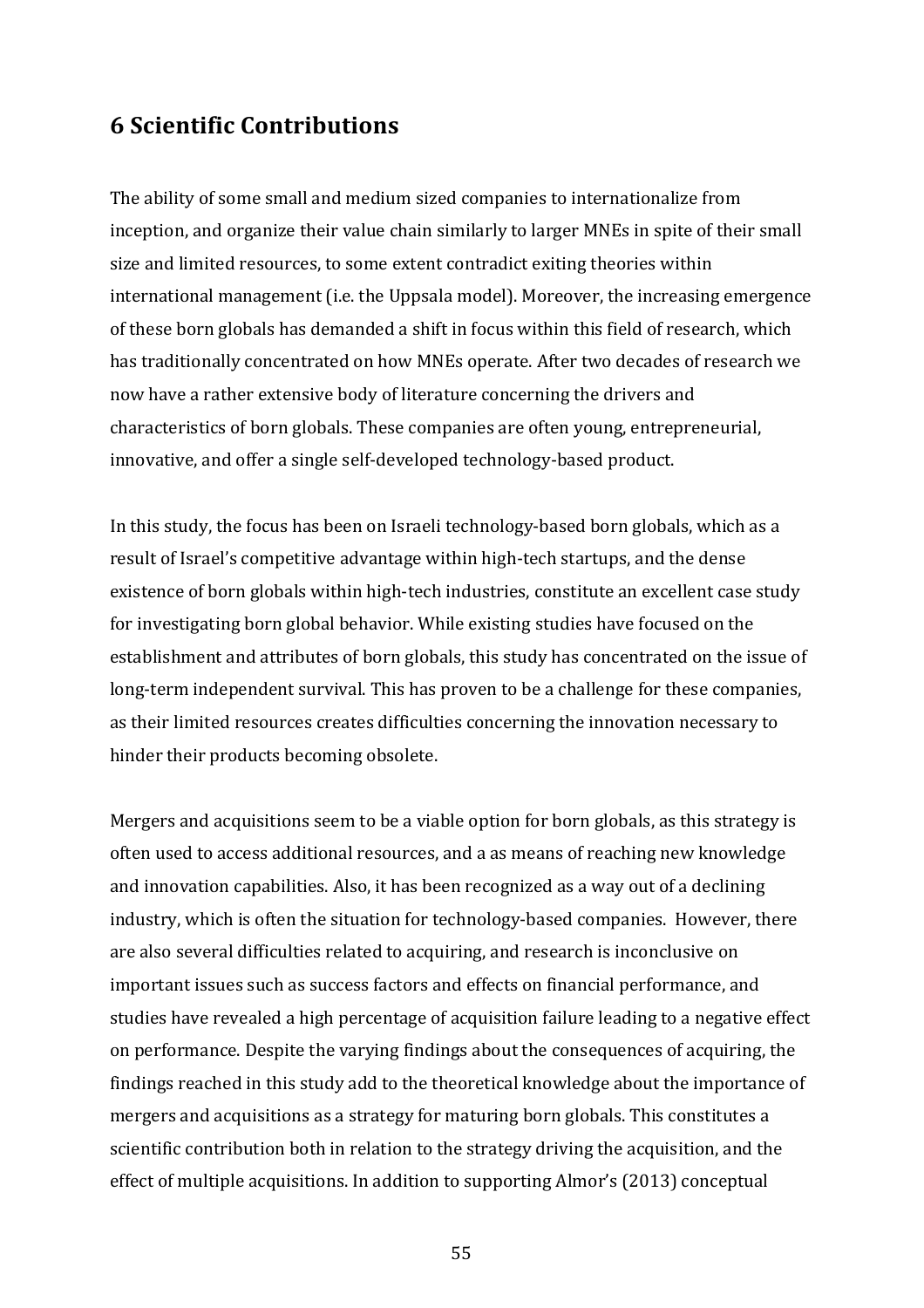growth framework by investigating the product axis, the findings indicate a relationship between the strategic reason for acquiring and investment in core activities. Also, the results concerning the relationship between investment in R&D and the decision to acquire seem to contradict what we know from the existing literature.

The findings serve as assistance for born global managers and consultant who seeks opportunities for growth in order to survive independently over time. For researchers, this study in general, and the findings in particular, should awake interest around the subject of maturing born globals, and the use of mergers and acquisition as a means of survival.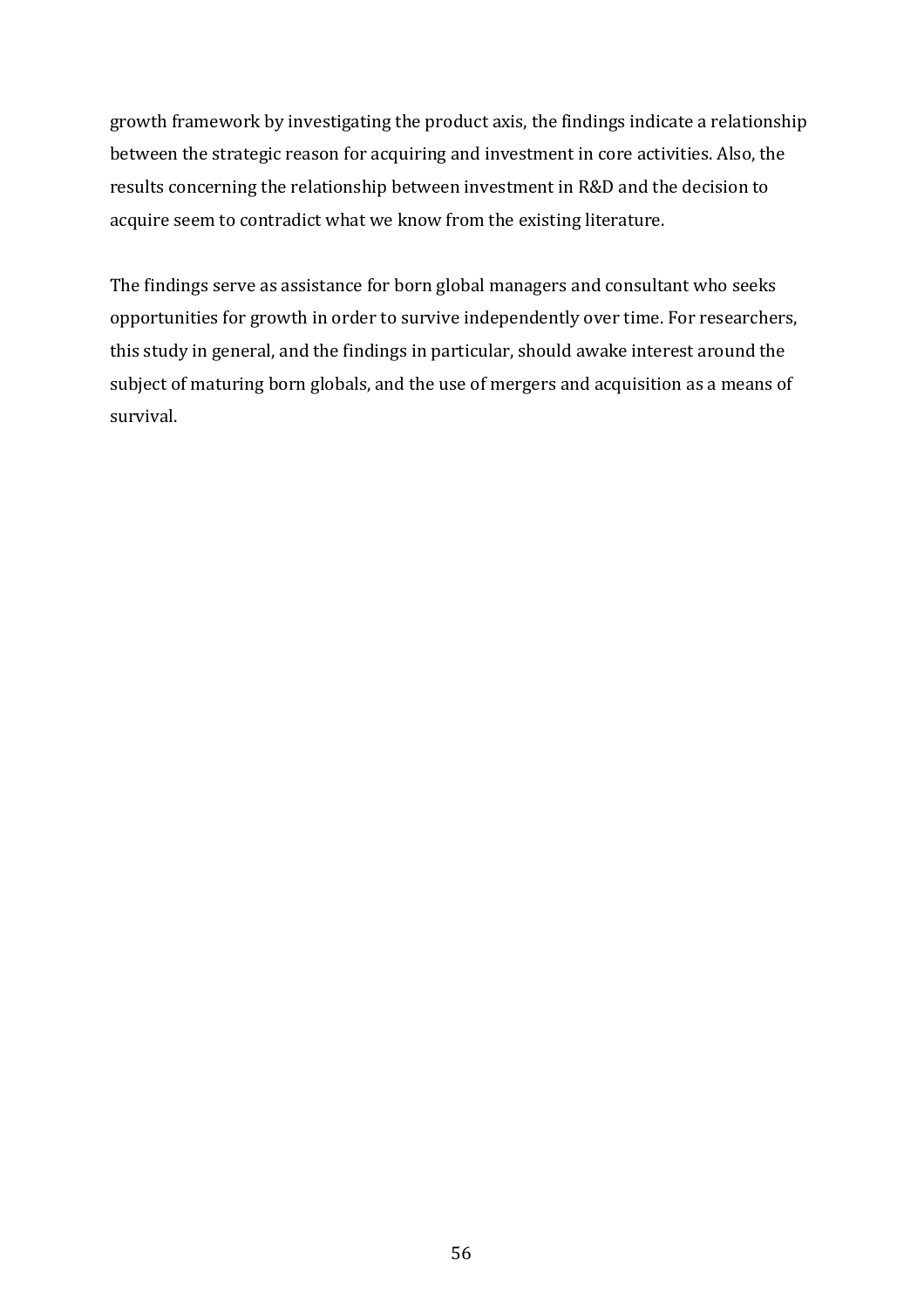# **7 Bibliography**

Agarwal, R., & Helfat, C. E. (2009) Strategic renewal of organizations. *Organization Science,* 20(2), 281-293.

Almor, T. (2013). Conceptualizing paths of growth for technology-based, born global firms originating in a small population, advanced economy. *International Studies of Management & Organization,* 43(2), 56-78.

Almor, T., & Hirsch, S. (1995). Outsiders' response to Europe 1992: theoretical considerations and empirical evidence. *Journal of International Business Studies*, 26(2), 223–238.

Almor, T., Tarba, S.Y., & Margalit, A. 2014. Maturing born global firms: An empirical examination of their M&A behavior. *Management International Review* (forthcoming).

Anand, J. (2004). Redeployment of Corporate Resources: A Study of Acquisition Strategies in the US Defense Industries, 1978-1996. *Managerial and Decision Economics*, 25, (6-7), 383-400.

Andersson, S., Gabrielsson, J., & Wictor, I. (2004). International activities in small firms: Examining factors influencing the internationalization and export growth of small firms. *Canadian Journal of Administrative Sciences*, 21(1), 22-34.

Ansoff, H. I. (1957). Strategies for diversification. *Harvard Business Review*, 35(5), 113-124.

Aspelund, A., Madsen, T. K., & Moen, Ø. (2007). A review of the foundation, international marketing strategies, and performance of international new ventures. *European Journal of Marketing.* 41 (11-12), 1423-1448.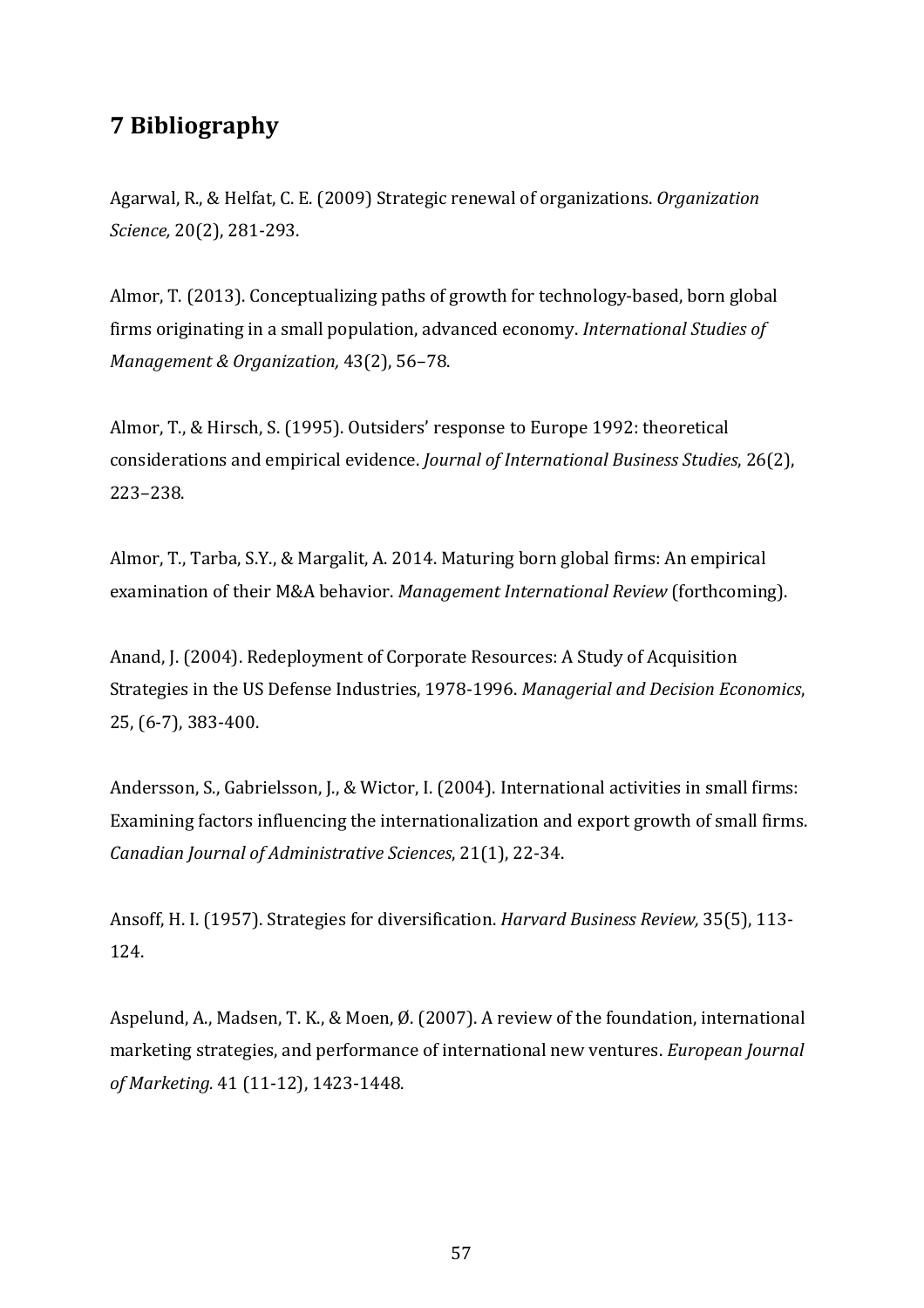Autio, E., Sapienza, H. J., & J.G. Almedia. (2000). Effects of age at entry, knowledge intensity, and imitability on international growth. *Academy of Management Journal*, 43(5), 9090–9924.

Avnimelech, G., & Schwartz, D. (2009) Structural changes in mature venture capital industry: Evidence from Israel. *Innovation: Management. Policy & Practice*, 11, 60–73.

Avnimelech, G., & Teubal, M. (2006). Creating venture capital (VC) industries that coevolve with high tech clusters: Insights from an extended industry life cycle perspective of the Israeli experience. *Research Policy*, 35, 1477-1498.

Barney, J.B. (1991). Firm resources and sustained competitive advantage. *Journal of Management,* 17(1), 99-120.

Baysinger, B., & Hoskisson, R. E. (1989). Diversification strategy and R&D intensity in multi-product firms. *Academy of Management Journal*, 32, 310-332.

Bekier, M. M., & Shelton, M. J. (2002). Keeping your sales force after the merger. *The McKinsey Quarterly*, 4, 106-115.

Bell, J.D. (1995). The internationalization of small computer software firms. *European Journal of Marketing,* 29(8), 60-75.

Benson, D., & Ziedonis, R. H. (2009). Corporate venture capital as a window on new technologies: Implications for the performance of corporate investors when acquiring startups. Organization Science, 20(2), 329-351.

Bertrand, O. (2009). Effects of foreign acquisitions of R&D activity: Evidence from firmlevel data from France. *Research Policy*, 38, 1021-1031.

Bertrand, O., & Zuniga, M., (2006). R&D and M&A: are cross-border M&A different? An investigation on OECD countries. *International Journal of Industrial Organization*, 24, 401–423.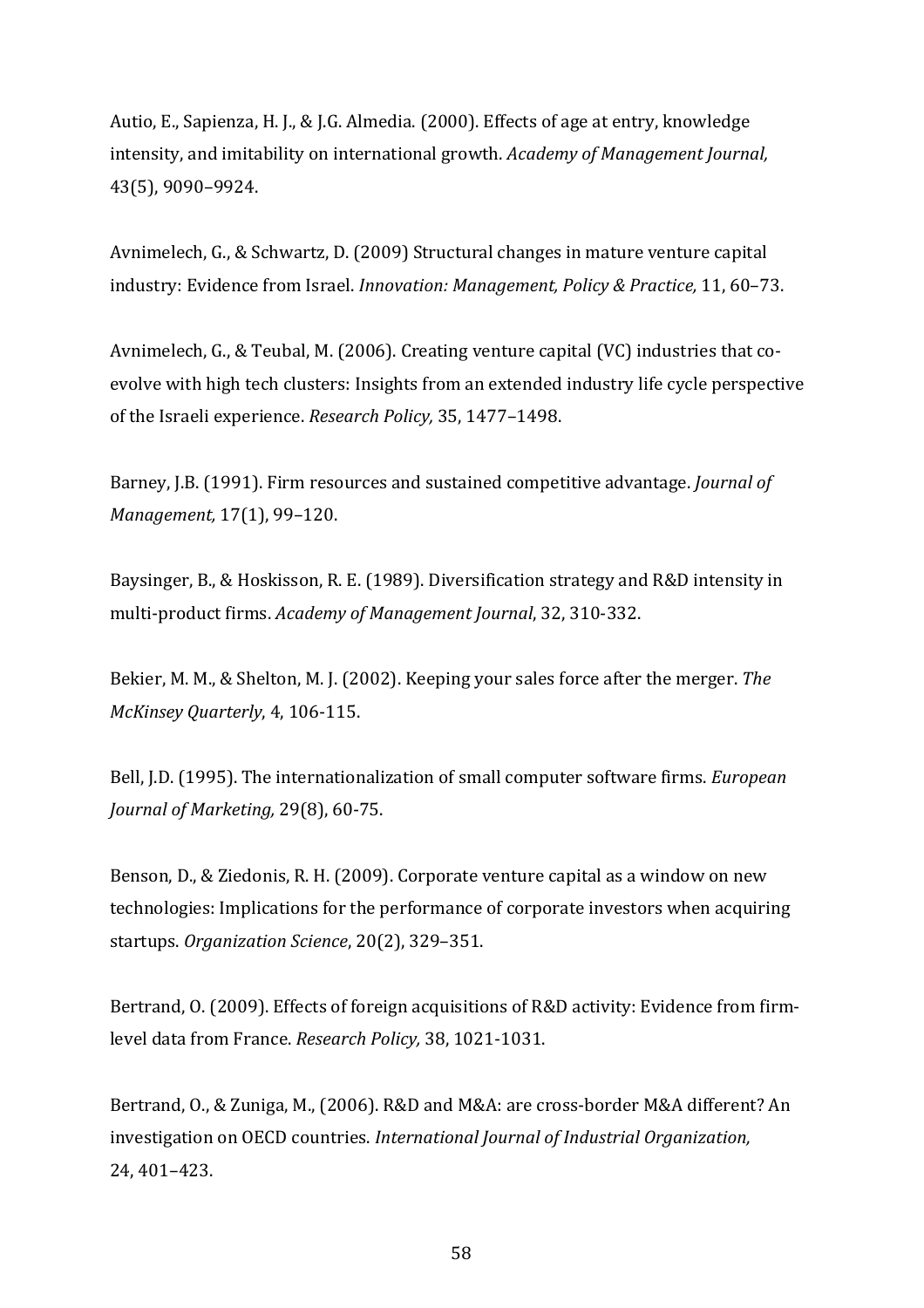Blonigen, B. A., & Taylor, C. T. (2000). R&D intensity and acquisitions in high-technology industries: Evidence from the US electronic and electrical equipment industries. The *Journal of Industrial Economics*, 48, 47-70.

Bresnahan, T., Gambardella, A. & Saxenian, A. (2001) Old economy inputs for new economy outputs: Cluster formation in the new Silicon Valleys, *Industrial Corporate Change* 10, 835–860.

Capron, L. (1999). The long-term performance of horizontal acquisitions. *Strategic Management Journal,* 20(11), 987-1018.

Chaudhuri S., & Tabrizi B. (1999). Capturing the real value in high-tech acquisitions. *Harvard Business Review,* 77(5), 123-130.

Chorev, S., & Anderson, A. R. (2006). Success in Israeli high-tech start-ups: Critical factors and process. Technovation, 26, 162-174.

Contractor, F. J. (1990). Ownership patterns of U.S. joint ventures abroad and the liberalization of foreign government regulation in the 1980's: Evidence from the benchmark surveys. *Journal of International Business Studies*, 21(1), 55-73.

Crick, D.  $(2009)$  The internationalization of born global and international new venture SMEs. *International Marketing Review,* 26(4-5), 453-476

Crick, D., & Jones, M. V. (2000). Small high-technology firms and International hightechnology markets. *Journal of International Marketing.* 8(2), 63-86.

Cusumano, M., & Yoffie, D. (1998). *Competing on Internet time: Lessons from Netscape and its battle with Microsoft*. New York: Free Press/Simon & Schuster.

Desyllas, P., & Hughes, A. (2008). Sourcing technological knowledge through corporate acquisition: Evidence from an international sample of high technology firms. *Journal of High Technology Management Research*, 18, 157–172.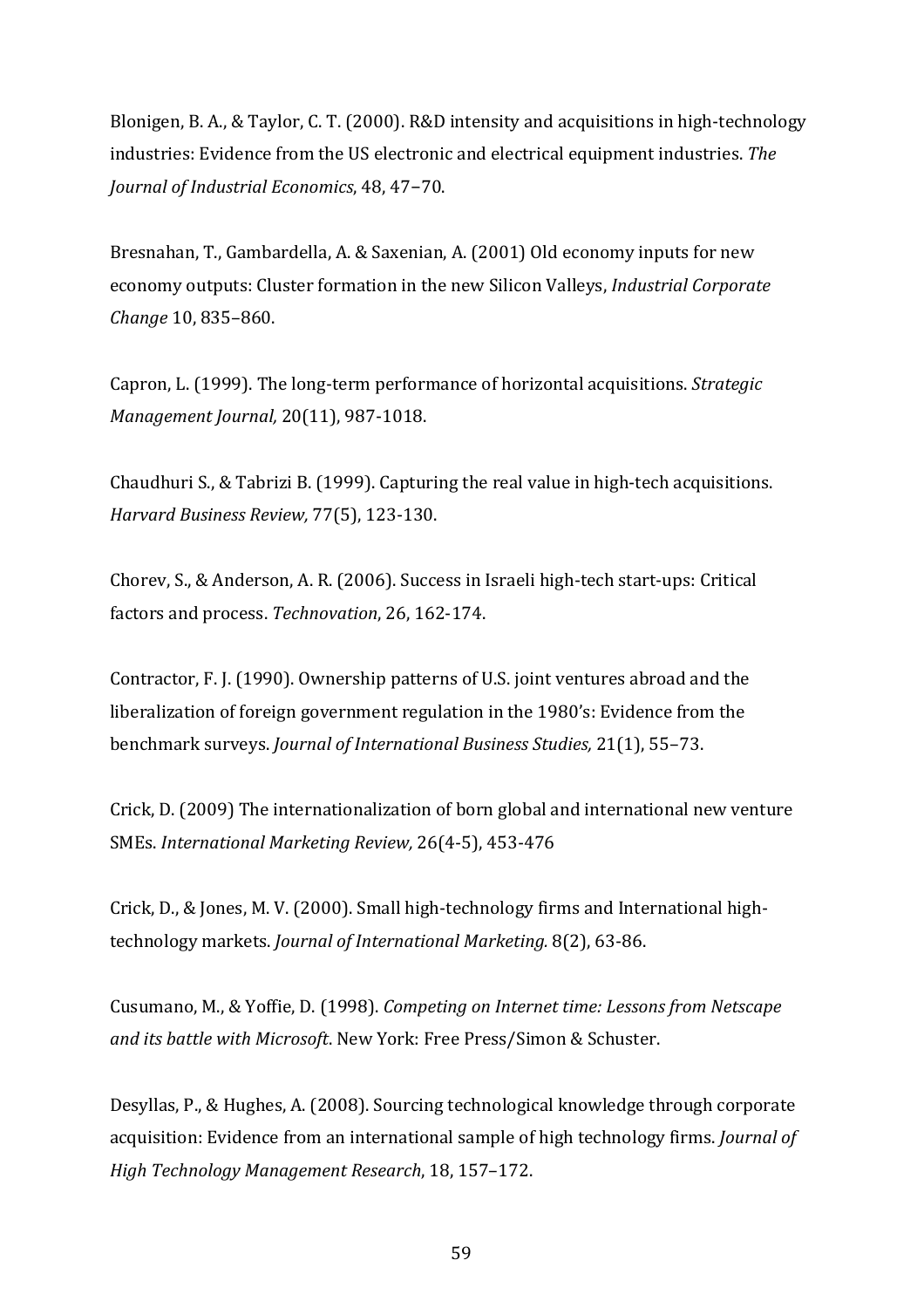Economist. (2008). Land of milk and start-ups. Silicon Wadi v Silicon Valley. www.economist.com, March 19.

Eisenhardt, K. M., & Martin, J. A. (2000). Dynamic capabilities: What are they? *Strategic Management Journal,* 21(10-11), 1105-1121.

Ernst, H., & Vitt, J. (2000). The influence of corporate acquisitions on the behavior of key inventors. *R&D Management* 30(2) 105–119.

Freeman, S., & Cavusgil, T. (2007). Towards a typology of commitment states among managers of born-global firms: A study of accelerated internationalization. *Journal of International Marketing,* 15(4), 1-40.

Freeman, S., Edwards, R., & Schroder, B. (2006). How smaller born-global firms use networks and alliances to overcome constraints to rapid internationalization. *Journal of International Marketing*. 14(3), 33-63.

Freeman, S., Hutchings, K., & Chetty, S. (2012). Born-Globals and culturally proximate markets. Management International Review, 52, 425-460

Gabrielsson, M., & Kirpalani, V. H. M. (2004). Born globals: How to reach new business space rapidly. *International Business Review*, 13(5), 555-571.

Geroski, P., Machin, S., & Reenen, J. V. (1993). The profitability of innovating firms. *Journal of Economics*, 24, 198-211.

Gomes, E., Weber, Y., Brown, C., & Tarba, S. Y. (2011). *Mergers, acquisitions and strategic alliances: Understanding the process.* New York: Palgrave MacMillan.

Graebner, M.E. (2004). Momentum and serendipity: How acquired leaders create value in the integration of technology firms. *Strategic Management Journal*, 25, 751-777.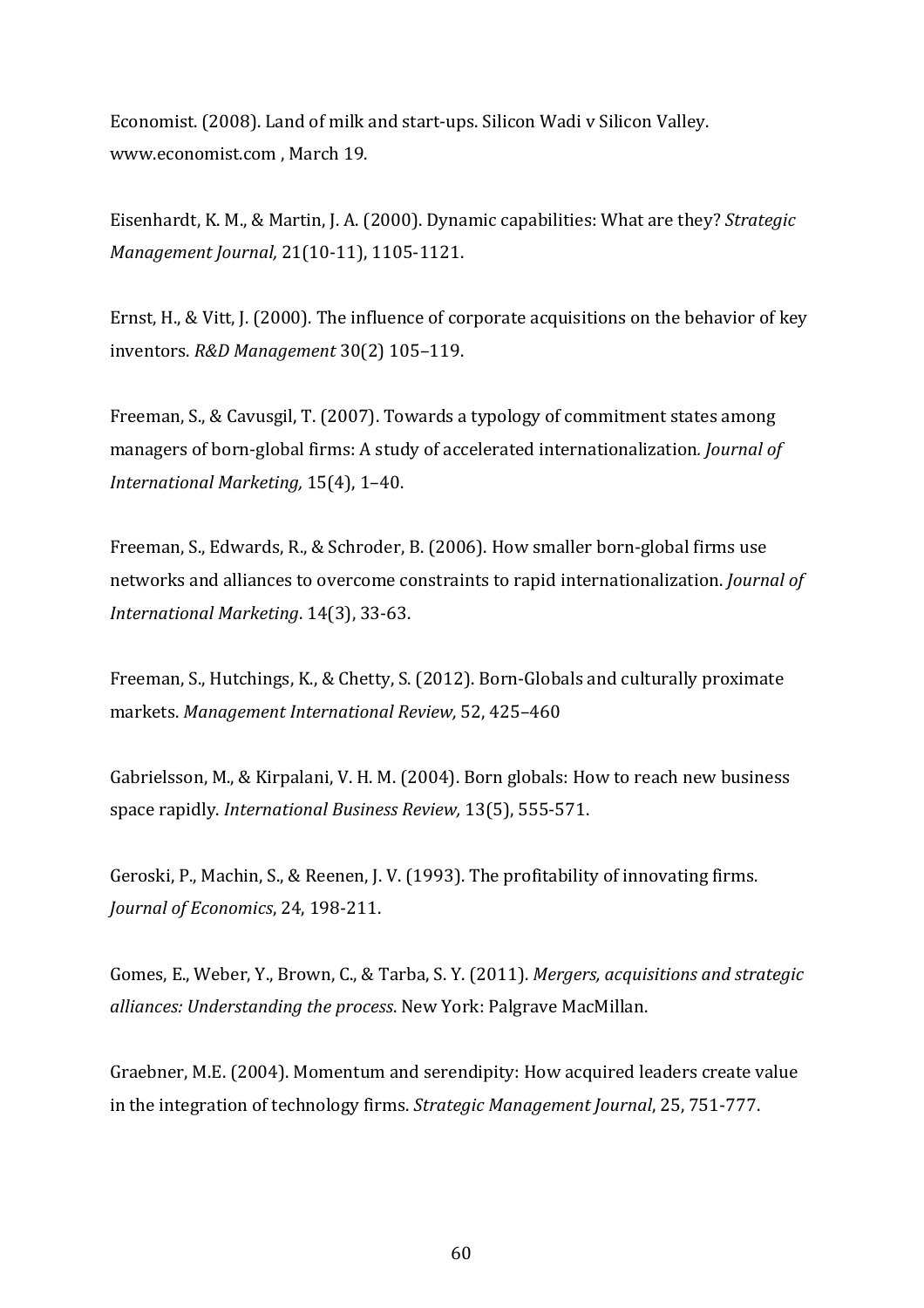Graebner, M.E., & Eisenhardt, K. M. (2004). The other side of the story: Acquisition as courtship and governance as syndicate in entrepreneurial firms. Administrative Science *Quarterly*, 49, 366-403.

Graebner, M.E., Eisenhardt K. M., & Roundy P.T. (2010). Success and failure in technology acquisitions: Lessons for buyers and sellers. *Academy of Management Perspectives,* 24(3), 73-92.

Graebner, M.E., & Sjolander S. (1990). The acquisition of technology and small firms by large firms. *Journal of Economic Behavior*, 13(4), 72-91.

Haleblian, J., Devers, C. E., McNamara, G., Carpenter, M.E., & Davison, R. B. (2009). Taking stock of what we know about acquisitions and acquisitions: A review and research agenda. *Journal of Management*, 35, 469-502.

Haleblian, J., & Finkelstein, S. (1999). The influence of organizational acquisition experience on acquisition performance: A behavioral learning perspective. Administrative Science Quarterly, 44(1), 29-56.

Hashai, N., & Almor, T. (2004a). Gradually internationalization 'born-global' firms: An oxymoron? *International Business Review,* 13, 465-483

Hashai, N., & Almor, T. (2004b). The competitive advantage and strategic configuration of knowledge-intensive, small- and medium-sized multinationals: a modified resourcebased view. Journal of International Management, 10, 479- 500

Hayward, M. L. A. (2002). When do firms learn from their acquisition experience? Evidence from 1990-1995. *Strategic Management Journal*, 23, 21-39.

Hirsch, S. (1976). An international trade and investment theory of the firm. Oxford *Economic Papers,* 28(2), 258–270.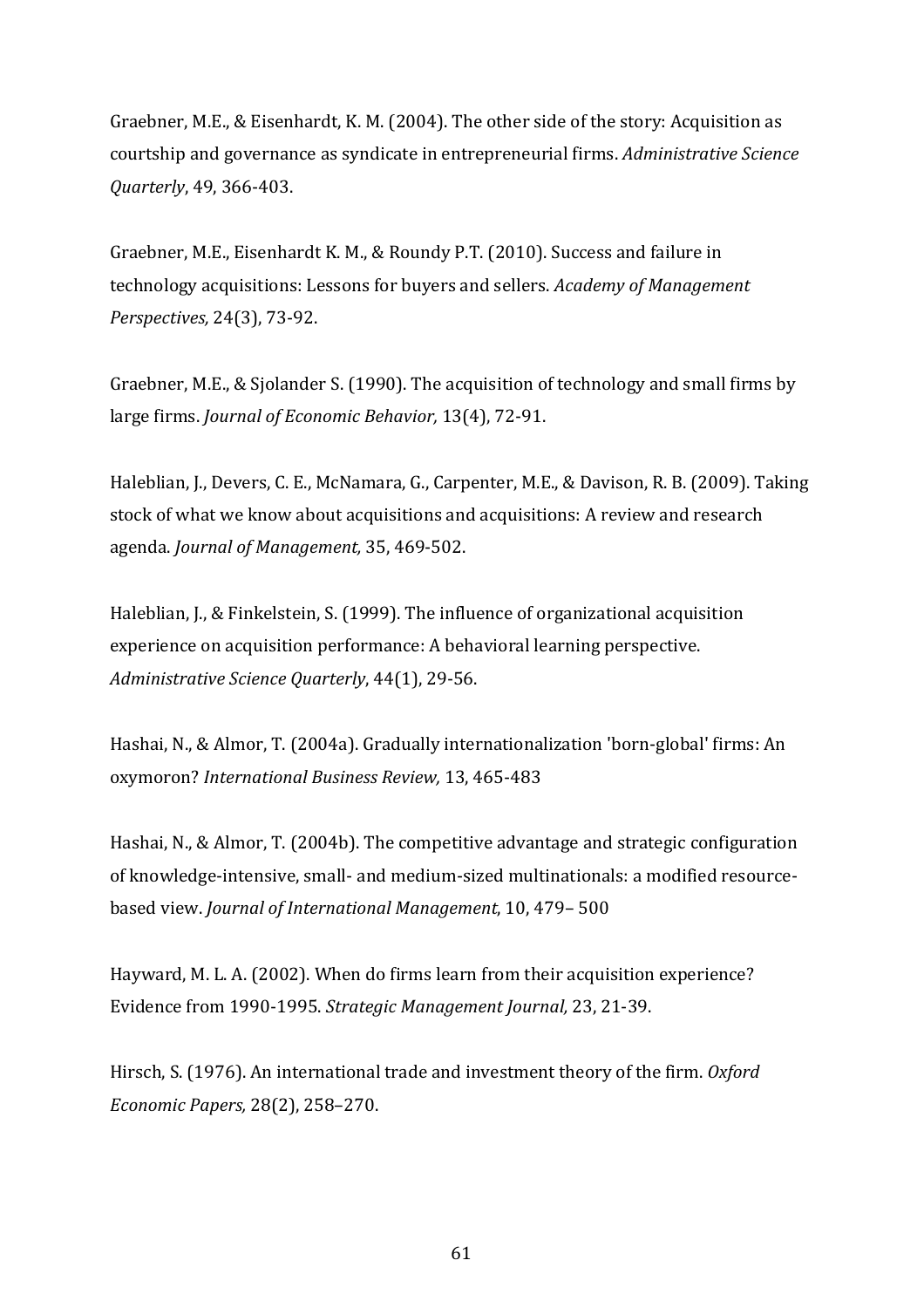Hirsch, S. (1989). Services and service intensity in international trade. Weltwirtsch. *Archive*, 125(1), 45-60.

Hitt, M. A., Hoskisson, R. E., & Ireland, D. R. (1990), "Mergers and acquisitions and managerial commitment to innovation in M-Form firms. *Strategic Management Journal*, 11 (4), 29-48.

Hitt, M. A., Hoskisson, R. E., Ireland, D. R., & Harrison, J. S. (1991). Effects of acquisitions on R&D inputs and outputs. *Academy of Management Journal*, 34, 639–706.

Hitt, M. A., Hoskisson, R. E., Johnson, R. A., & Moesel, D. D. (1996). The market for corporate control and firm innovation. *Academy of Management Journal*, 39, 1084-1119.

Hitt, M. A., Hoskisson, R. E., & Kim, H. (1997). International diversification, effects on innovation and firm performance in product-diversified firms. *Academy of Management Journal* 40 (4), 767-798.

Johanson, J., & Vahlne, J.-E. (1977). The internationalization process of the firm—a model of knowledge development and increasing foreign market commitment. *Journal of International Business Studies*, 8(1), 23–32.

Johanson, I., & Wiedersheim-Paul, F. (1975). The internationalization of the firm—four Swedish cases. *Journal of Management Studies*, 12, 305-322.

Karlsen, S. M. F. (2007). *The born global - redefined. On the determinates of SMEs pace of internationalization (Dissertation),* Department of marketing, BI Norwegian School of Management, Oslo.

King, D., Dalton, D., Daily, C., & Covin, J. (2004). Meta-analyses of post-acquisition performance: Indications of unidentified moderators. *Strategic Management Journal*, 25(2), 187-200.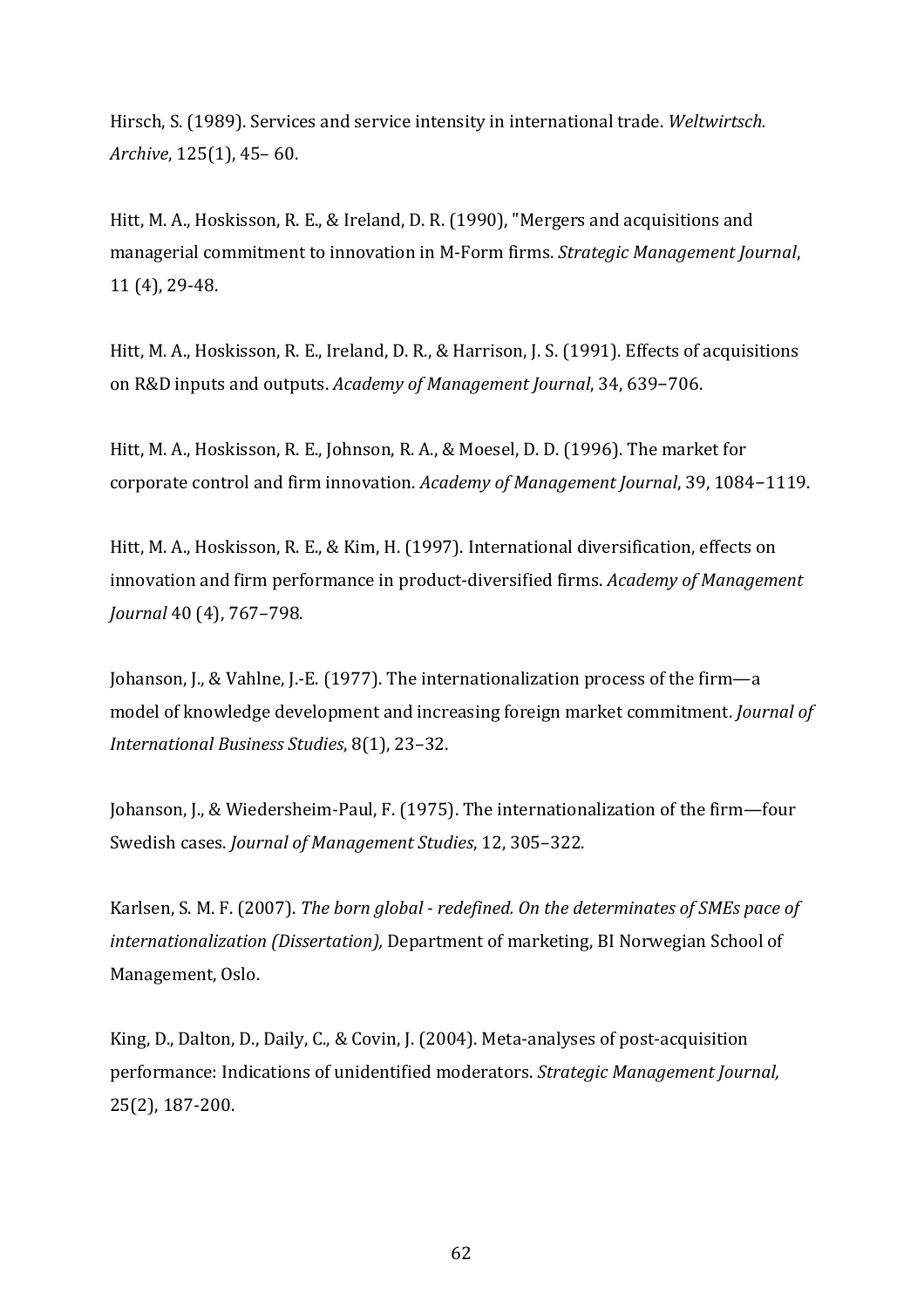King, D., Slotegraaf, R., & Kesner, I. (2008). Performance implications of firm resources interactions in the acquisition of R&D intensive firms. *Organization Science*, 19(2), 327-340.

Klepper, S. (1997). Industry Life Cycles. *Industrial and Corporate Change*, 6(1), 145–182.

Knight, G. (2000). Entrepreneurship and marketing strategy: the SME under globalization. *Journal of International Marketing*, 8(2), 12–33.

Knight, G. A., & Cavusgil, S. T. (1996). The born global firm: A challenge to traditional internationalization theory. In S. T. Cavusgil, & T. K. Madsen, Export internationalizing research—enrichment and challenges. Advances in International Marketing (Vol. 8) (pp. 11-26). New York, NY: JAI Press.

Knight, G. A., & Cavusgil, S. T. (2004). Innovation, organizational capabilities, and the born-global firm. *Journal of International Business Studies*, 35(2), 124-141.

Kogut, B., & Singh, H. (1988). The effect of country culture on the choice of entry mode. *Journal of International Business Studies*, 19(3), 411-423.

Kogut, B., & Zander, U. (1992). Knowledge of the firm, combinative capabilities, and the replication of technology. *Organization Science*, 3(3), 383-397.

Laanti, R., Gabrielsson, M., & Gabrielsson, P. (2007). The globalization strategies of business-to-business born global firms in the wireless technology industry. *Industrial Marketing Management,* 36(8), 1104-1117.

Leonard-Barton, D. (1992). Core capabilities and core rigidities: A paradox in managing new product development. *Strategic Management Journal*, 13 (S1), 111-125.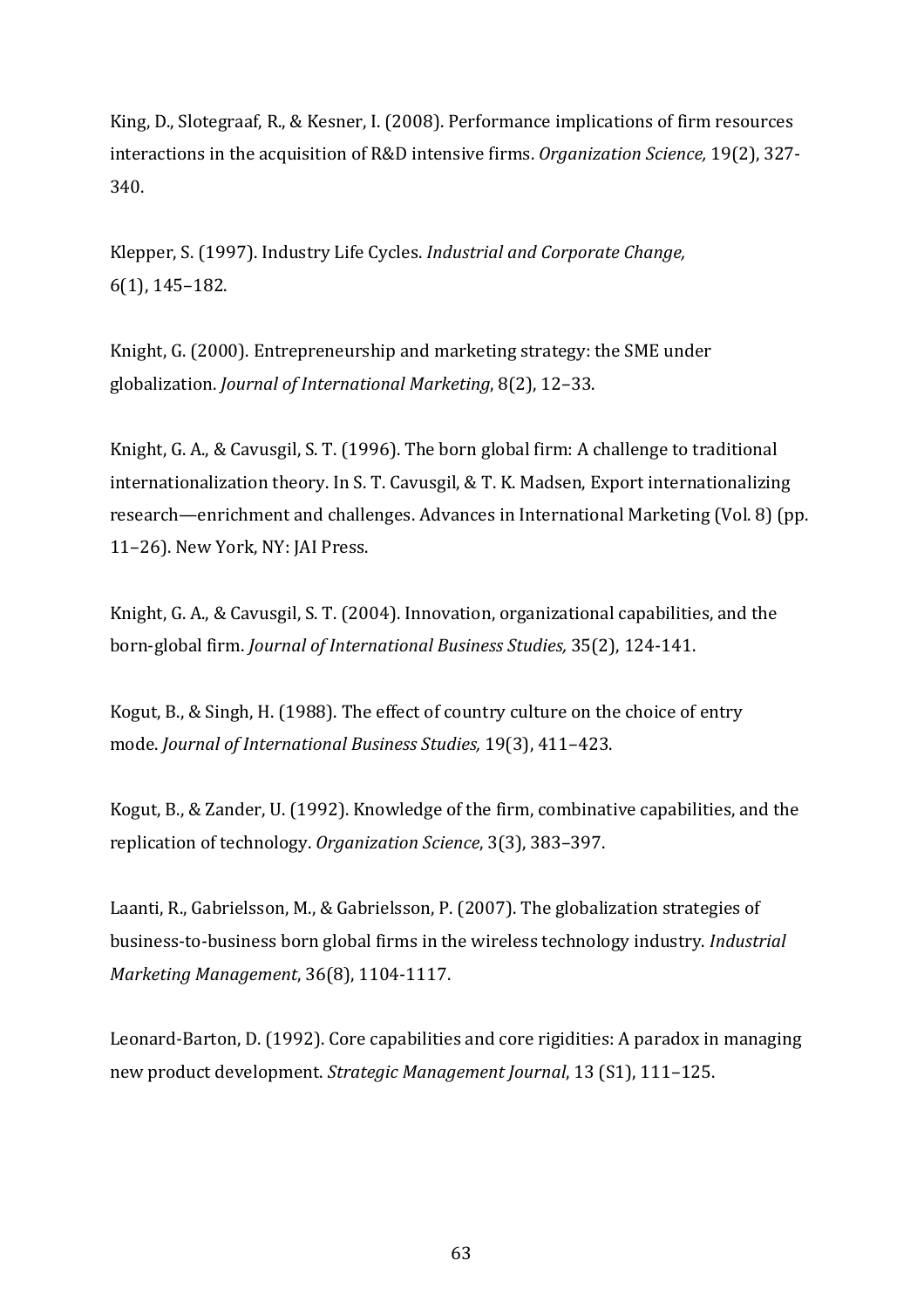Madsen, T. K. (2013). Early and rapidly internationalizing ventures: Similarities and differences between classifications based on the original international new venture and born global literatures. *Journal of International Entrepreneurship*. 11, 65-79.

Madsen, T. K., Rasmussen, E. S., & Servais, P. (2000). Differences and similarities between born global and other types of exporters. *Advances in International Marketing*, 10, 247-265

Madsen, T. K., & Servais, P. (1997). The Internationalization of born globals: An evolutionary process? *International Business Review*, 6(6), 561–583.

Moen,  $\emptyset$ . (2002). The born globals: A new generation of small European exporters. *International Marketing Review,* 19(2), 156–175.

Moen,  $\emptyset$ ., & Servais, P. (2002). Born global or gradual global? Examining the export behavior of small and medium-sized enterprises. *Journal of International Marketing*,  $10(3)$ , 49-72.

Mort, G. S., Weerawardena, J., & Liesch, P. (2008). Advancing entrepreneurial marketing. Evidence from born global firms. *European Journal of Marketing*, 46 (3-4), 542-561.

Mowery, D.C., Oxley, J. E., & Silverman, B. S. (1996). Strategic alliances and interfere knowledge transfer. *Strategic Management Journal*, 17, 77-91.

Oviatt, B. M., & McDougall, P.P. (1994). Toward a theory of international new ventures. *Journal of International Business Studies,* 25(1), 45-64.

Palich, L. E., Cardinal, L. B., & Miller, C. C. (2000). Curvelinearity in the diversificationperformance linkage: An examination of over three decades of research. Strategic *Management Journal,* 21(2), 155-174.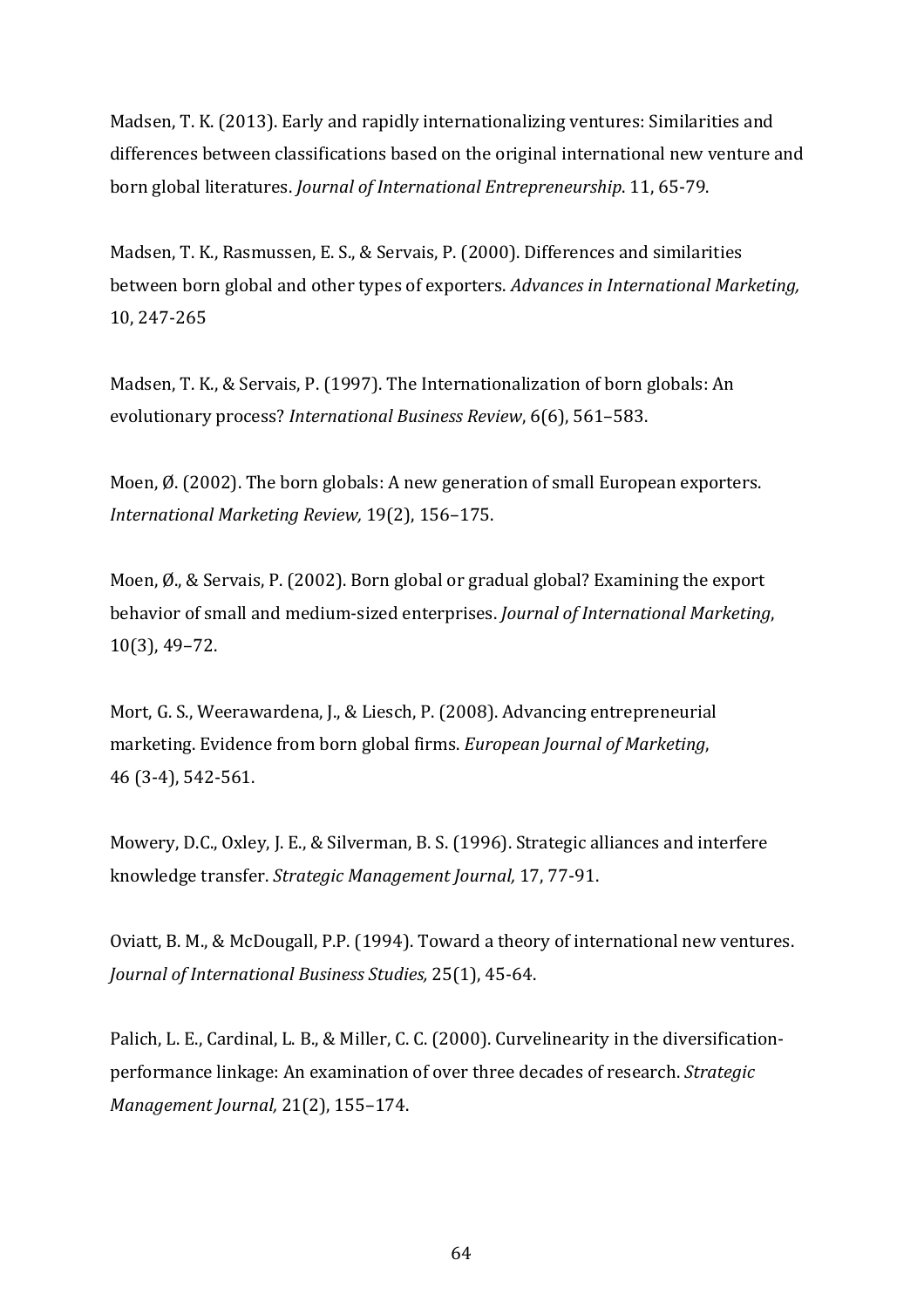Papadakis, V. M., & Thanos, I. C. (2010). Measuring the performance of acquisitions: An empirical investigation using multiple criteria. *British Journal of Management*, 21.859-873.

Paruchuri, S., Nerkar, A., & Hambrick, D. C. (2006). Acquisition integration and productivity losses in the technical core: Disruption of inventors in acquired companies. *Organization Science*, 17(5), 545-562.

Peteraf, M. (1993). The cornerstones of competitive advantage: a resource-based view. *Strategic Management Journal*, 14(3), 179– 191.

Porter, M. E. (1980). Industry structure and competitive strategy: Keys to profitability. *Financial Analyst Journal*. 30-41

Prahalad, C. K., & Hamel, G. (1990). The core competence of the corporation. *Harvard Business Review*. 68(3), 79– 91.

Puranam, P., Singh, H., & Zollo, M. (2003). A bird in the hand or two in the bush? Integration trade-offs in technology-grafting acquisitions. *European Management Journal*, 21(2) 179-184.

Puranam, P., & Srikanth, K. (2007). What they know vs. what they do: how acquirers leverage technology acquisitions. Strategic Management Journal, 28, 805-825.

Qian, G., & Li, L. (2003). Profitability of small and medium sized enterprises in high-tech industries: the case of the biotechnology industry. *Strategic Management Journal*, 24(9), 881-887.

Ranft, A. L., & Lord, M. D. (2000). Acquiring new knowledge: The role of retaining human capital in acquisitions of high-tech firms. *Journal of High Technology Management Research*, 11, 295–319.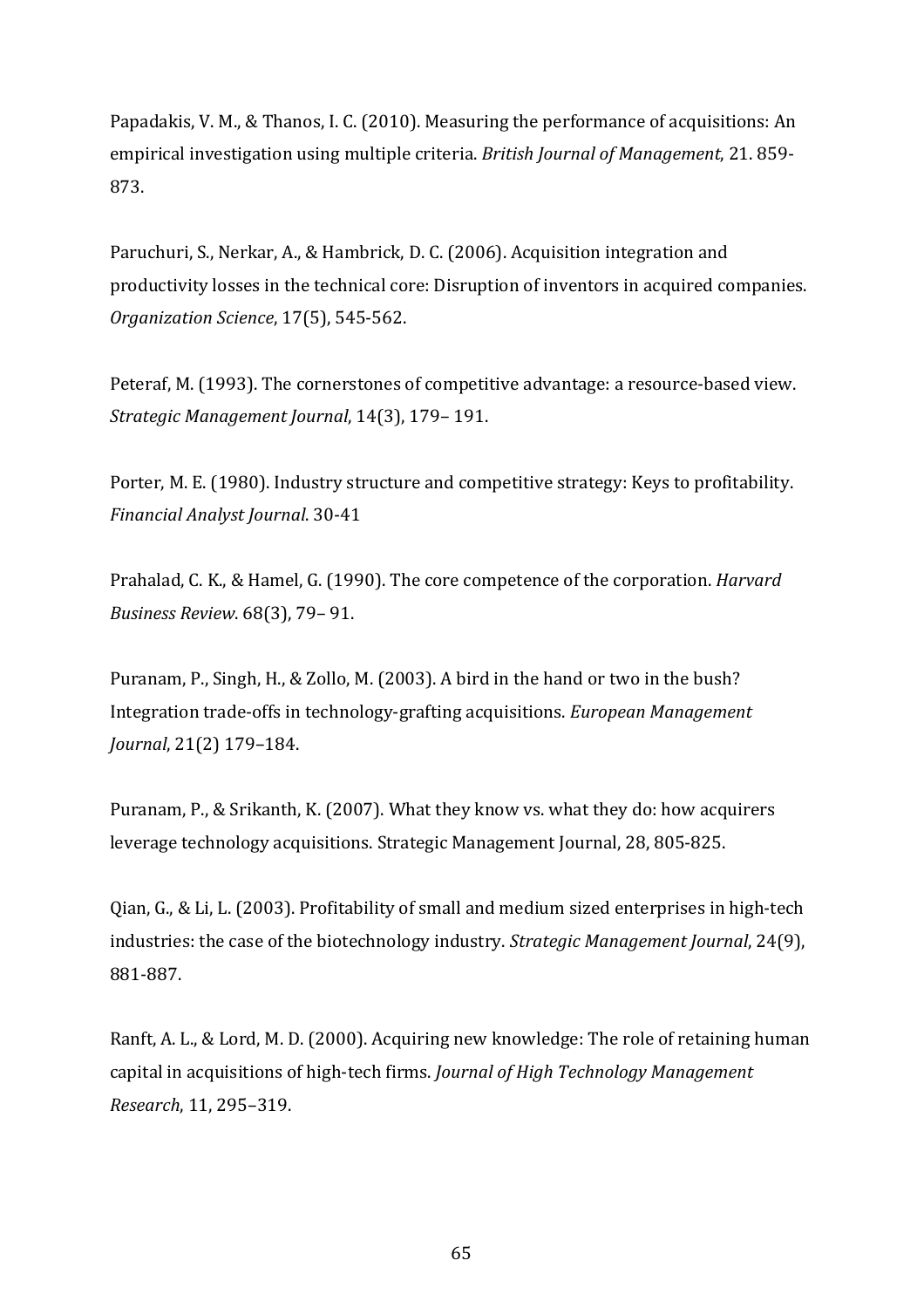Rasmussen, E. S., & Madsen, T. K. (2002). The born-global concept. Paper presented at 28th EIBA conference, Athens, Greece.

Rennie, M. (1993). Born global. *McKinsey Quarterly*, 4, 45-52.

Rialp, A., Rialp, J., & Knight, G. A. (2005). The phenomenon of early internationalizing firms: what do we know after a decade (1993 -2003) of scientific inquiry? *International Business Review*. 14, 147-166.

Santos, F. M., & Eisenhardt, K. M. (2009). Constructing markets and shaping boundaries: entrepreneurial power in nascent fields. *Academy of Management Journal*, 52(4), 643– 671.

Schoenberg, R. (2006). Measuring the performance of corporate acquisitions: An empirical comparison of alternative metrics. *British Journal of Management*, 17, 361-370.

Senor, D., & Singer, S. (2009). Start-up Nation. The story of Israel's economic miracle. A *Council on Foreign Relations Book,* 240-241.

Simonin, B. L. (1999). Transfer of marketing know-how in international strategic alliances: an empirical investigation of the role and antecedents of knowledge ambiguity. *Journal of International Business Studies*, 30, 463-490.

Stahl, G. K., & Voigt, A. (2008). Do cultural differences matter in mergers and acquisitions? A tentative model and examination. *Organization Science*, 19, 160-176.

Svensson, G. (2006). A quest for a common terminology: the concept of born glocals. *Management Decision,* 44, 1311-1317.

Tallman, S. B. (1991). Strategic management models and resource-based strategies among MNEs in a host market. *Strategic Management Journal*, 12, 69-82. (Summer Special).